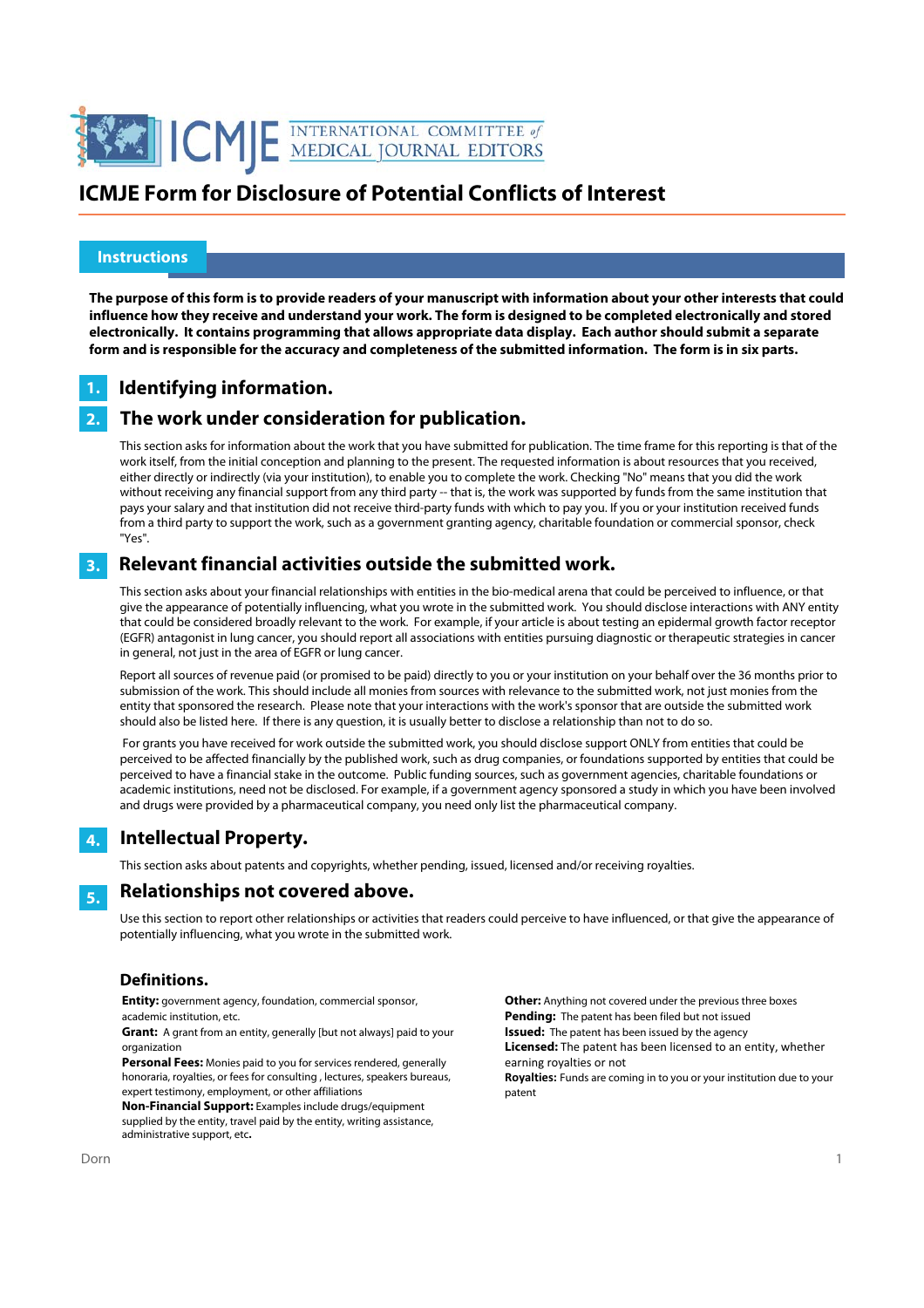

| <b>Section 1.</b>                                                                                                                                                                                                                                                                                                                                                                                                                                                                                                           |                                                                                                               | <b>Identifying Information</b> |    |  |                           |  |  |
|-----------------------------------------------------------------------------------------------------------------------------------------------------------------------------------------------------------------------------------------------------------------------------------------------------------------------------------------------------------------------------------------------------------------------------------------------------------------------------------------------------------------------------|---------------------------------------------------------------------------------------------------------------|--------------------------------|----|--|---------------------------|--|--|
| 1. Given Name (First Name)<br>Isabel                                                                                                                                                                                                                                                                                                                                                                                                                                                                                        |                                                                                                               | 2. Surname (Last Name)<br>Dorn |    |  | 3. Date<br>11-August-2014 |  |  |
| 4. Are you the corresponding author?                                                                                                                                                                                                                                                                                                                                                                                                                                                                                        |                                                                                                               | $V$ Yes                        | No |  |                           |  |  |
| 5. Manuscript Title                                                                                                                                                                                                                                                                                                                                                                                                                                                                                                         | Erythroid differentiation of human induced pluripotent stem cells is independent of donor cell type of origin |                                |    |  |                           |  |  |
| HAEMATOL/2014/108068                                                                                                                                                                                                                                                                                                                                                                                                                                                                                                        | 6. Manuscript Identifying Number (if you know it)                                                             |                                |    |  |                           |  |  |
|                                                                                                                                                                                                                                                                                                                                                                                                                                                                                                                             |                                                                                                               |                                |    |  |                           |  |  |
| <b>Section 2.</b>                                                                                                                                                                                                                                                                                                                                                                                                                                                                                                           | The Work Under Consideration for Publication                                                                  |                                |    |  |                           |  |  |
| Did you or your institution at any time receive payment or services from a third party (government, commercial, private foundation, etc.) for<br>any aspect of the submitted work (including but not limited to grants, data monitoring board, study design, manuscript preparation,<br>statistical analysis, etc.)?<br>Are there any relevant conflicts of interest?<br>Yes<br>  No<br>$\boldsymbol{\nu}$                                                                                                                  |                                                                                                               |                                |    |  |                           |  |  |
|                                                                                                                                                                                                                                                                                                                                                                                                                                                                                                                             |                                                                                                               |                                |    |  |                           |  |  |
| <b>Section 3.</b>                                                                                                                                                                                                                                                                                                                                                                                                                                                                                                           |                                                                                                               |                                |    |  |                           |  |  |
| Relevant financial activities outside the submitted work.<br>Place a check in the appropriate boxes in the table to indicate whether you have financial relationships (regardless of amount<br>of compensation) with entities as described in the instructions. Use one line for each entity; add as many lines as you need by<br>clicking the "Add +" box. You should report relationships that were present during the 36 months prior to publication.<br>Are there any relevant conflicts of interest?<br>No<br>✓<br>Yes |                                                                                                               |                                |    |  |                           |  |  |
| <b>Section 4.</b>                                                                                                                                                                                                                                                                                                                                                                                                                                                                                                           | <b>Intellectual Property -- Patents &amp; Copyrights</b>                                                      |                                |    |  |                           |  |  |
|                                                                                                                                                                                                                                                                                                                                                                                                                                                                                                                             | Do you have any patents, whether planned, pending or issued, broadly relevant to the work?                    |                                |    |  | $\mathbf{v}$ No<br>Yes    |  |  |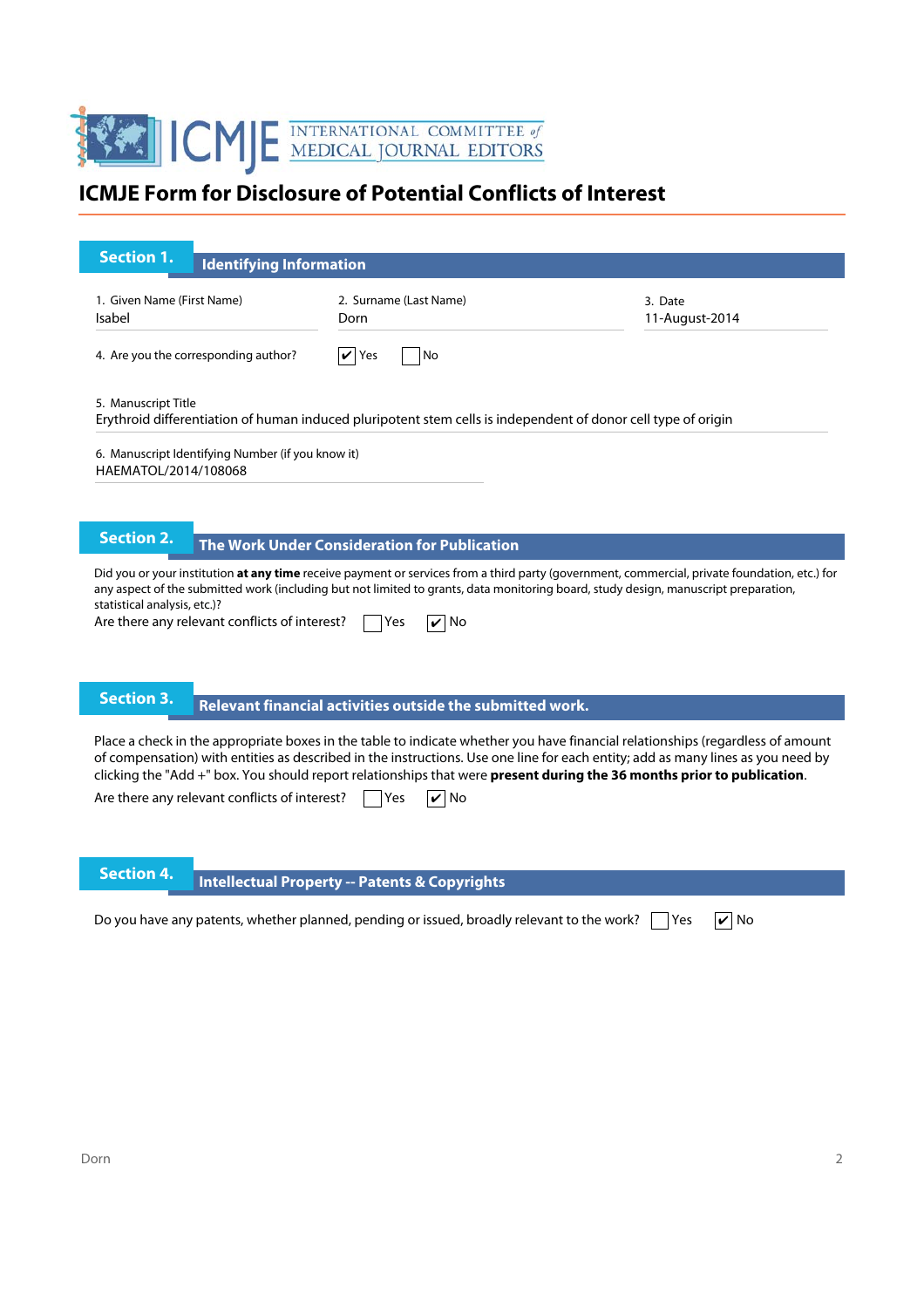

## **Section 5.** Relationships not covered above

Are there other relationships or activities that readers could perceive to have influenced, or that give the appearance of potentially influencing, what you wrote in the submitted work?

 $\Box$  Yes, the following relationships/conditions/circumstances are present (explain below):

 $\boxed{\mathbf{v}}$  No other relationships/conditions/circumstances that present a potential conflict of interest

At the time of manuscript acceptance, journals will ask authors to confirm and, if necessary, update their disclosure statements. On occasion, journals may ask authors to disclose further information about reported relationships.

## **Disclosure Statement Section 6.**

Based on the above disclosures, this form will automatically generate a disclosure statement, which will appear in the box below.

Dr. Dorn has nothing to disclose.

### **Evaluation and Feedback**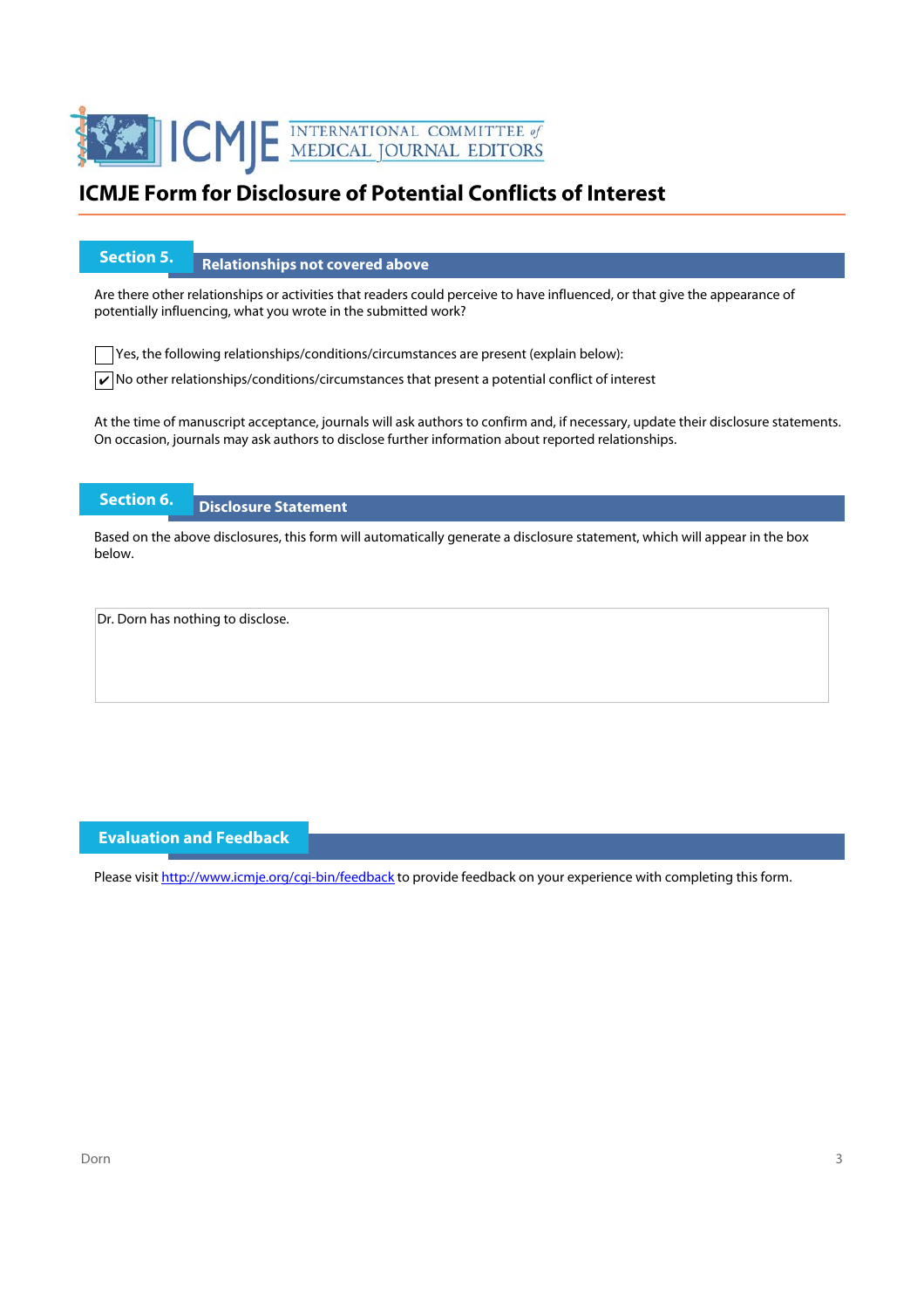

### **Instructions**

**2.**

**The purpose of this form is to provide readers of your manuscript with information about your other interests that could influence how they receive and understand your work. The form is designed to be completed electronically and stored electronically. It contains programming that allows appropriate data display. Each author should submit a separate form and is responsible for the accuracy and completeness of the submitted information. The form is in six parts.** 

#### **Identifying information. 1.**

### **The work under consideration for publication.**

This section asks for information about the work that you have submitted for publication. The time frame for this reporting is that of the work itself, from the initial conception and planning to the present. The requested information is about resources that you received, either directly or indirectly (via your institution), to enable you to complete the work. Checking "No" means that you did the work without receiving any financial support from any third party -- that is, the work was supported by funds from the same institution that pays your salary and that institution did not receive third-party funds with which to pay you. If you or your institution received funds from a third party to support the work, such as a government granting agency, charitable foundation or commercial sponsor, check "Yes".

#### **Relevant financial activities outside the submitted work. 3.**

This section asks about your financial relationships with entities in the bio-medical arena that could be perceived to influence, or that give the appearance of potentially influencing, what you wrote in the submitted work. You should disclose interactions with ANY entity that could be considered broadly relevant to the work. For example, if your article is about testing an epidermal growth factor receptor (EGFR) antagonist in lung cancer, you should report all associations with entities pursuing diagnostic or therapeutic strategies in cancer in general, not just in the area of EGFR or lung cancer.

Report all sources of revenue paid (or promised to be paid) directly to you or your institution on your behalf over the 36 months prior to submission of the work. This should include all monies from sources with relevance to the submitted work, not just monies from the entity that sponsored the research. Please note that your interactions with the work's sponsor that are outside the submitted work should also be listed here. If there is any question, it is usually better to disclose a relationship than not to do so.

 For grants you have received for work outside the submitted work, you should disclose support ONLY from entities that could be perceived to be affected financially by the published work, such as drug companies, or foundations supported by entities that could be perceived to have a financial stake in the outcome. Public funding sources, such as government agencies, charitable foundations or academic institutions, need not be disclosed. For example, if a government agency sponsored a study in which you have been involved and drugs were provided by a pharmaceutical company, you need only list the pharmaceutical company.

### **Intellectual Property.**

This section asks about patents and copyrights, whether pending, issued, licensed and/or receiving royalties.

### **Relationships not covered above.**

Use this section to report other relationships or activities that readers could perceive to have influenced, or that give the appearance of potentially influencing, what you wrote in the submitted work.

### **Definitions.**

**Entity:** government agency, foundation, commercial sponsor, academic institution, etc.

**Grant:** A grant from an entity, generally [but not always] paid to your organization

**Personal Fees:** Monies paid to you for services rendered, generally honoraria, royalties, or fees for consulting , lectures, speakers bureaus, expert testimony, employment, or other affiliations

**Non-Financial Support:** Examples include drugs/equipment supplied by the entity, travel paid by the entity, writing assistance, administrative support, etc**.**

**Other:** Anything not covered under the previous three boxes **Pending:** The patent has been filed but not issued **Issued:** The patent has been issued by the agency **Licensed:** The patent has been licensed to an entity, whether earning royalties or not **Royalties:** Funds are coming in to you or your institution due to your patent

**4.**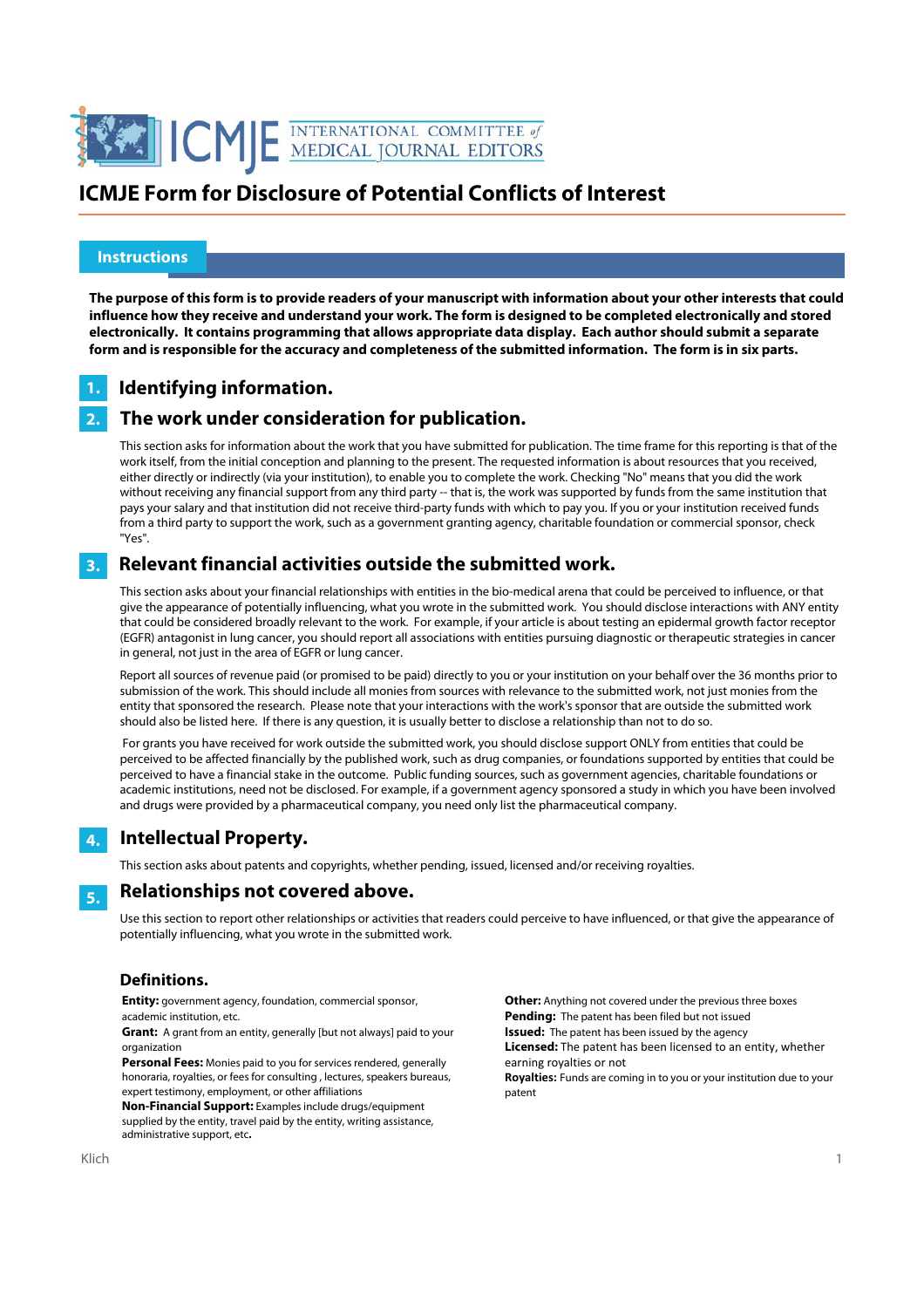

| <b>Section 1.</b>                                                                                                                                                                                                                                                                                                                                                                                                                                                | <b>Identifying Information</b>                                                                                                                                                                                                                                                                                       |                                                           |                                                                                            |                           |  |  |
|------------------------------------------------------------------------------------------------------------------------------------------------------------------------------------------------------------------------------------------------------------------------------------------------------------------------------------------------------------------------------------------------------------------------------------------------------------------|----------------------------------------------------------------------------------------------------------------------------------------------------------------------------------------------------------------------------------------------------------------------------------------------------------------------|-----------------------------------------------------------|--------------------------------------------------------------------------------------------|---------------------------|--|--|
| 1. Given Name (First Name)<br>Katharina                                                                                                                                                                                                                                                                                                                                                                                                                          |                                                                                                                                                                                                                                                                                                                      | 2. Surname (Last Name)<br>Klich                           |                                                                                            | 3. Date<br>11-August-2014 |  |  |
|                                                                                                                                                                                                                                                                                                                                                                                                                                                                  | 4. Are you the corresponding author?                                                                                                                                                                                                                                                                                 | $\mathbf{v}$ No<br>Yes                                    | Corresponding Author's Name<br><b>Isabel Dorn</b>                                          |                           |  |  |
| 5. Manuscript Title<br>Erythroid differentiation of human induced pluripotent stem cells is independent of donor cell type of origin                                                                                                                                                                                                                                                                                                                             |                                                                                                                                                                                                                                                                                                                      |                                                           |                                                                                            |                           |  |  |
| 6. Manuscript Identifying Number (if you know it)<br>HAEMATOL/2014/108068                                                                                                                                                                                                                                                                                                                                                                                        |                                                                                                                                                                                                                                                                                                                      |                                                           |                                                                                            |                           |  |  |
|                                                                                                                                                                                                                                                                                                                                                                                                                                                                  |                                                                                                                                                                                                                                                                                                                      |                                                           |                                                                                            |                           |  |  |
| <b>Section 2.</b>                                                                                                                                                                                                                                                                                                                                                                                                                                                |                                                                                                                                                                                                                                                                                                                      | <b>The Work Under Consideration for Publication</b>       |                                                                                            |                           |  |  |
| Are there any relevant conflicts of interest?                                                                                                                                                                                                                                                                                                                                                                                                                    | Did you or your institution at any time receive payment or services from a third party (government, commercial, private foundation, etc.) for<br>any aspect of the submitted work (including but not limited to grants, data monitoring board, study design, manuscript preparation,<br>statistical analysis, etc.)? |                                                           |                                                                                            |                           |  |  |
|                                                                                                                                                                                                                                                                                                                                                                                                                                                                  |                                                                                                                                                                                                                                                                                                                      | Yes<br>$\nu$ No                                           |                                                                                            |                           |  |  |
| <b>Section 3.</b>                                                                                                                                                                                                                                                                                                                                                                                                                                                |                                                                                                                                                                                                                                                                                                                      | Relevant financial activities outside the submitted work. |                                                                                            |                           |  |  |
| Place a check in the appropriate boxes in the table to indicate whether you have financial relationships (regardless of amount<br>of compensation) with entities as described in the instructions. Use one line for each entity; add as many lines as you need by<br>clicking the "Add +" box. You should report relationships that were present during the 36 months prior to publication.<br>Are there any relevant conflicts of interest?<br>l No<br>Yes<br>✓ |                                                                                                                                                                                                                                                                                                                      |                                                           |                                                                                            |                           |  |  |
|                                                                                                                                                                                                                                                                                                                                                                                                                                                                  |                                                                                                                                                                                                                                                                                                                      |                                                           |                                                                                            |                           |  |  |
| <b>Section 4.</b>                                                                                                                                                                                                                                                                                                                                                                                                                                                |                                                                                                                                                                                                                                                                                                                      | <b>Intellectual Property -- Patents &amp; Copyrights</b>  |                                                                                            |                           |  |  |
|                                                                                                                                                                                                                                                                                                                                                                                                                                                                  |                                                                                                                                                                                                                                                                                                                      |                                                           | Do you have any patents, whether planned, pending or issued, broadly relevant to the work? | Yes<br>$\mathbf{v}$ No    |  |  |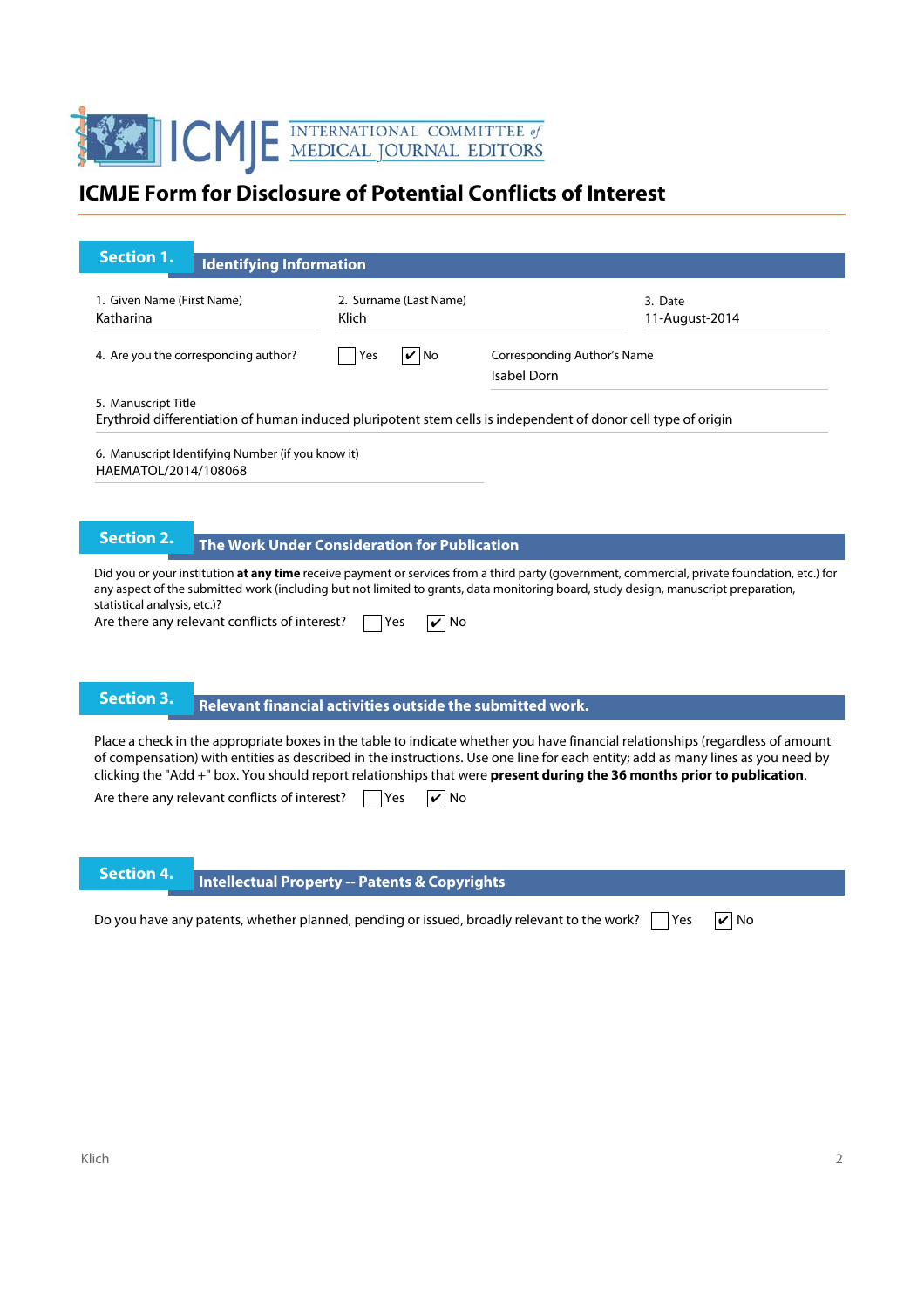

## **Section 5.** Relationships not covered above

Are there other relationships or activities that readers could perceive to have influenced, or that give the appearance of potentially influencing, what you wrote in the submitted work?

 $\Box$  Yes, the following relationships/conditions/circumstances are present (explain below):

 $\boxed{\mathbf{v}}$  No other relationships/conditions/circumstances that present a potential conflict of interest

At the time of manuscript acceptance, journals will ask authors to confirm and, if necessary, update their disclosure statements. On occasion, journals may ask authors to disclose further information about reported relationships.

## **Disclosure Statement Section 6.**

Based on the above disclosures, this form will automatically generate a disclosure statement, which will appear in the box below.

Dr. Klich has nothing to disclose.

### **Evaluation and Feedback**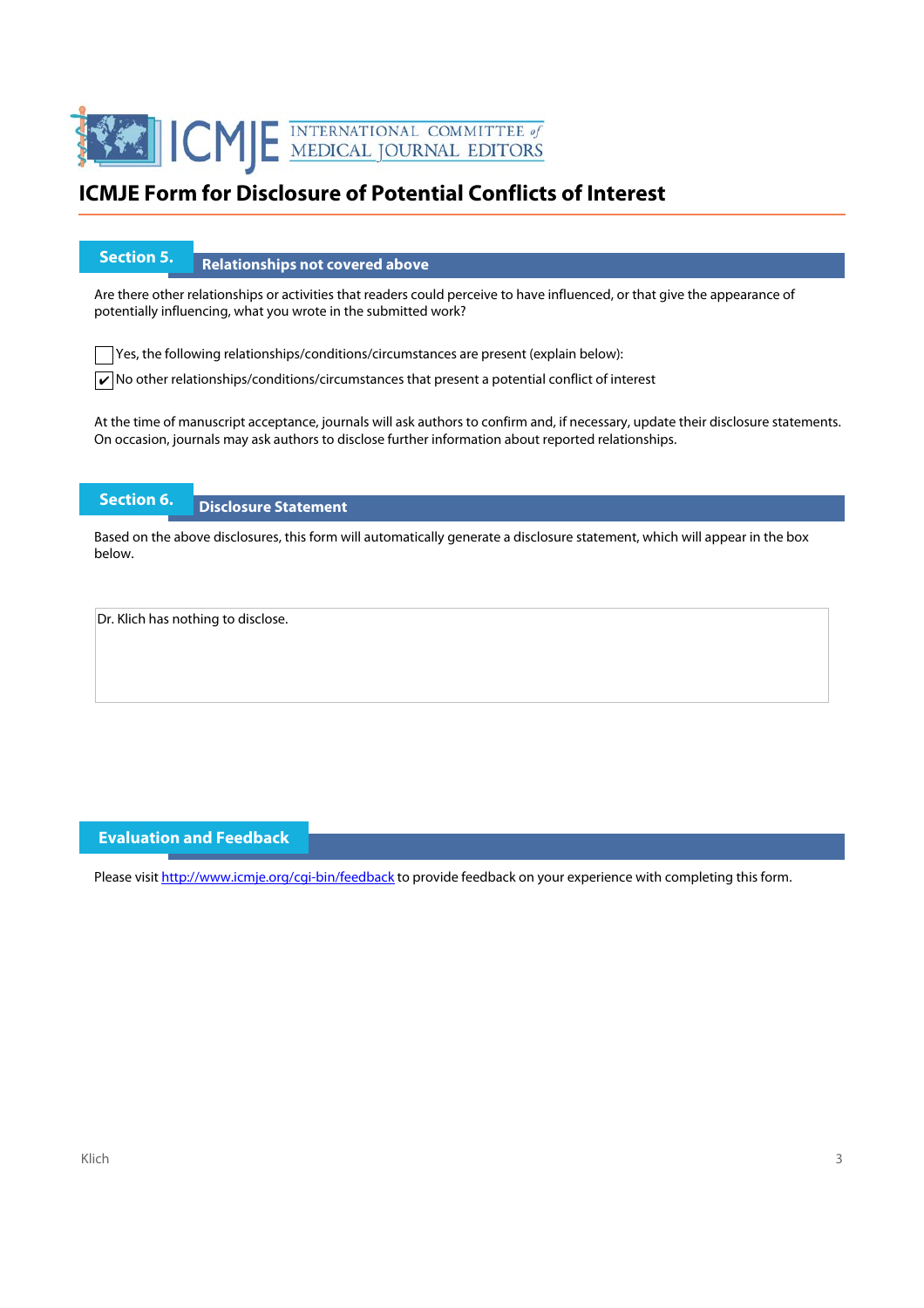

### **Instructions**

**2.**

**4.**

**5.**

**The purpose of this form is to provide readers of your manuscript with information about your other interests that could influence how they receive and understand your work. The form is designed to be completed electronically and stored electronically. It contains programming that allows appropriate data display. Each author should submit a separate form and is responsible for the accuracy and completeness of the submitted information. The form is in six parts.** 

#### **Identifying information. 1.**

### **The work under consideration for publication.**

This section asks for information about the work that you have submitted for publication. The time frame for this reporting is that of the work itself, from the initial conception and planning to the present. The requested information is about resources that you received, either directly or indirectly (via your institution), to enable you to complete the work. Checking "No" means that you did the work without receiving any financial support from any third party -- that is, the work was supported by funds from the same institution that pays your salary and that institution did not receive third-party funds with which to pay you. If you or your institution received funds from a third party to support the work, such as a government granting agency, charitable foundation or commercial sponsor, check "Yes".

#### **Relevant financial activities outside the submitted work. 3.**

This section asks about your financial relationships with entities in the bio-medical arena that could be perceived to influence, or that give the appearance of potentially influencing, what you wrote in the submitted work. You should disclose interactions with ANY entity that could be considered broadly relevant to the work. For example, if your article is about testing an epidermal growth factor receptor (EGFR) antagonist in lung cancer, you should report all associations with entities pursuing diagnostic or therapeutic strategies in cancer in general, not just in the area of EGFR or lung cancer.

Report all sources of revenue paid (or promised to be paid) directly to you or your institution on your behalf over the 36 months prior to submission of the work. This should include all monies from sources with relevance to the submitted work, not just monies from the entity that sponsored the research. Please note that your interactions with the work's sponsor that are outside the submitted work should also be listed here. If there is any question, it is usually better to disclose a relationship than not to do so.

 For grants you have received for work outside the submitted work, you should disclose support ONLY from entities that could be perceived to be affected financially by the published work, such as drug companies, or foundations supported by entities that could be perceived to have a financial stake in the outcome. Public funding sources, such as government agencies, charitable foundations or academic institutions, need not be disclosed. For example, if a government agency sponsored a study in which you have been involved and drugs were provided by a pharmaceutical company, you need only list the pharmaceutical company.

### **Intellectual Property.**

This section asks about patents and copyrights, whether pending, issued, licensed and/or receiving royalties.

### **Relationships not covered above.**

Use this section to report other relationships or activities that readers could perceive to have influenced, or that give the appearance of potentially influencing, what you wrote in the submitted work.

### **Definitions.**

**Entity:** government agency, foundation, commercial sponsor, academic institution, etc.

**Grant:** A grant from an entity, generally [but not always] paid to your organization

**Personal Fees:** Monies paid to you for services rendered, generally honoraria, royalties, or fees for consulting , lectures, speakers bureaus, expert testimony, employment, or other affiliations

**Non-Financial Support:** Examples include drugs/equipment supplied by the entity, travel paid by the entity, writing assistance, administrative support, etc**.**

**Other:** Anything not covered under the previous three boxes **Pending:** The patent has been filed but not issued **Issued:** The patent has been issued by the agency **Licensed:** The patent has been licensed to an entity, whether earning royalties or not **Royalties:** Funds are coming in to you or your institution due to your patent

Arauzo-Bravo 1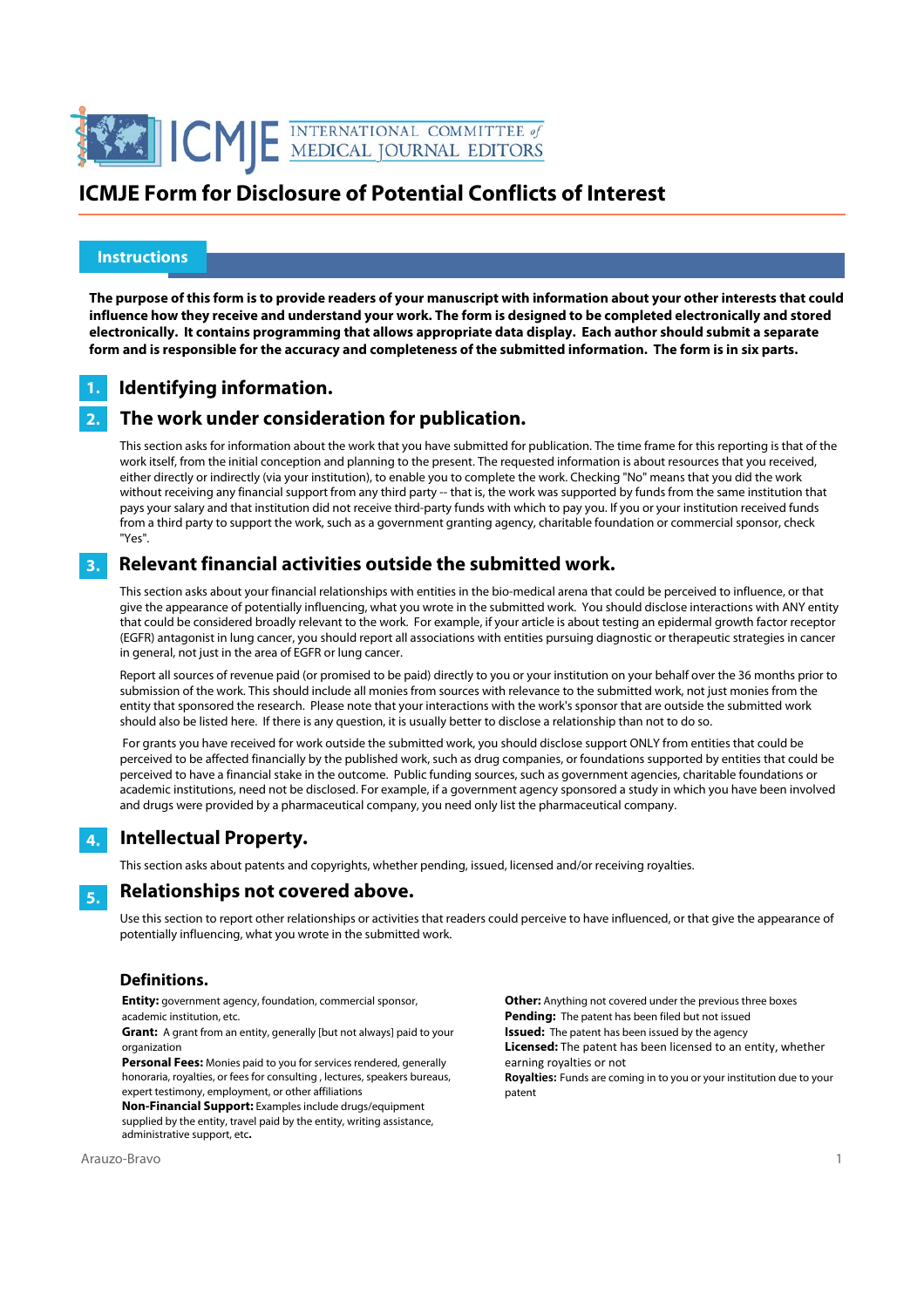

| <b>Section 1.</b>                                                                                                                                                                                                                                                                                                                                                                                                                                                           | <b>Identifying Information</b>                                                                                                                                                                                                                                                                                                                                                                  |                                                           |                                                                                            |                           |  |  |
|-----------------------------------------------------------------------------------------------------------------------------------------------------------------------------------------------------------------------------------------------------------------------------------------------------------------------------------------------------------------------------------------------------------------------------------------------------------------------------|-------------------------------------------------------------------------------------------------------------------------------------------------------------------------------------------------------------------------------------------------------------------------------------------------------------------------------------------------------------------------------------------------|-----------------------------------------------------------|--------------------------------------------------------------------------------------------|---------------------------|--|--|
| 1. Given Name (First Name)<br><b>Marcos</b>                                                                                                                                                                                                                                                                                                                                                                                                                                 |                                                                                                                                                                                                                                                                                                                                                                                                 | 2. Surname (Last Name)<br>Arauzo-Bravo                    |                                                                                            | 3. Date<br>11-August-2014 |  |  |
|                                                                                                                                                                                                                                                                                                                                                                                                                                                                             | 4. Are you the corresponding author?                                                                                                                                                                                                                                                                                                                                                            | V No<br>Yes                                               | Corresponding Author's Name<br><b>Isabel Dorn</b>                                          |                           |  |  |
| 5. Manuscript Title<br>Erythroid differentiation of human induced pluripotent stem cells is independent of donor cell type of origin                                                                                                                                                                                                                                                                                                                                        |                                                                                                                                                                                                                                                                                                                                                                                                 |                                                           |                                                                                            |                           |  |  |
| 6. Manuscript Identifying Number (if you know it)<br>HAEMATOL/2014/108068                                                                                                                                                                                                                                                                                                                                                                                                   |                                                                                                                                                                                                                                                                                                                                                                                                 |                                                           |                                                                                            |                           |  |  |
|                                                                                                                                                                                                                                                                                                                                                                                                                                                                             |                                                                                                                                                                                                                                                                                                                                                                                                 |                                                           |                                                                                            |                           |  |  |
| <b>Section 2.</b>                                                                                                                                                                                                                                                                                                                                                                                                                                                           |                                                                                                                                                                                                                                                                                                                                                                                                 | <b>The Work Under Consideration for Publication</b>       |                                                                                            |                           |  |  |
|                                                                                                                                                                                                                                                                                                                                                                                                                                                                             | Did you or your institution at any time receive payment or services from a third party (government, commercial, private foundation, etc.) for<br>any aspect of the submitted work (including but not limited to grants, data monitoring board, study design, manuscript preparation,<br>statistical analysis, etc.)?<br>Are there any relevant conflicts of interest?<br>Yes<br>$\mathbf{v}$ No |                                                           |                                                                                            |                           |  |  |
|                                                                                                                                                                                                                                                                                                                                                                                                                                                                             |                                                                                                                                                                                                                                                                                                                                                                                                 |                                                           |                                                                                            |                           |  |  |
| <b>Section 3.</b>                                                                                                                                                                                                                                                                                                                                                                                                                                                           |                                                                                                                                                                                                                                                                                                                                                                                                 | Relevant financial activities outside the submitted work. |                                                                                            |                           |  |  |
| Place a check in the appropriate boxes in the table to indicate whether you have financial relationships (regardless of amount<br>of compensation) with entities as described in the instructions. Use one line for each entity; add as many lines as you need by<br>clicking the "Add +" box. You should report relationships that were present during the 36 months prior to publication.<br>Are there any relevant conflicts of interest?<br>$\checkmark$<br>l No<br>Yes |                                                                                                                                                                                                                                                                                                                                                                                                 |                                                           |                                                                                            |                           |  |  |
|                                                                                                                                                                                                                                                                                                                                                                                                                                                                             |                                                                                                                                                                                                                                                                                                                                                                                                 |                                                           |                                                                                            |                           |  |  |
| <b>Section 4.</b>                                                                                                                                                                                                                                                                                                                                                                                                                                                           |                                                                                                                                                                                                                                                                                                                                                                                                 | <b>Intellectual Property -- Patents &amp; Copyrights</b>  |                                                                                            |                           |  |  |
|                                                                                                                                                                                                                                                                                                                                                                                                                                                                             |                                                                                                                                                                                                                                                                                                                                                                                                 |                                                           | Do you have any patents, whether planned, pending or issued, broadly relevant to the work? | Yes<br>$\mathbf{v}$ No    |  |  |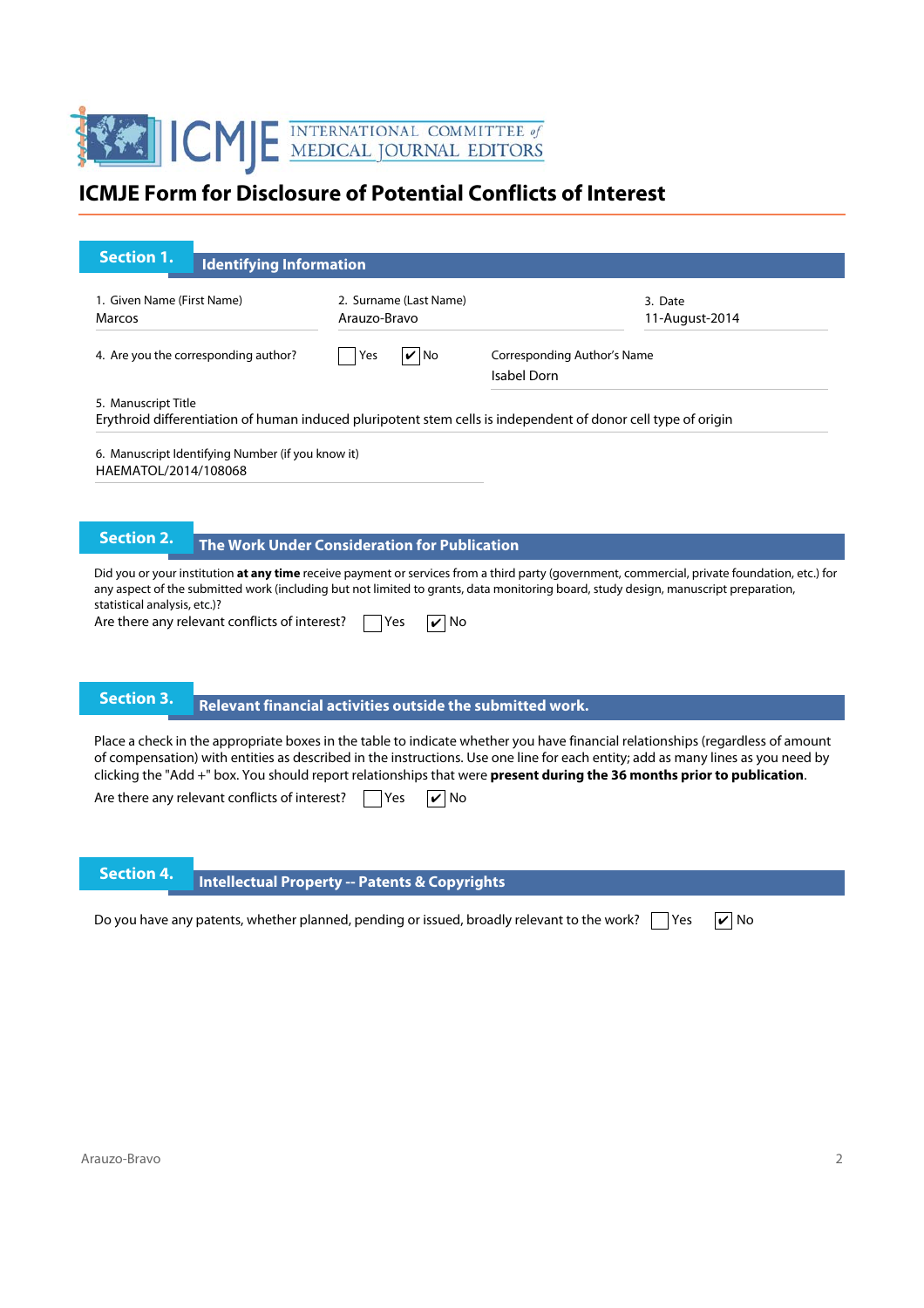

## **Section 5.** Relationships not covered above

Are there other relationships or activities that readers could perceive to have influenced, or that give the appearance of potentially influencing, what you wrote in the submitted work?

 $\Box$  Yes, the following relationships/conditions/circumstances are present (explain below):

 $\boxed{\mathbf{v}}$  No other relationships/conditions/circumstances that present a potential conflict of interest

At the time of manuscript acceptance, journals will ask authors to confirm and, if necessary, update their disclosure statements. On occasion, journals may ask authors to disclose further information about reported relationships.

## **Disclosure Statement Section 6.**

Based on the above disclosures, this form will automatically generate a disclosure statement, which will appear in the box below.

Dr. Arauzo-Bravo has nothing to disclose.

### **Evaluation and Feedback**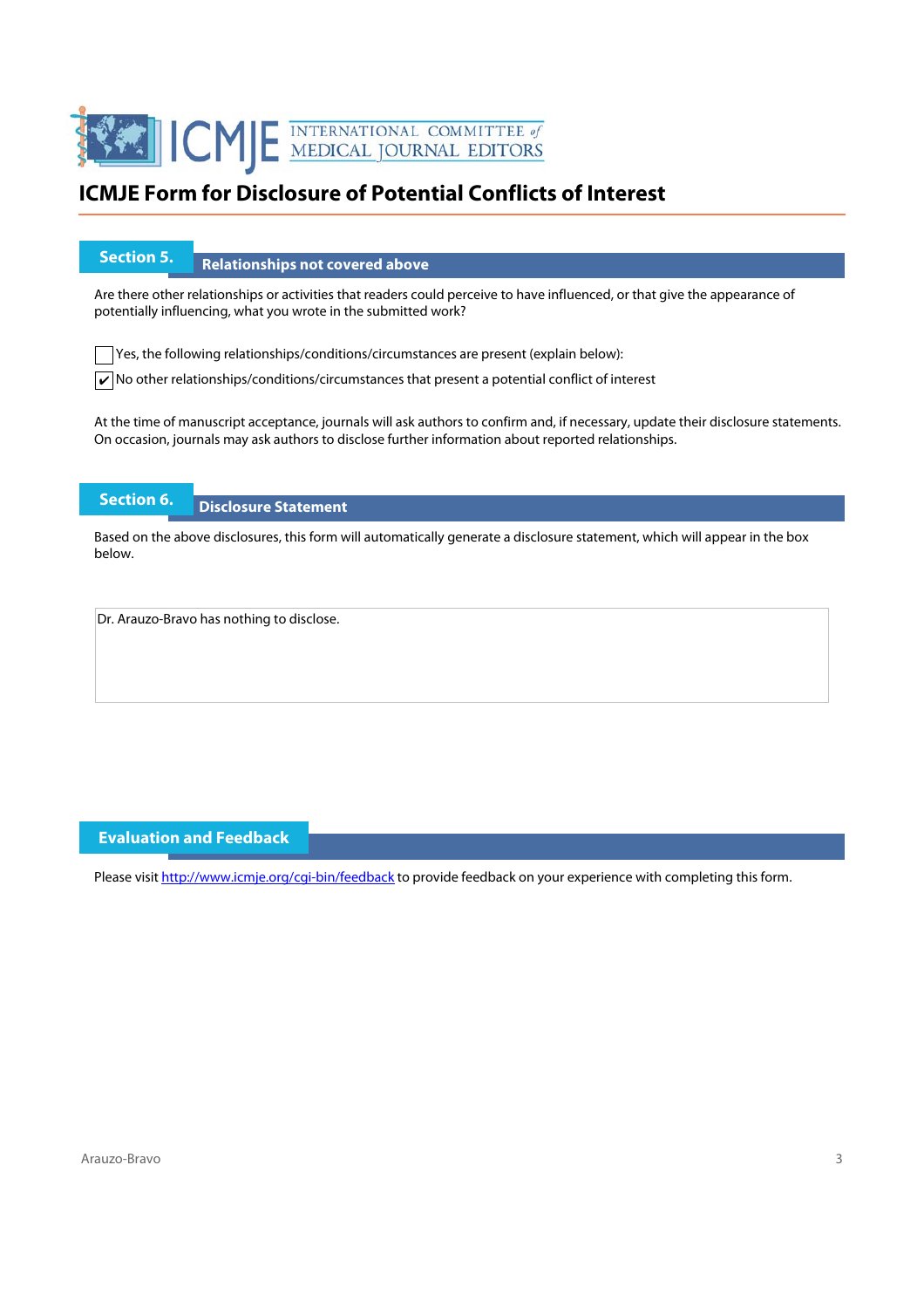

### **Instructions**

**2.**

**The purpose of this form is to provide readers of your manuscript with information about your other interests that could influence how they receive and understand your work. The form is designed to be completed electronically and stored electronically. It contains programming that allows appropriate data display. Each author should submit a separate form and is responsible for the accuracy and completeness of the submitted information. The form is in six parts.** 

#### **Identifying information. 1.**

### **The work under consideration for publication.**

This section asks for information about the work that you have submitted for publication. The time frame for this reporting is that of the work itself, from the initial conception and planning to the present. The requested information is about resources that you received, either directly or indirectly (via your institution), to enable you to complete the work. Checking "No" means that you did the work without receiving any financial support from any third party -- that is, the work was supported by funds from the same institution that pays your salary and that institution did not receive third-party funds with which to pay you. If you or your institution received funds from a third party to support the work, such as a government granting agency, charitable foundation or commercial sponsor, check "Yes".

#### **Relevant financial activities outside the submitted work. 3.**

This section asks about your financial relationships with entities in the bio-medical arena that could be perceived to influence, or that give the appearance of potentially influencing, what you wrote in the submitted work. You should disclose interactions with ANY entity that could be considered broadly relevant to the work. For example, if your article is about testing an epidermal growth factor receptor (EGFR) antagonist in lung cancer, you should report all associations with entities pursuing diagnostic or therapeutic strategies in cancer in general, not just in the area of EGFR or lung cancer.

Report all sources of revenue paid (or promised to be paid) directly to you or your institution on your behalf over the 36 months prior to submission of the work. This should include all monies from sources with relevance to the submitted work, not just monies from the entity that sponsored the research. Please note that your interactions with the work's sponsor that are outside the submitted work should also be listed here. If there is any question, it is usually better to disclose a relationship than not to do so.

 For grants you have received for work outside the submitted work, you should disclose support ONLY from entities that could be perceived to be affected financially by the published work, such as drug companies, or foundations supported by entities that could be perceived to have a financial stake in the outcome. Public funding sources, such as government agencies, charitable foundations or academic institutions, need not be disclosed. For example, if a government agency sponsored a study in which you have been involved and drugs were provided by a pharmaceutical company, you need only list the pharmaceutical company.

### **Intellectual Property.**

This section asks about patents and copyrights, whether pending, issued, licensed and/or receiving royalties.

### **Relationships not covered above.**

Use this section to report other relationships or activities that readers could perceive to have influenced, or that give the appearance of potentially influencing, what you wrote in the submitted work.

### **Definitions.**

**Entity:** government agency, foundation, commercial sponsor, academic institution, etc.

**Grant:** A grant from an entity, generally [but not always] paid to your organization

**Personal Fees:** Monies paid to you for services rendered, generally honoraria, royalties, or fees for consulting , lectures, speakers bureaus, expert testimony, employment, or other affiliations

**Non-Financial Support:** Examples include drugs/equipment supplied by the entity, travel paid by the entity, writing assistance, administrative support, etc**.**

**Other:** Anything not covered under the previous three boxes **Pending:** The patent has been filed but not issued **Issued:** The patent has been issued by the agency **Licensed:** The patent has been licensed to an entity, whether earning royalties or not **Royalties:** Funds are coming in to you or your institution due to your patent

Radstaak 1

**4.**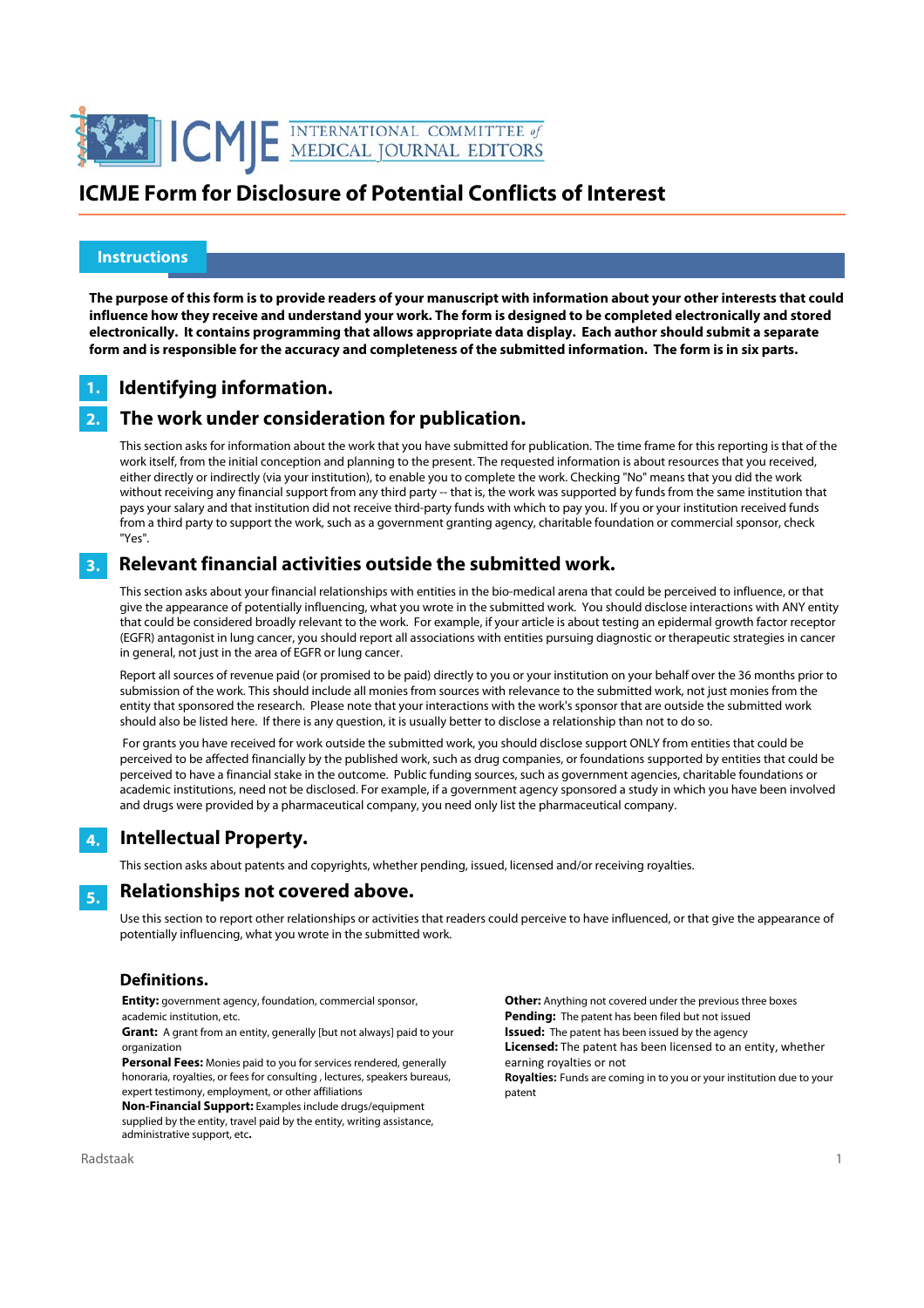

| <b>Section 1.</b>                                                                                                                                                                                                                                                                                                                                                                                                                                                | <b>Identifying Information</b>       |                                                           |                                                                                                                      |  |  |  |
|------------------------------------------------------------------------------------------------------------------------------------------------------------------------------------------------------------------------------------------------------------------------------------------------------------------------------------------------------------------------------------------------------------------------------------------------------------------|--------------------------------------|-----------------------------------------------------------|----------------------------------------------------------------------------------------------------------------------|--|--|--|
|                                                                                                                                                                                                                                                                                                                                                                                                                                                                  |                                      |                                                           |                                                                                                                      |  |  |  |
| 1. Given Name (First Name)<br>Martina                                                                                                                                                                                                                                                                                                                                                                                                                            |                                      | 2. Surname (Last Name)<br>Radstaak                        | 3. Date<br>11-August-2014                                                                                            |  |  |  |
|                                                                                                                                                                                                                                                                                                                                                                                                                                                                  | 4. Are you the corresponding author? | $\nu$  No<br>Yes                                          | Corresponding Author's Name<br><b>Isabel Dorn</b>                                                                    |  |  |  |
| 5. Manuscript Title<br>Erythroid differentiation of human induced pluripotent stem cells is independent of donor cell type of origin                                                                                                                                                                                                                                                                                                                             |                                      |                                                           |                                                                                                                      |  |  |  |
| 6. Manuscript Identifying Number (if you know it)<br>HAEMATOL/2014/108068                                                                                                                                                                                                                                                                                                                                                                                        |                                      |                                                           |                                                                                                                      |  |  |  |
|                                                                                                                                                                                                                                                                                                                                                                                                                                                                  |                                      |                                                           |                                                                                                                      |  |  |  |
| <b>Section 2.</b>                                                                                                                                                                                                                                                                                                                                                                                                                                                |                                      | The Work Under Consideration for Publication              |                                                                                                                      |  |  |  |
| Did you or your institution at any time receive payment or services from a third party (government, commercial, private foundation, etc.) for<br>any aspect of the submitted work (including but not limited to grants, data monitoring board, study design, manuscript preparation,<br>statistical analysis, etc.)?<br>Are there any relevant conflicts of interest?<br>$\mathbf{v}$ No<br>Yes                                                                  |                                      |                                                           |                                                                                                                      |  |  |  |
|                                                                                                                                                                                                                                                                                                                                                                                                                                                                  |                                      |                                                           |                                                                                                                      |  |  |  |
| <b>Section 3.</b>                                                                                                                                                                                                                                                                                                                                                                                                                                                |                                      | Relevant financial activities outside the submitted work. |                                                                                                                      |  |  |  |
| Place a check in the appropriate boxes in the table to indicate whether you have financial relationships (regardless of amount<br>of compensation) with entities as described in the instructions. Use one line for each entity; add as many lines as you need by<br>clicking the "Add +" box. You should report relationships that were present during the 36 months prior to publication.<br>Are there any relevant conflicts of interest?<br>✓<br>  No<br>Yes |                                      |                                                           |                                                                                                                      |  |  |  |
|                                                                                                                                                                                                                                                                                                                                                                                                                                                                  |                                      |                                                           |                                                                                                                      |  |  |  |
| <b>Section 4.</b>                                                                                                                                                                                                                                                                                                                                                                                                                                                |                                      | <b>Intellectual Property -- Patents &amp; Copyrights</b>  |                                                                                                                      |  |  |  |
|                                                                                                                                                                                                                                                                                                                                                                                                                                                                  |                                      |                                                           | Do you have any patents, whether planned, pending or issued, broadly relevant to the work?<br>Yes<br>$\mathbf{v}$ No |  |  |  |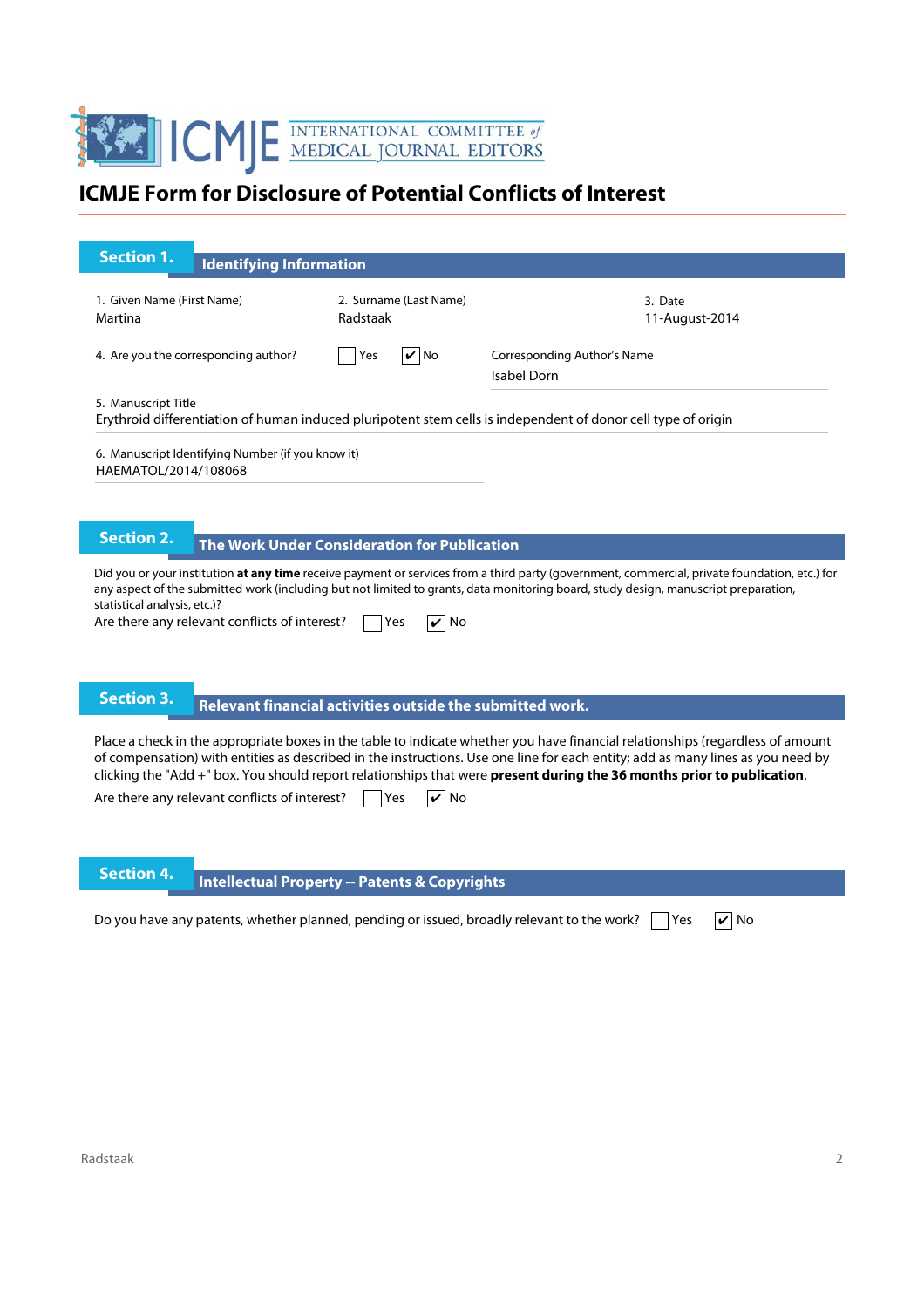

## **Section 5.** Relationships not covered above

Are there other relationships or activities that readers could perceive to have influenced, or that give the appearance of potentially influencing, what you wrote in the submitted work?

 $\Box$  Yes, the following relationships/conditions/circumstances are present (explain below):

 $\boxed{\mathbf{v}}$  No other relationships/conditions/circumstances that present a potential conflict of interest

At the time of manuscript acceptance, journals will ask authors to confirm and, if necessary, update their disclosure statements. On occasion, journals may ask authors to disclose further information about reported relationships.

## **Disclosure Statement Section 6.**

Based on the above disclosures, this form will automatically generate a disclosure statement, which will appear in the box below.

Dr. Radstaak has nothing to disclose.

### **Evaluation and Feedback**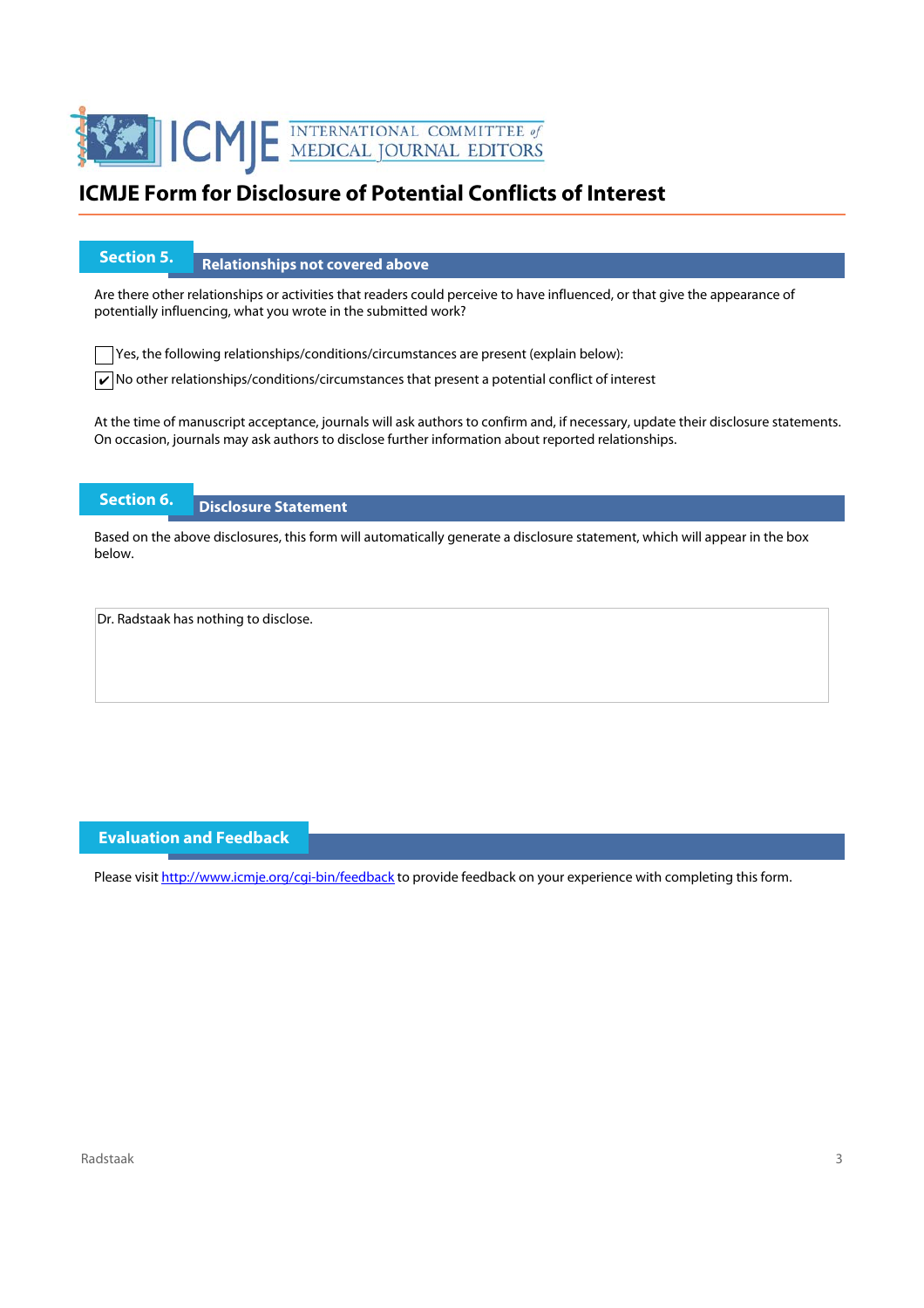

### **Instructions**

**2.**

**4.**

**5.**

**The purpose of this form is to provide readers of your manuscript with information about your other interests that could influence how they receive and understand your work. The form is designed to be completed electronically and stored electronically. It contains programming that allows appropriate data display. Each author should submit a separate form and is responsible for the accuracy and completeness of the submitted information. The form is in six parts.** 

#### **Identifying information. 1.**

### **The work under consideration for publication.**

This section asks for information about the work that you have submitted for publication. The time frame for this reporting is that of the work itself, from the initial conception and planning to the present. The requested information is about resources that you received, either directly or indirectly (via your institution), to enable you to complete the work. Checking "No" means that you did the work without receiving any financial support from any third party -- that is, the work was supported by funds from the same institution that pays your salary and that institution did not receive third-party funds with which to pay you. If you or your institution received funds from a third party to support the work, such as a government granting agency, charitable foundation or commercial sponsor, check "Yes".

#### **Relevant financial activities outside the submitted work. 3.**

This section asks about your financial relationships with entities in the bio-medical arena that could be perceived to influence, or that give the appearance of potentially influencing, what you wrote in the submitted work. You should disclose interactions with ANY entity that could be considered broadly relevant to the work. For example, if your article is about testing an epidermal growth factor receptor (EGFR) antagonist in lung cancer, you should report all associations with entities pursuing diagnostic or therapeutic strategies in cancer in general, not just in the area of EGFR or lung cancer.

Report all sources of revenue paid (or promised to be paid) directly to you or your institution on your behalf over the 36 months prior to submission of the work. This should include all monies from sources with relevance to the submitted work, not just monies from the entity that sponsored the research. Please note that your interactions with the work's sponsor that are outside the submitted work should also be listed here. If there is any question, it is usually better to disclose a relationship than not to do so.

 For grants you have received for work outside the submitted work, you should disclose support ONLY from entities that could be perceived to be affected financially by the published work, such as drug companies, or foundations supported by entities that could be perceived to have a financial stake in the outcome. Public funding sources, such as government agencies, charitable foundations or academic institutions, need not be disclosed. For example, if a government agency sponsored a study in which you have been involved and drugs were provided by a pharmaceutical company, you need only list the pharmaceutical company.

### **Intellectual Property.**

This section asks about patents and copyrights, whether pending, issued, licensed and/or receiving royalties.

### **Relationships not covered above.**

Use this section to report other relationships or activities that readers could perceive to have influenced, or that give the appearance of potentially influencing, what you wrote in the submitted work.

### **Definitions.**

**Entity:** government agency, foundation, commercial sponsor, academic institution, etc.

**Grant:** A grant from an entity, generally [but not always] paid to your organization

**Personal Fees:** Monies paid to you for services rendered, generally honoraria, royalties, or fees for consulting , lectures, speakers bureaus, expert testimony, employment, or other affiliations

**Non-Financial Support:** Examples include drugs/equipment supplied by the entity, travel paid by the entity, writing assistance, administrative support, etc**.**

**Other:** Anything not covered under the previous three boxes **Pending:** The patent has been filed but not issued **Issued:** The patent has been issued by the agency **Licensed:** The patent has been licensed to an entity, whether earning royalties or not **Royalties:** Funds are coming in to you or your institution due to your patent

Santourlidis 1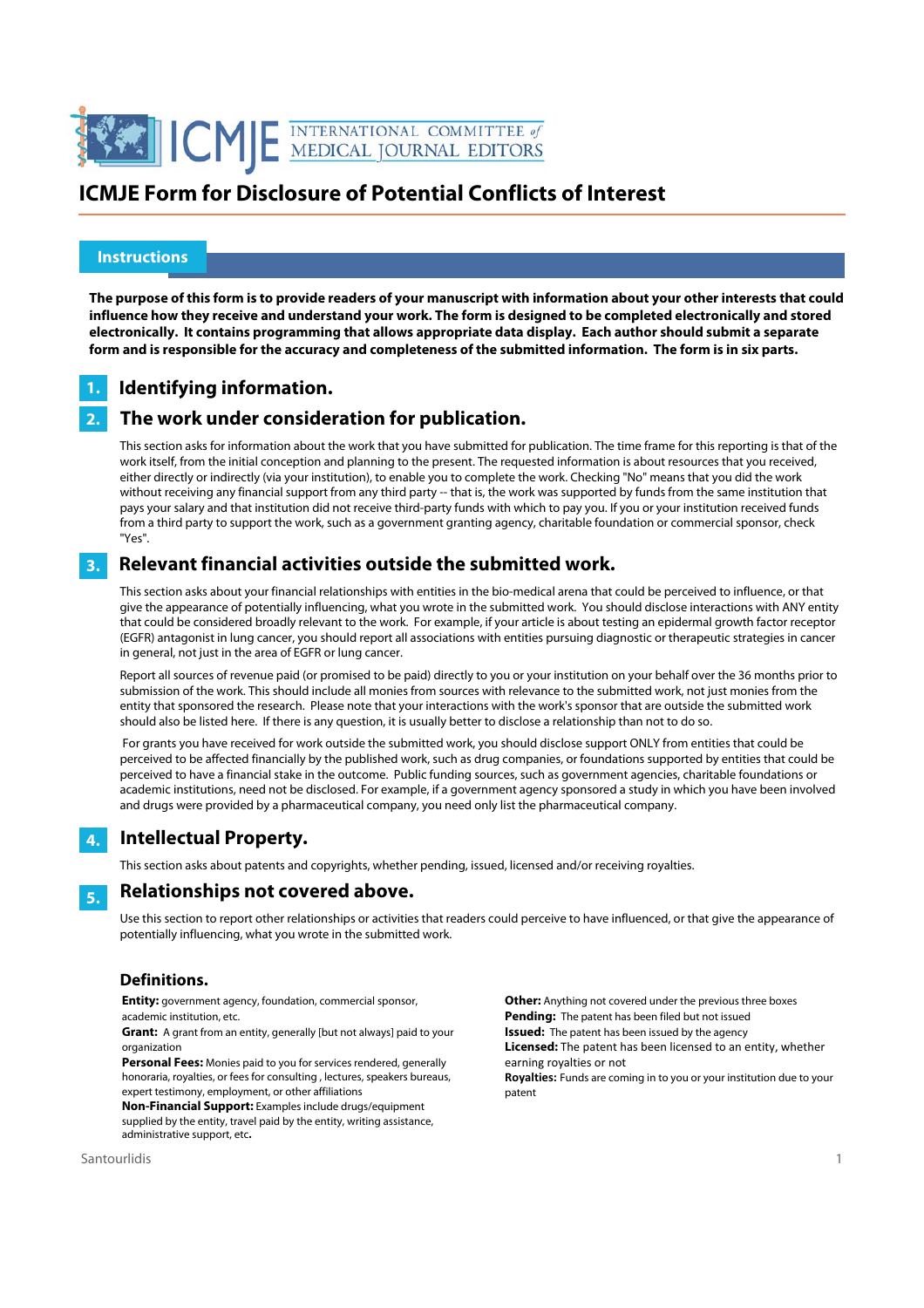

| <b>Section 1.</b>                                                                                                                                                                                                                                                                                                                                                                                                                                                         | <b>Identifying Information</b> |                                                           |                                                                                                                      |  |  |  |
|---------------------------------------------------------------------------------------------------------------------------------------------------------------------------------------------------------------------------------------------------------------------------------------------------------------------------------------------------------------------------------------------------------------------------------------------------------------------------|--------------------------------|-----------------------------------------------------------|----------------------------------------------------------------------------------------------------------------------|--|--|--|
| 1. Given Name (First Name)<br>Simeon                                                                                                                                                                                                                                                                                                                                                                                                                                      |                                | 2. Surname (Last Name)<br>Santourlidis                    | 3. Date<br>11-August-2014                                                                                            |  |  |  |
| 4. Are you the corresponding author?                                                                                                                                                                                                                                                                                                                                                                                                                                      |                                | $\mathbf{v}$ No<br>Yes                                    | Corresponding Author's Name<br>Isabel Dorn                                                                           |  |  |  |
| 5. Manuscript Title<br>Erythroid differentiation of human induced pluripotent stem cells is independent of donor cell type of origin                                                                                                                                                                                                                                                                                                                                      |                                |                                                           |                                                                                                                      |  |  |  |
| 6. Manuscript Identifying Number (if you know it)<br>HAEMATOL/2014/108068                                                                                                                                                                                                                                                                                                                                                                                                 |                                |                                                           |                                                                                                                      |  |  |  |
|                                                                                                                                                                                                                                                                                                                                                                                                                                                                           |                                |                                                           |                                                                                                                      |  |  |  |
| <b>Section 2.</b>                                                                                                                                                                                                                                                                                                                                                                                                                                                         |                                | The Work Under Consideration for Publication              |                                                                                                                      |  |  |  |
| Did you or your institution at any time receive payment or services from a third party (government, commercial, private foundation, etc.) for<br>any aspect of the submitted work (including but not limited to grants, data monitoring board, study design, manuscript preparation,<br>statistical analysis, etc.)?<br>Are there any relevant conflicts of interest?<br>Yes<br>No                                                                                        |                                |                                                           |                                                                                                                      |  |  |  |
|                                                                                                                                                                                                                                                                                                                                                                                                                                                                           |                                |                                                           |                                                                                                                      |  |  |  |
| <b>Section 3.</b>                                                                                                                                                                                                                                                                                                                                                                                                                                                         |                                | Relevant financial activities outside the submitted work. |                                                                                                                      |  |  |  |
| Place a check in the appropriate boxes in the table to indicate whether you have financial relationships (regardless of amount<br>of compensation) with entities as described in the instructions. Use one line for each entity; add as many lines as you need by<br>clicking the "Add +" box. You should report relationships that were present during the 36 months prior to publication.<br>Are there any relevant conflicts of interest?<br>$\checkmark$<br>No<br>Yes |                                |                                                           |                                                                                                                      |  |  |  |
|                                                                                                                                                                                                                                                                                                                                                                                                                                                                           |                                |                                                           |                                                                                                                      |  |  |  |
| <b>Section 4.</b>                                                                                                                                                                                                                                                                                                                                                                                                                                                         |                                | <b>Intellectual Property -- Patents &amp; Copyrights</b>  |                                                                                                                      |  |  |  |
|                                                                                                                                                                                                                                                                                                                                                                                                                                                                           |                                |                                                           | Do you have any patents, whether planned, pending or issued, broadly relevant to the work?<br>$\mathbf{v}$ No<br>Yes |  |  |  |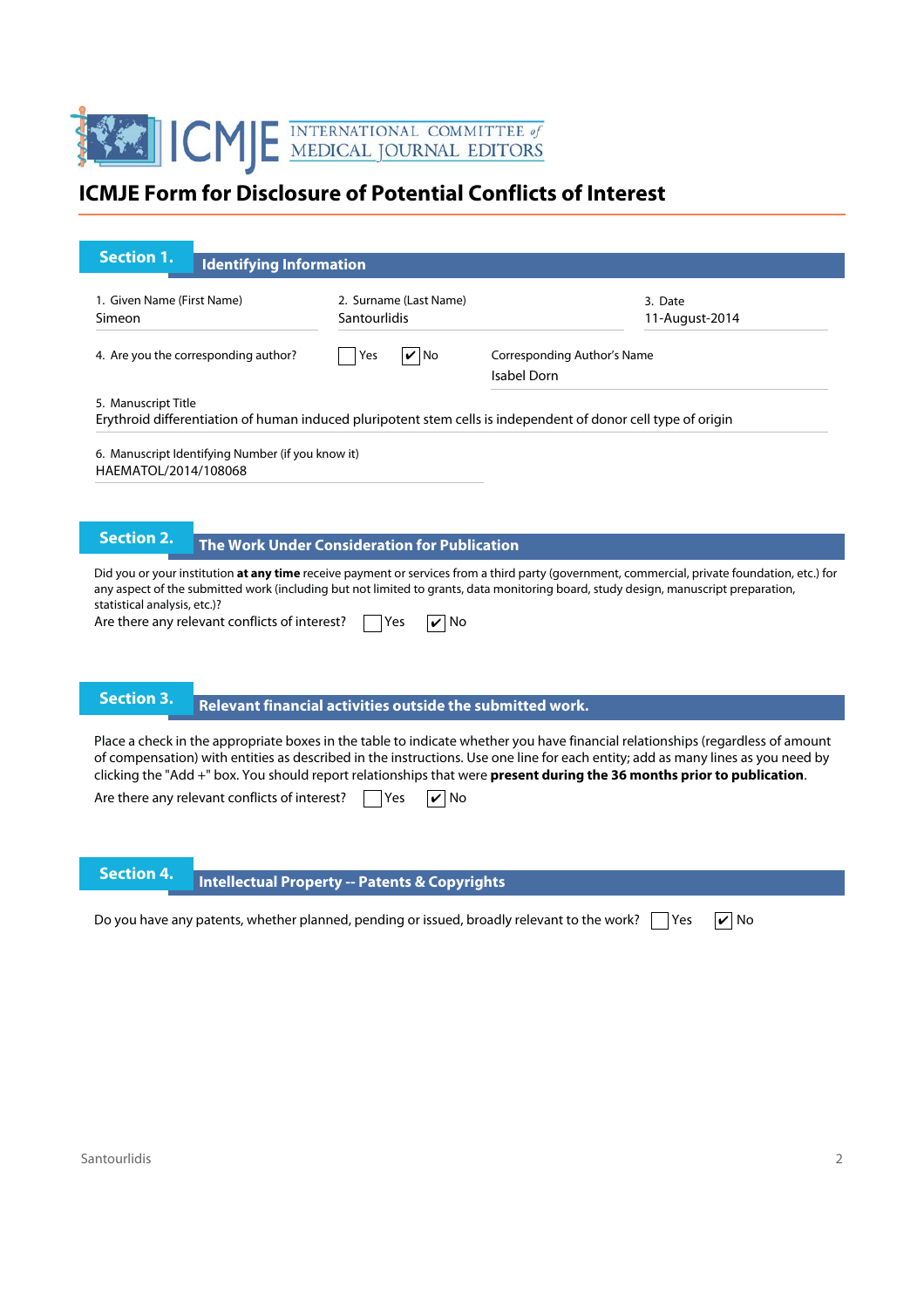

## **Section 5.** Relationships not covered above

Are there other relationships or activities that readers could perceive to have influenced, or that give the appearance of potentially influencing, what you wrote in the submitted work?

 $\Box$  Yes, the following relationships/conditions/circumstances are present (explain below):

 $\boxed{\mathbf{v}}$  No other relationships/conditions/circumstances that present a potential conflict of interest

At the time of manuscript acceptance, journals will ask authors to confirm and, if necessary, update their disclosure statements. On occasion, journals may ask authors to disclose further information about reported relationships.

## **Disclosure Statement Section 6.**

Based on the above disclosures, this form will automatically generate a disclosure statement, which will appear in the box below.

Dr. Santourlidis has nothing to disclose.

### **Evaluation and Feedback**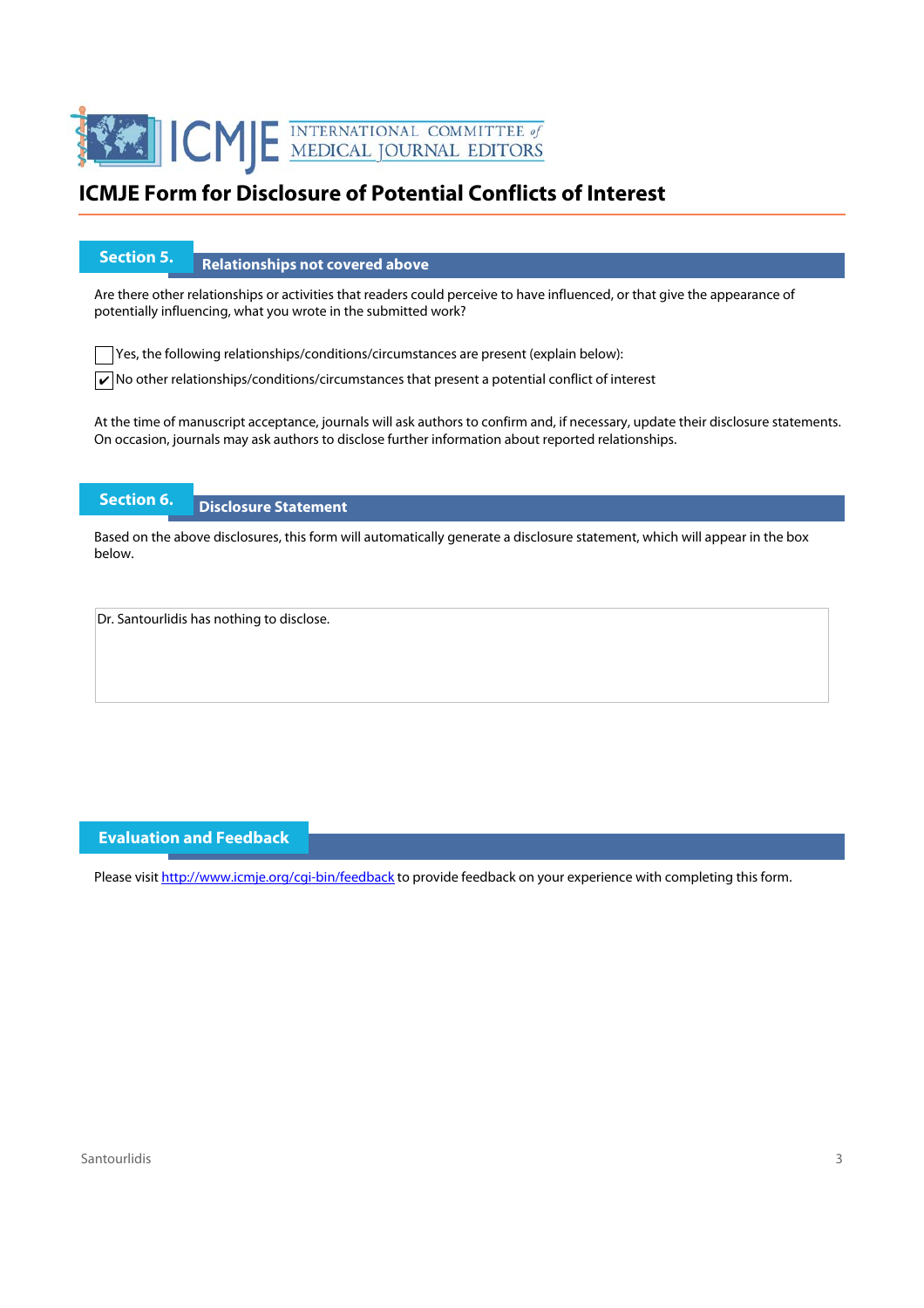

### **Instructions**

**2.**

**The purpose of this form is to provide readers of your manuscript with information about your other interests that could influence how they receive and understand your work. The form is designed to be completed electronically and stored electronically. It contains programming that allows appropriate data display. Each author should submit a separate form and is responsible for the accuracy and completeness of the submitted information. The form is in six parts.** 

#### **Identifying information. 1.**

### **The work under consideration for publication.**

This section asks for information about the work that you have submitted for publication. The time frame for this reporting is that of the work itself, from the initial conception and planning to the present. The requested information is about resources that you received, either directly or indirectly (via your institution), to enable you to complete the work. Checking "No" means that you did the work without receiving any financial support from any third party -- that is, the work was supported by funds from the same institution that pays your salary and that institution did not receive third-party funds with which to pay you. If you or your institution received funds from a third party to support the work, such as a government granting agency, charitable foundation or commercial sponsor, check "Yes".

#### **Relevant financial activities outside the submitted work. 3.**

This section asks about your financial relationships with entities in the bio-medical arena that could be perceived to influence, or that give the appearance of potentially influencing, what you wrote in the submitted work. You should disclose interactions with ANY entity that could be considered broadly relevant to the work. For example, if your article is about testing an epidermal growth factor receptor (EGFR) antagonist in lung cancer, you should report all associations with entities pursuing diagnostic or therapeutic strategies in cancer in general, not just in the area of EGFR or lung cancer.

Report all sources of revenue paid (or promised to be paid) directly to you or your institution on your behalf over the 36 months prior to submission of the work. This should include all monies from sources with relevance to the submitted work, not just monies from the entity that sponsored the research. Please note that your interactions with the work's sponsor that are outside the submitted work should also be listed here. If there is any question, it is usually better to disclose a relationship than not to do so.

 For grants you have received for work outside the submitted work, you should disclose support ONLY from entities that could be perceived to be affected financially by the published work, such as drug companies, or foundations supported by entities that could be perceived to have a financial stake in the outcome. Public funding sources, such as government agencies, charitable foundations or academic institutions, need not be disclosed. For example, if a government agency sponsored a study in which you have been involved and drugs were provided by a pharmaceutical company, you need only list the pharmaceutical company.

### **Intellectual Property.**

This section asks about patents and copyrights, whether pending, issued, licensed and/or receiving royalties.

### **Relationships not covered above.**

Use this section to report other relationships or activities that readers could perceive to have influenced, or that give the appearance of potentially influencing, what you wrote in the submitted work.

### **Definitions.**

**Entity:** government agency, foundation, commercial sponsor, academic institution, etc.

**Grant:** A grant from an entity, generally [but not always] paid to your organization

**Personal Fees:** Monies paid to you for services rendered, generally honoraria, royalties, or fees for consulting , lectures, speakers bureaus, expert testimony, employment, or other affiliations

**Non-Financial Support:** Examples include drugs/equipment supplied by the entity, travel paid by the entity, writing assistance, administrative support, etc**.**

**Other:** Anything not covered under the previous three boxes **Pending:** The patent has been filed but not issued **Issued:** The patent has been issued by the agency **Licensed:** The patent has been licensed to an entity, whether earning royalties or not **Royalties:** Funds are coming in to you or your institution due to your patent

Ghanjati 1

**4.**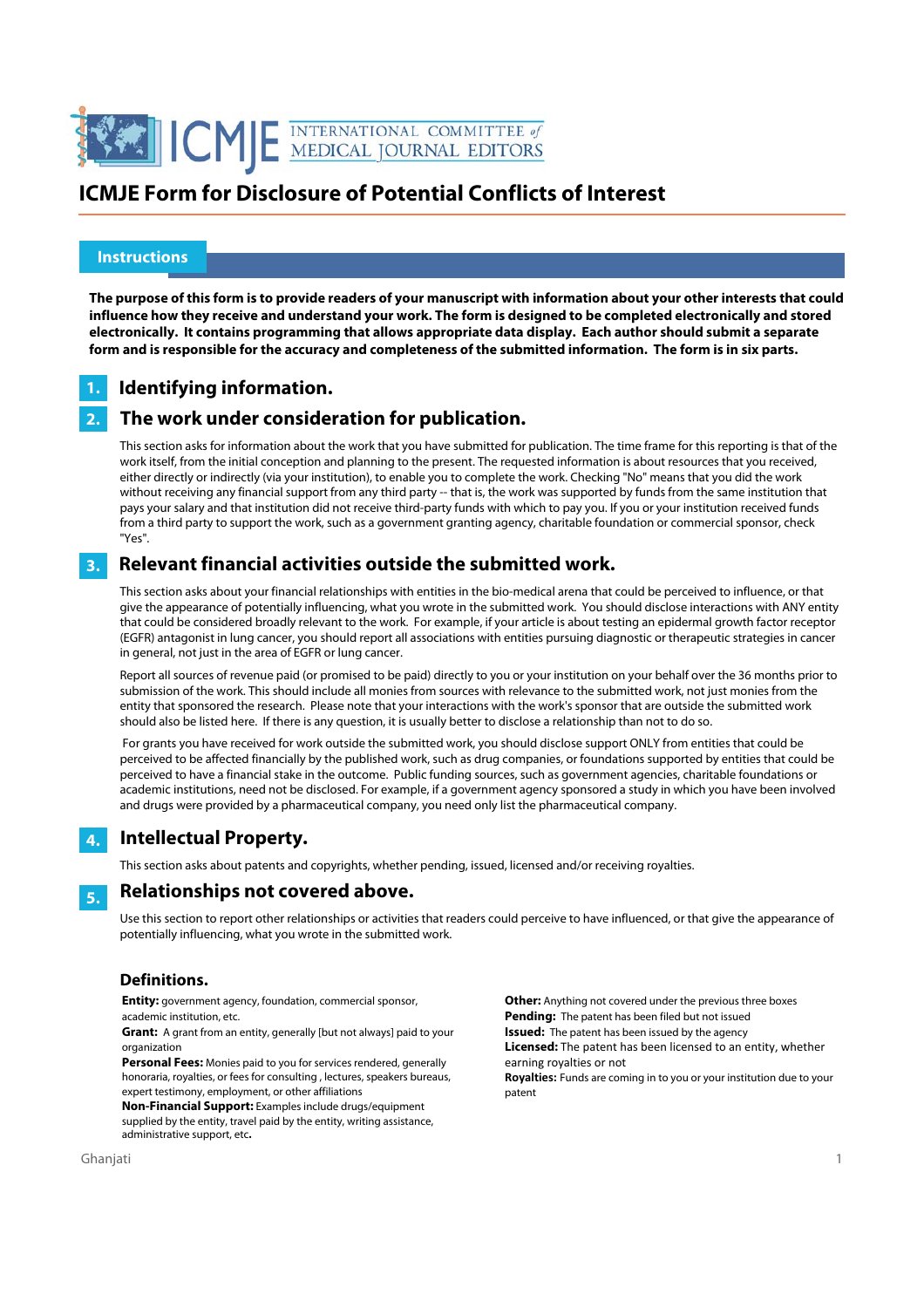

| <b>Section 1.</b>                                                                                                                                                                                                                                                                                                                                                                           | <b>Identifying Information</b>                           |                                    |                                                                                                                                                                                                                                                                                      |  |  |  |  |
|---------------------------------------------------------------------------------------------------------------------------------------------------------------------------------------------------------------------------------------------------------------------------------------------------------------------------------------------------------------------------------------------|----------------------------------------------------------|------------------------------------|--------------------------------------------------------------------------------------------------------------------------------------------------------------------------------------------------------------------------------------------------------------------------------------|--|--|--|--|
| 1. Given Name (First Name)<br>Foued                                                                                                                                                                                                                                                                                                                                                         |                                                          | 2. Surname (Last Name)<br>Ghanjati | 3. Date<br>11-August-2014                                                                                                                                                                                                                                                            |  |  |  |  |
|                                                                                                                                                                                                                                                                                                                                                                                             | 4. Are you the corresponding author?                     | $\mathbf{v}$ No<br>Yes             | Corresponding Author's Name<br>Isabel Dorn                                                                                                                                                                                                                                           |  |  |  |  |
| 5. Manuscript Title<br>Erythroid differentiation of human induced pluripotent stem cells is independent of donor cell type of origin                                                                                                                                                                                                                                                        |                                                          |                                    |                                                                                                                                                                                                                                                                                      |  |  |  |  |
| 6. Manuscript Identifying Number (if you know it)<br>HAEMATOL/2014/108068                                                                                                                                                                                                                                                                                                                   |                                                          |                                    |                                                                                                                                                                                                                                                                                      |  |  |  |  |
|                                                                                                                                                                                                                                                                                                                                                                                             |                                                          |                                    |                                                                                                                                                                                                                                                                                      |  |  |  |  |
| <b>Section 2.</b>                                                                                                                                                                                                                                                                                                                                                                           | The Work Under Consideration for Publication             |                                    |                                                                                                                                                                                                                                                                                      |  |  |  |  |
| statistical analysis, etc.)?                                                                                                                                                                                                                                                                                                                                                                |                                                          |                                    | Did you or your institution at any time receive payment or services from a third party (government, commercial, private foundation, etc.) for<br>any aspect of the submitted work (including but not limited to grants, data monitoring board, study design, manuscript preparation, |  |  |  |  |
|                                                                                                                                                                                                                                                                                                                                                                                             | Are there any relevant conflicts of interest?            | Yes                                | $\mathbf{v}$ No                                                                                                                                                                                                                                                                      |  |  |  |  |
|                                                                                                                                                                                                                                                                                                                                                                                             |                                                          |                                    |                                                                                                                                                                                                                                                                                      |  |  |  |  |
| <b>Section 3.</b>                                                                                                                                                                                                                                                                                                                                                                           |                                                          |                                    | Relevant financial activities outside the submitted work.                                                                                                                                                                                                                            |  |  |  |  |
| Place a check in the appropriate boxes in the table to indicate whether you have financial relationships (regardless of amount<br>of compensation) with entities as described in the instructions. Use one line for each entity; add as many lines as you need by<br>clicking the "Add +" box. You should report relationships that were present during the 36 months prior to publication. |                                                          |                                    |                                                                                                                                                                                                                                                                                      |  |  |  |  |
|                                                                                                                                                                                                                                                                                                                                                                                             | Are there any relevant conflicts of interest?            | Yes<br>$\boldsymbol{\nu}$          | l No                                                                                                                                                                                                                                                                                 |  |  |  |  |
|                                                                                                                                                                                                                                                                                                                                                                                             |                                                          |                                    |                                                                                                                                                                                                                                                                                      |  |  |  |  |
| <b>Section 4.</b>                                                                                                                                                                                                                                                                                                                                                                           | <b>Intellectual Property -- Patents &amp; Copyrights</b> |                                    |                                                                                                                                                                                                                                                                                      |  |  |  |  |
|                                                                                                                                                                                                                                                                                                                                                                                             |                                                          |                                    | Do you have any patents, whether planned, pending or issued, broadly relevant to the work?<br>$\mathbf{v}$ No<br>Yes                                                                                                                                                                 |  |  |  |  |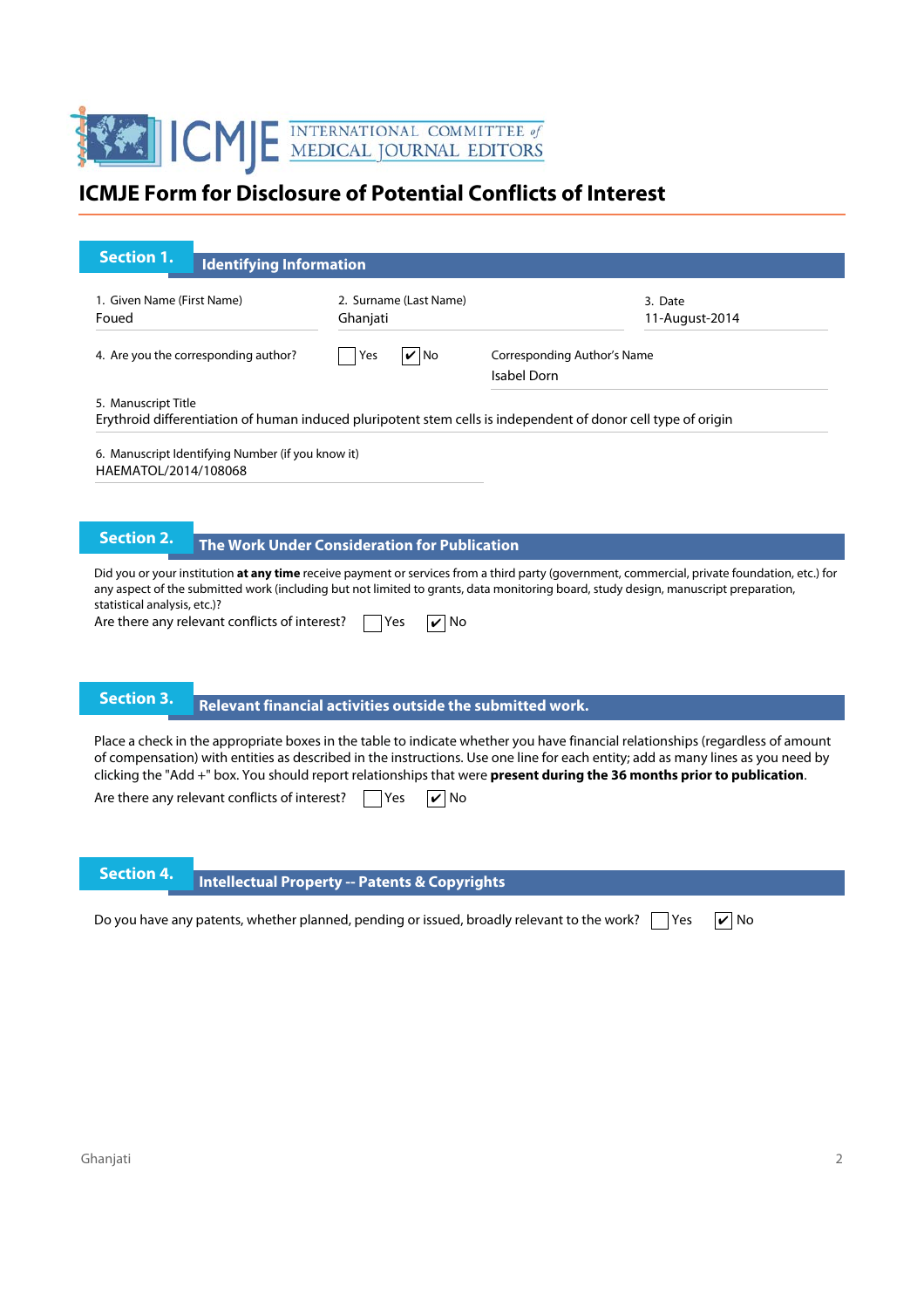

## **Section 5.** Relationships not covered above

Are there other relationships or activities that readers could perceive to have influenced, or that give the appearance of potentially influencing, what you wrote in the submitted work?

 $\Box$  Yes, the following relationships/conditions/circumstances are present (explain below):

 $\boxed{\mathbf{v}}$  No other relationships/conditions/circumstances that present a potential conflict of interest

At the time of manuscript acceptance, journals will ask authors to confirm and, if necessary, update their disclosure statements. On occasion, journals may ask authors to disclose further information about reported relationships.

## **Disclosure Statement Section 6.**

Based on the above disclosures, this form will automatically generate a disclosure statement, which will appear in the box below.

Dr. Ghanjati has nothing to disclose.

### **Evaluation and Feedback**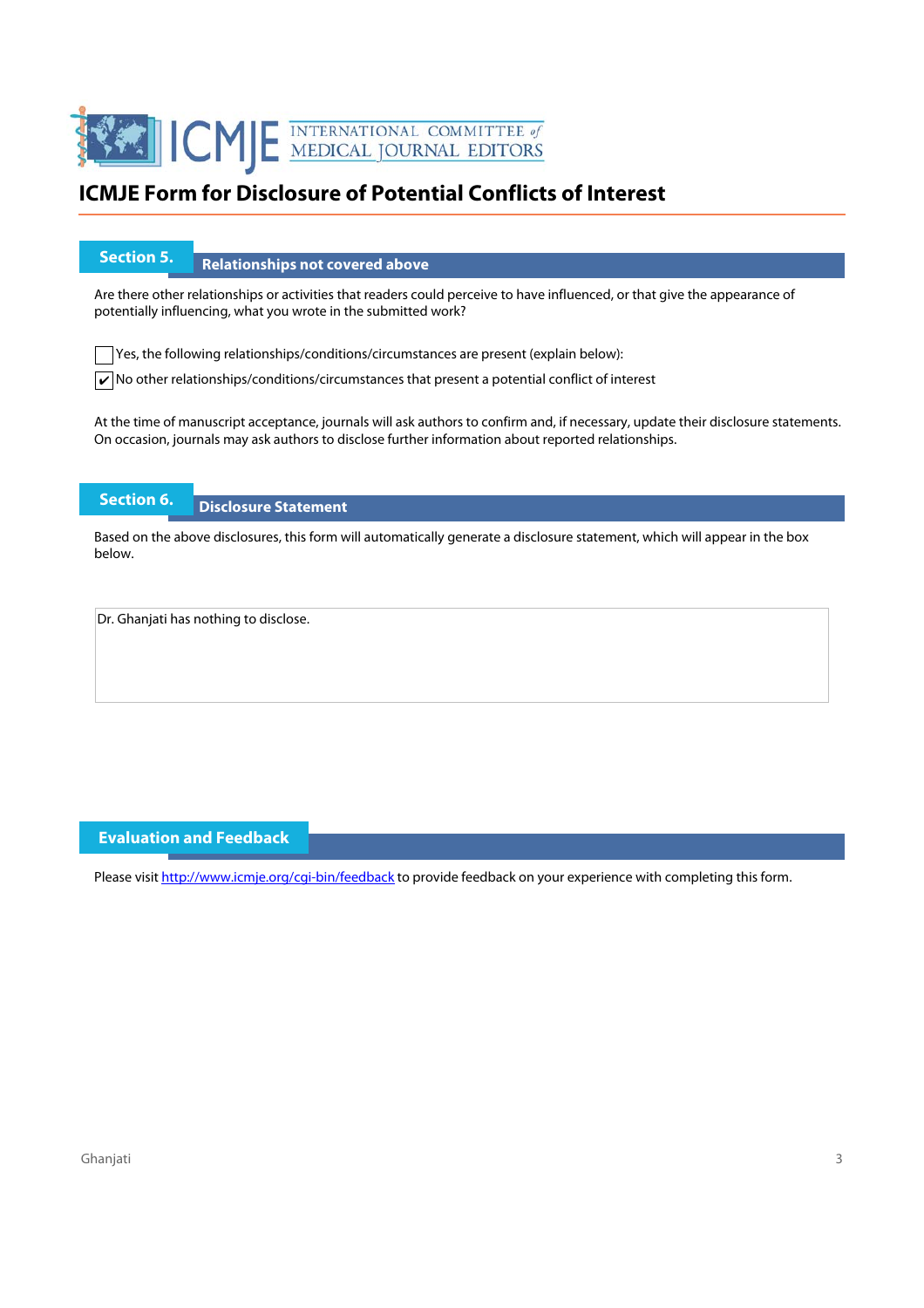

### **Instructions**

**2.**

**The purpose of this form is to provide readers of your manuscript with information about your other interests that could influence how they receive and understand your work. The form is designed to be completed electronically and stored electronically. It contains programming that allows appropriate data display. Each author should submit a separate form and is responsible for the accuracy and completeness of the submitted information. The form is in six parts.** 

#### **Identifying information. 1.**

### **The work under consideration for publication.**

This section asks for information about the work that you have submitted for publication. The time frame for this reporting is that of the work itself, from the initial conception and planning to the present. The requested information is about resources that you received, either directly or indirectly (via your institution), to enable you to complete the work. Checking "No" means that you did the work without receiving any financial support from any third party -- that is, the work was supported by funds from the same institution that pays your salary and that institution did not receive third-party funds with which to pay you. If you or your institution received funds from a third party to support the work, such as a government granting agency, charitable foundation or commercial sponsor, check "Yes".

#### **Relevant financial activities outside the submitted work. 3.**

This section asks about your financial relationships with entities in the bio-medical arena that could be perceived to influence, or that give the appearance of potentially influencing, what you wrote in the submitted work. You should disclose interactions with ANY entity that could be considered broadly relevant to the work. For example, if your article is about testing an epidermal growth factor receptor (EGFR) antagonist in lung cancer, you should report all associations with entities pursuing diagnostic or therapeutic strategies in cancer in general, not just in the area of EGFR or lung cancer.

Report all sources of revenue paid (or promised to be paid) directly to you or your institution on your behalf over the 36 months prior to submission of the work. This should include all monies from sources with relevance to the submitted work, not just monies from the entity that sponsored the research. Please note that your interactions with the work's sponsor that are outside the submitted work should also be listed here. If there is any question, it is usually better to disclose a relationship than not to do so.

 For grants you have received for work outside the submitted work, you should disclose support ONLY from entities that could be perceived to be affected financially by the published work, such as drug companies, or foundations supported by entities that could be perceived to have a financial stake in the outcome. Public funding sources, such as government agencies, charitable foundations or academic institutions, need not be disclosed. For example, if a government agency sponsored a study in which you have been involved and drugs were provided by a pharmaceutical company, you need only list the pharmaceutical company.

### **Intellectual Property.**

This section asks about patents and copyrights, whether pending, issued, licensed and/or receiving royalties.

### **Relationships not covered above.**

Use this section to report other relationships or activities that readers could perceive to have influenced, or that give the appearance of potentially influencing, what you wrote in the submitted work.

### **Definitions.**

**Entity:** government agency, foundation, commercial sponsor, academic institution, etc.

**Grant:** A grant from an entity, generally [but not always] paid to your organization

**Personal Fees:** Monies paid to you for services rendered, generally honoraria, royalties, or fees for consulting , lectures, speakers bureaus, expert testimony, employment, or other affiliations

**Non-Financial Support:** Examples include drugs/equipment supplied by the entity, travel paid by the entity, writing assistance, administrative support, etc**.**

**Other:** Anything not covered under the previous three boxes **Pending:** The patent has been filed but not issued **Issued:** The patent has been issued by the agency **Licensed:** The patent has been licensed to an entity, whether earning royalties or not **Royalties:** Funds are coming in to you or your institution due to your patent

Radke to the control of the control of the control of the control of the control of the control of the control of the control of the control of the control of the control of the control of the control of the control of the

**4.**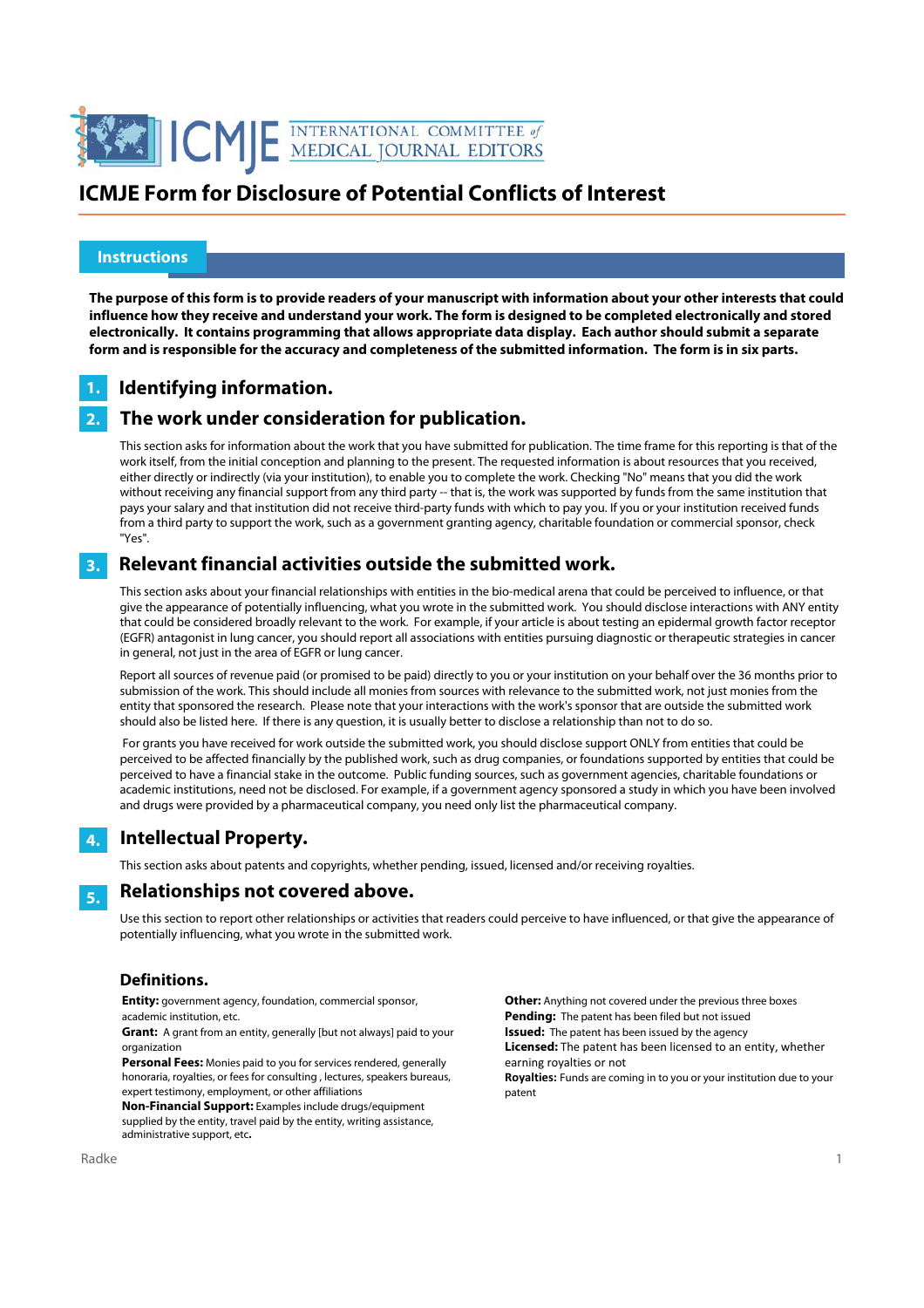

| <b>Section 1.</b>                                                                                                                                                                                                                                                                                                                                                                                                                                                                                                             | <b>Identifying Information</b>                           |          |                                                                                            |                           |  |  |  |
|-------------------------------------------------------------------------------------------------------------------------------------------------------------------------------------------------------------------------------------------------------------------------------------------------------------------------------------------------------------------------------------------------------------------------------------------------------------------------------------------------------------------------------|----------------------------------------------------------|----------|--------------------------------------------------------------------------------------------|---------------------------|--|--|--|
| 1. Given Name (First Name)<br>2. Surname (Last Name)<br>Radke<br>Teja                                                                                                                                                                                                                                                                                                                                                                                                                                                         |                                                          |          |                                                                                            | 3. Date<br>11-August-2014 |  |  |  |
| 4. Are you the corresponding author?                                                                                                                                                                                                                                                                                                                                                                                                                                                                                          | Yes                                                      | $\nu$ No | Corresponding Author's Name<br><b>Isabel Dorn</b>                                          |                           |  |  |  |
| 5. Manuscript Title<br>Erythroid differentiation of human induced pluripotent stem cells is independent of donor cell type of origin                                                                                                                                                                                                                                                                                                                                                                                          |                                                          |          |                                                                                            |                           |  |  |  |
| 6. Manuscript Identifying Number (if you know it)<br>HAEMATOL/2014/108068                                                                                                                                                                                                                                                                                                                                                                                                                                                     |                                                          |          |                                                                                            |                           |  |  |  |
|                                                                                                                                                                                                                                                                                                                                                                                                                                                                                                                               |                                                          |          |                                                                                            |                           |  |  |  |
| <b>Section 2.</b>                                                                                                                                                                                                                                                                                                                                                                                                                                                                                                             | The Work Under Consideration for Publication             |          |                                                                                            |                           |  |  |  |
| Did you or your institution at any time receive payment or services from a third party (government, commercial, private foundation, etc.) for<br>any aspect of the submitted work (including but not limited to grants, data monitoring board, study design, manuscript preparation,<br>statistical analysis, etc.)?<br>Are there any relevant conflicts of interest?<br>$\mathbf{v}$ No<br>Yes                                                                                                                               |                                                          |          |                                                                                            |                           |  |  |  |
| <b>Section 3.</b>                                                                                                                                                                                                                                                                                                                                                                                                                                                                                                             |                                                          |          |                                                                                            |                           |  |  |  |
| Relevant financial activities outside the submitted work.<br>Place a check in the appropriate boxes in the table to indicate whether you have financial relationships (regardless of amount<br>of compensation) with entities as described in the instructions. Use one line for each entity; add as many lines as you need by<br>clicking the "Add +" box. You should report relationships that were present during the 36 months prior to publication.<br>Are there any relevant conflicts of interest?<br>l No<br>V<br>Yes |                                                          |          |                                                                                            |                           |  |  |  |
| <b>Section 4.</b>                                                                                                                                                                                                                                                                                                                                                                                                                                                                                                             | <b>Intellectual Property -- Patents &amp; Copyrights</b> |          |                                                                                            |                           |  |  |  |
|                                                                                                                                                                                                                                                                                                                                                                                                                                                                                                                               |                                                          |          | Do you have any patents, whether planned, pending or issued, broadly relevant to the work? | Yes<br>$\mathbf{v}$ No    |  |  |  |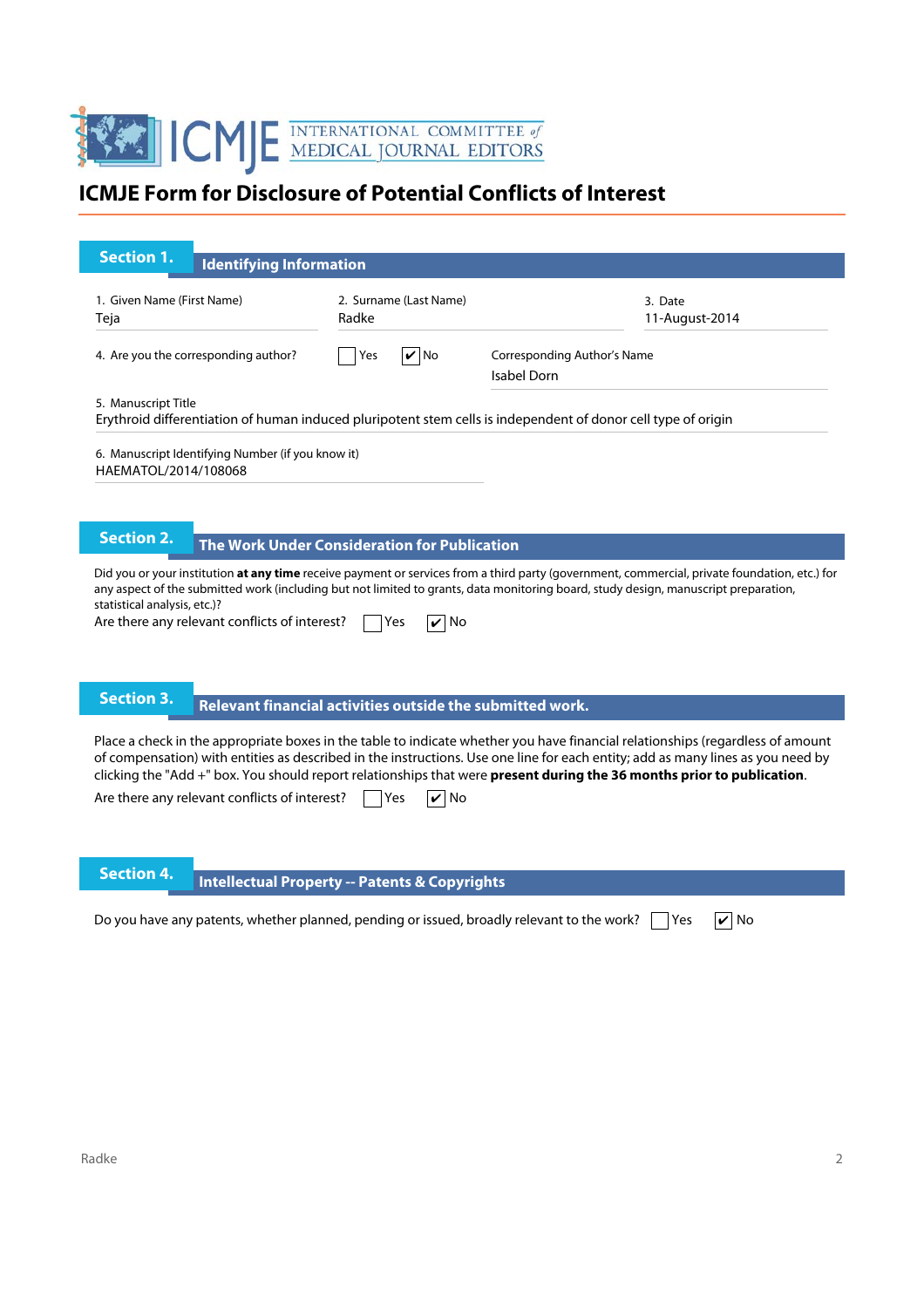

## **Section 5.** Relationships not covered above

Are there other relationships or activities that readers could perceive to have influenced, or that give the appearance of potentially influencing, what you wrote in the submitted work?

 $\Box$  Yes, the following relationships/conditions/circumstances are present (explain below):

 $\boxed{\mathbf{v}}$  No other relationships/conditions/circumstances that present a potential conflict of interest

At the time of manuscript acceptance, journals will ask authors to confirm and, if necessary, update their disclosure statements. On occasion, journals may ask authors to disclose further information about reported relationships.

## **Disclosure Statement Section 6.**

Based on the above disclosures, this form will automatically generate a disclosure statement, which will appear in the box below.

Dr. Radke has nothing to disclose.

### **Evaluation and Feedback**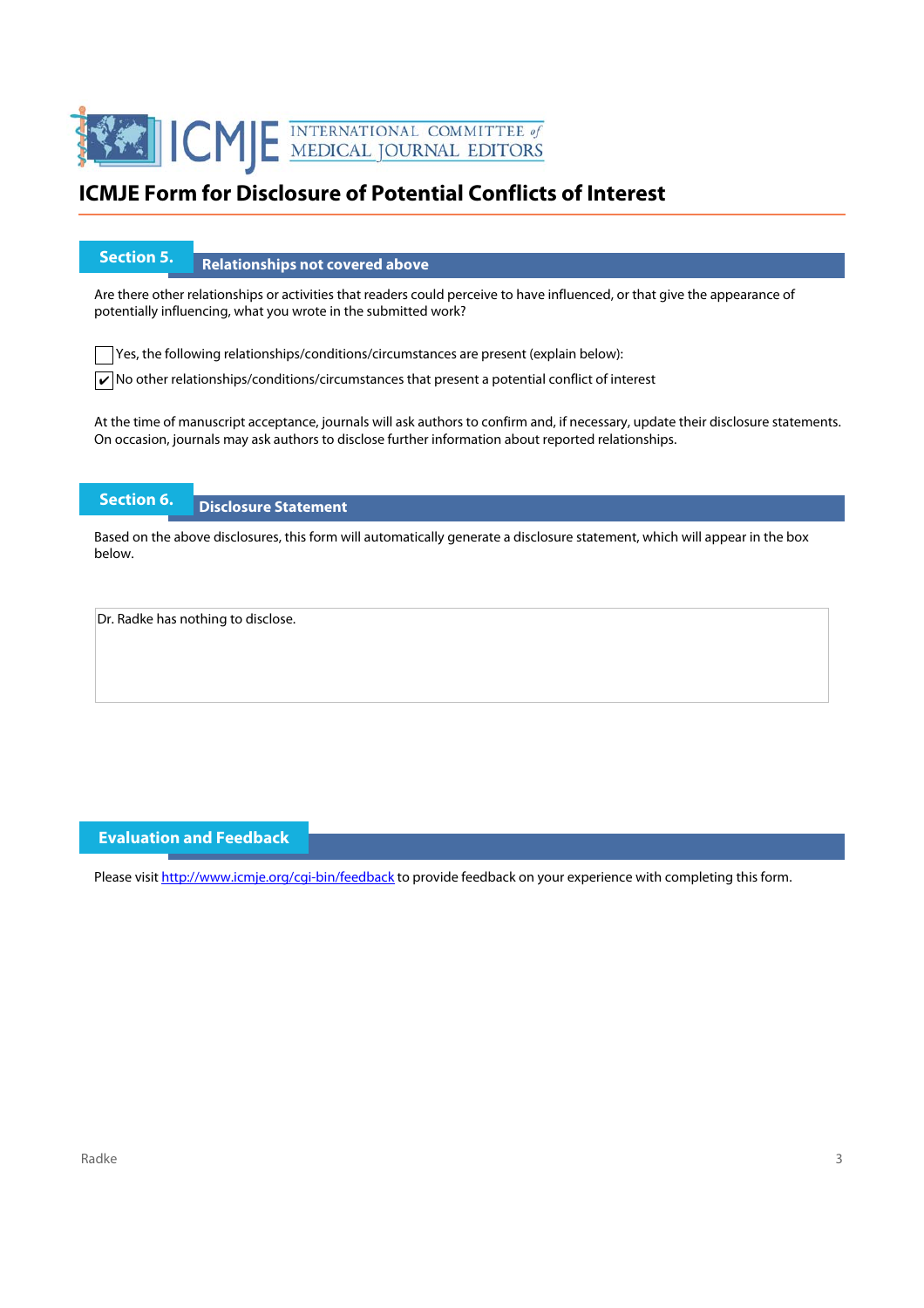

### **Instructions**

**2.**

**The purpose of this form is to provide readers of your manuscript with information about your other interests that could influence how they receive and understand your work. The form is designed to be completed electronically and stored electronically. It contains programming that allows appropriate data display. Each author should submit a separate form and is responsible for the accuracy and completeness of the submitted information. The form is in six parts.** 

#### **Identifying information. 1.**

### **The work under consideration for publication.**

This section asks for information about the work that you have submitted for publication. The time frame for this reporting is that of the work itself, from the initial conception and planning to the present. The requested information is about resources that you received, either directly or indirectly (via your institution), to enable you to complete the work. Checking "No" means that you did the work without receiving any financial support from any third party -- that is, the work was supported by funds from the same institution that pays your salary and that institution did not receive third-party funds with which to pay you. If you or your institution received funds from a third party to support the work, such as a government granting agency, charitable foundation or commercial sponsor, check "Yes".

#### **Relevant financial activities outside the submitted work. 3.**

This section asks about your financial relationships with entities in the bio-medical arena that could be perceived to influence, or that give the appearance of potentially influencing, what you wrote in the submitted work. You should disclose interactions with ANY entity that could be considered broadly relevant to the work. For example, if your article is about testing an epidermal growth factor receptor (EGFR) antagonist in lung cancer, you should report all associations with entities pursuing diagnostic or therapeutic strategies in cancer in general, not just in the area of EGFR or lung cancer.

Report all sources of revenue paid (or promised to be paid) directly to you or your institution on your behalf over the 36 months prior to submission of the work. This should include all monies from sources with relevance to the submitted work, not just monies from the entity that sponsored the research. Please note that your interactions with the work's sponsor that are outside the submitted work should also be listed here. If there is any question, it is usually better to disclose a relationship than not to do so.

 For grants you have received for work outside the submitted work, you should disclose support ONLY from entities that could be perceived to be affected financially by the published work, such as drug companies, or foundations supported by entities that could be perceived to have a financial stake in the outcome. Public funding sources, such as government agencies, charitable foundations or academic institutions, need not be disclosed. For example, if a government agency sponsored a study in which you have been involved and drugs were provided by a pharmaceutical company, you need only list the pharmaceutical company.

### **Intellectual Property.**

This section asks about patents and copyrights, whether pending, issued, licensed and/or receiving royalties.

### **Relationships not covered above.**

Use this section to report other relationships or activities that readers could perceive to have influenced, or that give the appearance of potentially influencing, what you wrote in the submitted work.

### **Definitions.**

**Entity:** government agency, foundation, commercial sponsor, academic institution, etc.

**Grant:** A grant from an entity, generally [but not always] paid to your organization

**Personal Fees:** Monies paid to you for services rendered, generally honoraria, royalties, or fees for consulting , lectures, speakers bureaus, expert testimony, employment, or other affiliations

**Non-Financial Support:** Examples include drugs/equipment supplied by the entity, travel paid by the entity, writing assistance, administrative support, etc**.**

**Other:** Anything not covered under the previous three boxes **Pending:** The patent has been filed but not issued **Issued:** The patent has been issued by the agency **Licensed:** The patent has been licensed to an entity, whether earning royalties or not **Royalties:** Funds are coming in to you or your institution due to your patent

Psathaki 1

**4.**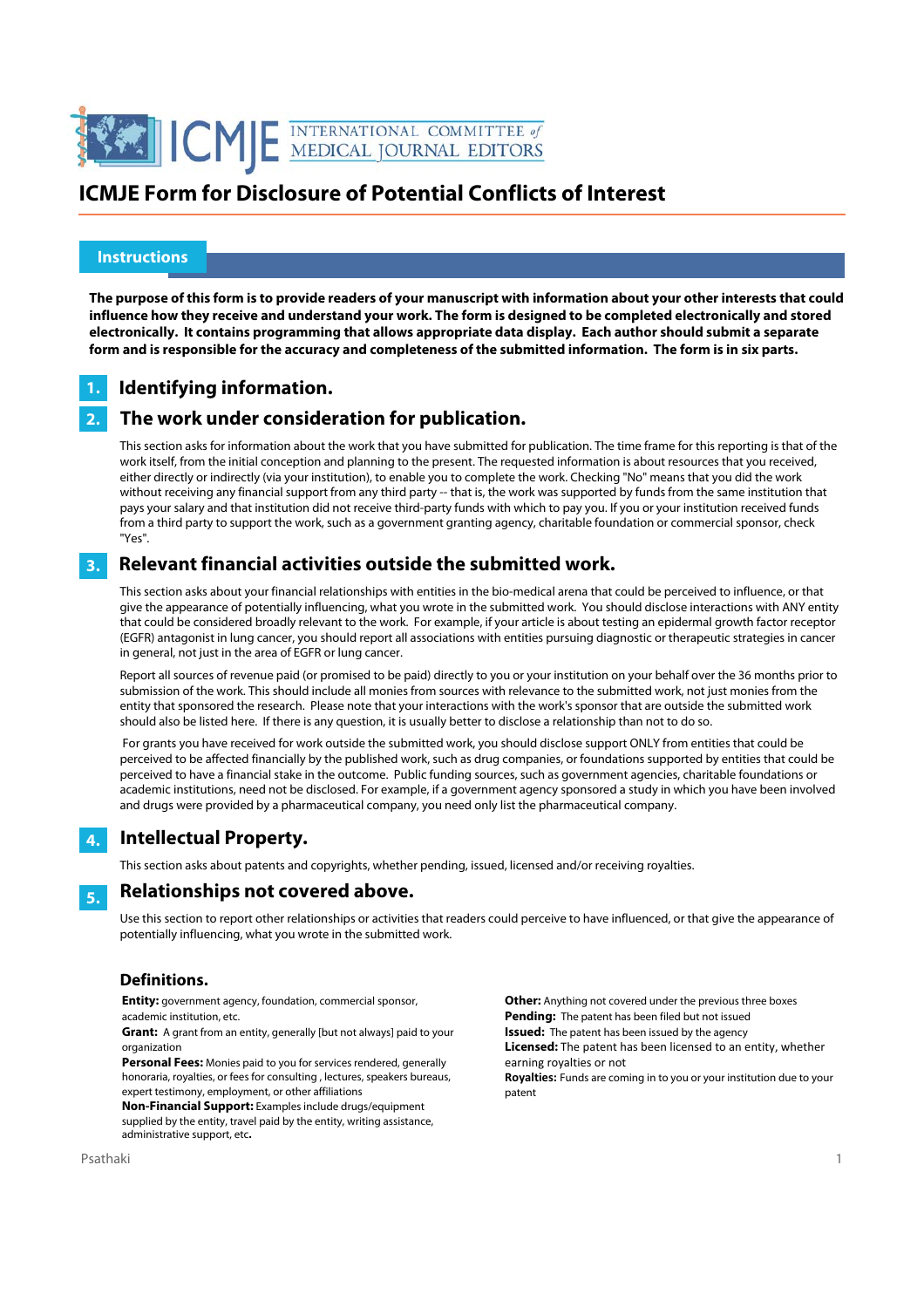

| <b>Section 1.</b>                                                                                                                                                                                                                                                                                                                                                                           | <b>Identifying Information</b>                            |                                    |                            |                                                                                            |                                                                                                                                                                                                                                                                                      |  |
|---------------------------------------------------------------------------------------------------------------------------------------------------------------------------------------------------------------------------------------------------------------------------------------------------------------------------------------------------------------------------------------------|-----------------------------------------------------------|------------------------------------|----------------------------|--------------------------------------------------------------------------------------------|--------------------------------------------------------------------------------------------------------------------------------------------------------------------------------------------------------------------------------------------------------------------------------------|--|
| 1. Given Name (First Name)<br>Olympia                                                                                                                                                                                                                                                                                                                                                       |                                                           | 2. Surname (Last Name)<br>Psathaki |                            |                                                                                            | 3. Date<br>11-August-2014                                                                                                                                                                                                                                                            |  |
|                                                                                                                                                                                                                                                                                                                                                                                             | 4. Are you the corresponding author?                      | Yes                                | $\mathbf{v}$ No            | Corresponding Author's Name<br>Isabel Dorn                                                 |                                                                                                                                                                                                                                                                                      |  |
| 5. Manuscript Title<br>Erythroid differentiation of human induced pluripotent stem cells is independent of donor cell type of origin                                                                                                                                                                                                                                                        |                                                           |                                    |                            |                                                                                            |                                                                                                                                                                                                                                                                                      |  |
| 6. Manuscript Identifying Number (if you know it)<br>HAEMATOL/2014/108068                                                                                                                                                                                                                                                                                                                   |                                                           |                                    |                            |                                                                                            |                                                                                                                                                                                                                                                                                      |  |
|                                                                                                                                                                                                                                                                                                                                                                                             |                                                           |                                    |                            |                                                                                            |                                                                                                                                                                                                                                                                                      |  |
| <b>Section 2.</b>                                                                                                                                                                                                                                                                                                                                                                           | The Work Under Consideration for Publication              |                                    |                            |                                                                                            |                                                                                                                                                                                                                                                                                      |  |
| statistical analysis, etc.)?                                                                                                                                                                                                                                                                                                                                                                |                                                           |                                    |                            |                                                                                            | Did you or your institution at any time receive payment or services from a third party (government, commercial, private foundation, etc.) for<br>any aspect of the submitted work (including but not limited to grants, data monitoring board, study design, manuscript preparation, |  |
|                                                                                                                                                                                                                                                                                                                                                                                             | Are there any relevant conflicts of interest?             | Yes                                | $\mathbf{v}$ No            |                                                                                            |                                                                                                                                                                                                                                                                                      |  |
|                                                                                                                                                                                                                                                                                                                                                                                             |                                                           |                                    |                            |                                                                                            |                                                                                                                                                                                                                                                                                      |  |
| <b>Section 3.</b>                                                                                                                                                                                                                                                                                                                                                                           | Relevant financial activities outside the submitted work. |                                    |                            |                                                                                            |                                                                                                                                                                                                                                                                                      |  |
| Place a check in the appropriate boxes in the table to indicate whether you have financial relationships (regardless of amount<br>of compensation) with entities as described in the instructions. Use one line for each entity; add as many lines as you need by<br>clicking the "Add +" box. You should report relationships that were present during the 36 months prior to publication. |                                                           |                                    |                            |                                                                                            |                                                                                                                                                                                                                                                                                      |  |
|                                                                                                                                                                                                                                                                                                                                                                                             | Are there any relevant conflicts of interest?             | Yes                                | $\boldsymbol{\nu}$<br>l No |                                                                                            |                                                                                                                                                                                                                                                                                      |  |
|                                                                                                                                                                                                                                                                                                                                                                                             |                                                           |                                    |                            |                                                                                            |                                                                                                                                                                                                                                                                                      |  |
| <b>Section 4.</b>                                                                                                                                                                                                                                                                                                                                                                           | <b>Intellectual Property -- Patents &amp; Copyrights</b>  |                                    |                            |                                                                                            |                                                                                                                                                                                                                                                                                      |  |
|                                                                                                                                                                                                                                                                                                                                                                                             |                                                           |                                    |                            | Do you have any patents, whether planned, pending or issued, broadly relevant to the work? | $\mathbf{v}$ No<br>Yes                                                                                                                                                                                                                                                               |  |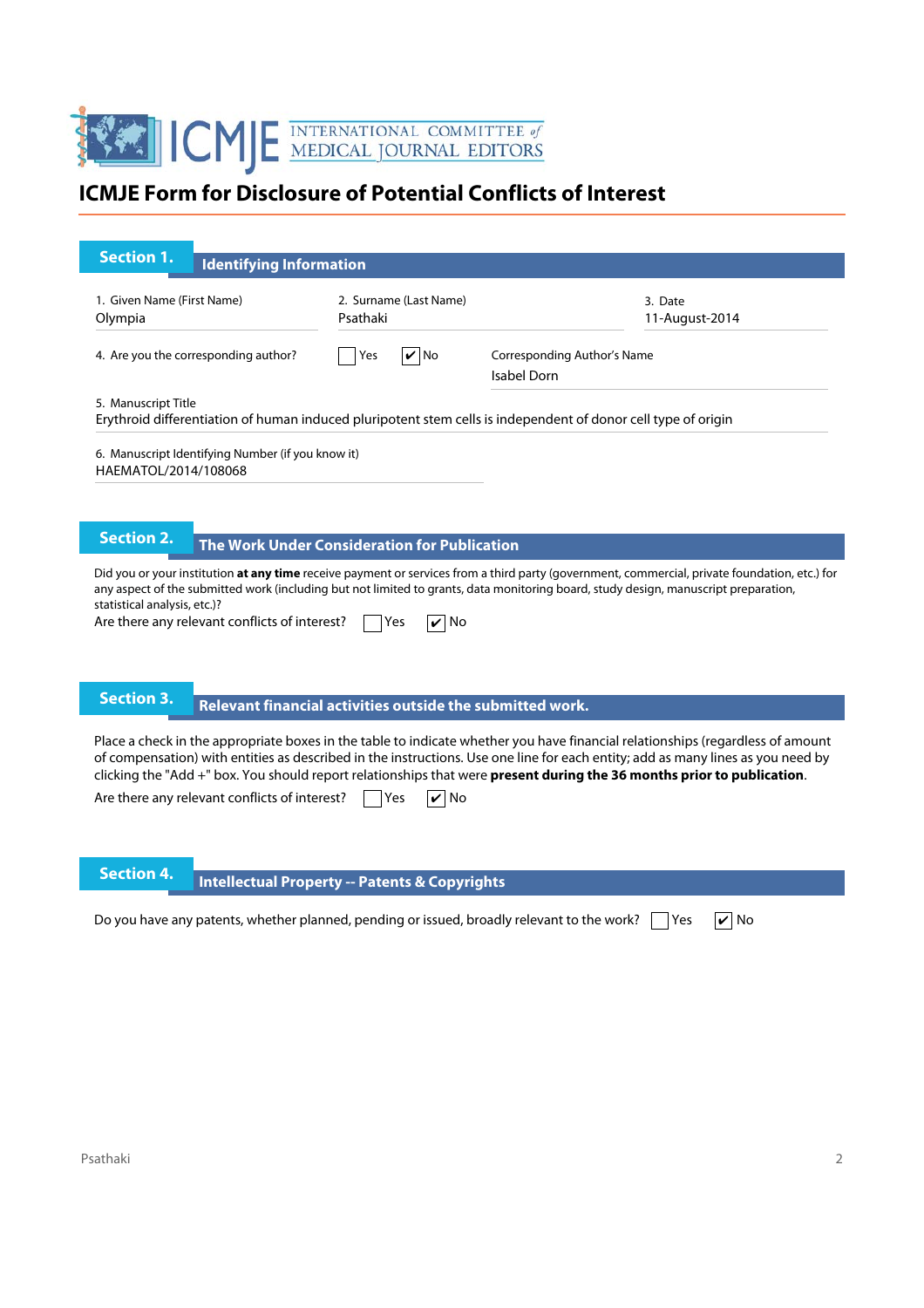

## **Section 5.** Relationships not covered above

Are there other relationships or activities that readers could perceive to have influenced, or that give the appearance of potentially influencing, what you wrote in the submitted work?

 $\Box$  Yes, the following relationships/conditions/circumstances are present (explain below):

 $\boxed{\mathbf{v}}$  No other relationships/conditions/circumstances that present a potential conflict of interest

At the time of manuscript acceptance, journals will ask authors to confirm and, if necessary, update their disclosure statements. On occasion, journals may ask authors to disclose further information about reported relationships.

## **Disclosure Statement Section 6.**

Based on the above disclosures, this form will automatically generate a disclosure statement, which will appear in the box below.

Dr. Psathaki has nothing to disclose.

### **Evaluation and Feedback**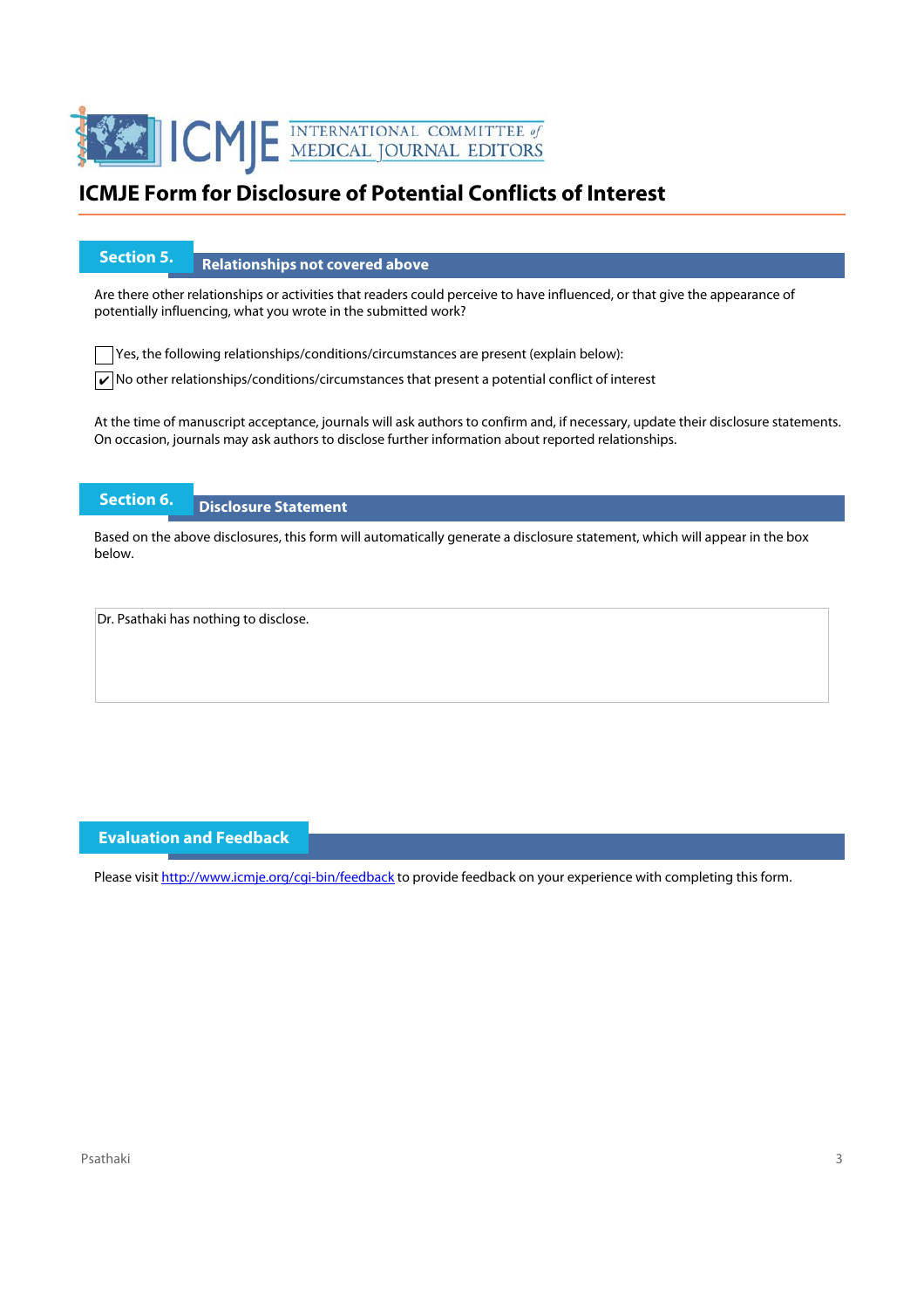

### **Instructions**

**2.**

**The purpose of this form is to provide readers of your manuscript with information about your other interests that could influence how they receive and understand your work. The form is designed to be completed electronically and stored electronically. It contains programming that allows appropriate data display. Each author should submit a separate form and is responsible for the accuracy and completeness of the submitted information. The form is in six parts.** 

#### **Identifying information. 1.**

### **The work under consideration for publication.**

This section asks for information about the work that you have submitted for publication. The time frame for this reporting is that of the work itself, from the initial conception and planning to the present. The requested information is about resources that you received, either directly or indirectly (via your institution), to enable you to complete the work. Checking "No" means that you did the work without receiving any financial support from any third party -- that is, the work was supported by funds from the same institution that pays your salary and that institution did not receive third-party funds with which to pay you. If you or your institution received funds from a third party to support the work, such as a government granting agency, charitable foundation or commercial sponsor, check "Yes".

#### **Relevant financial activities outside the submitted work. 3.**

This section asks about your financial relationships with entities in the bio-medical arena that could be perceived to influence, or that give the appearance of potentially influencing, what you wrote in the submitted work. You should disclose interactions with ANY entity that could be considered broadly relevant to the work. For example, if your article is about testing an epidermal growth factor receptor (EGFR) antagonist in lung cancer, you should report all associations with entities pursuing diagnostic or therapeutic strategies in cancer in general, not just in the area of EGFR or lung cancer.

Report all sources of revenue paid (or promised to be paid) directly to you or your institution on your behalf over the 36 months prior to submission of the work. This should include all monies from sources with relevance to the submitted work, not just monies from the entity that sponsored the research. Please note that your interactions with the work's sponsor that are outside the submitted work should also be listed here. If there is any question, it is usually better to disclose a relationship than not to do so.

 For grants you have received for work outside the submitted work, you should disclose support ONLY from entities that could be perceived to be affected financially by the published work, such as drug companies, or foundations supported by entities that could be perceived to have a financial stake in the outcome. Public funding sources, such as government agencies, charitable foundations or academic institutions, need not be disclosed. For example, if a government agency sponsored a study in which you have been involved and drugs were provided by a pharmaceutical company, you need only list the pharmaceutical company.

### **Intellectual Property.**

This section asks about patents and copyrights, whether pending, issued, licensed and/or receiving royalties.

### **Relationships not covered above.**

Use this section to report other relationships or activities that readers could perceive to have influenced, or that give the appearance of potentially influencing, what you wrote in the submitted work.

### **Definitions.**

**Entity:** government agency, foundation, commercial sponsor, academic institution, etc.

**Grant:** A grant from an entity, generally [but not always] paid to your organization

**Personal Fees:** Monies paid to you for services rendered, generally honoraria, royalties, or fees for consulting , lectures, speakers bureaus, expert testimony, employment, or other affiliations

**Non-Financial Support:** Examples include drugs/equipment supplied by the entity, travel paid by the entity, writing assistance, administrative support, etc**.**

**Other:** Anything not covered under the previous three boxes **Pending:** The patent has been filed but not issued **Issued:** The patent has been issued by the agency **Licensed:** The patent has been licensed to an entity, whether earning royalties or not **Royalties:** Funds are coming in to you or your institution due to your patent

Hargus 1

**4.**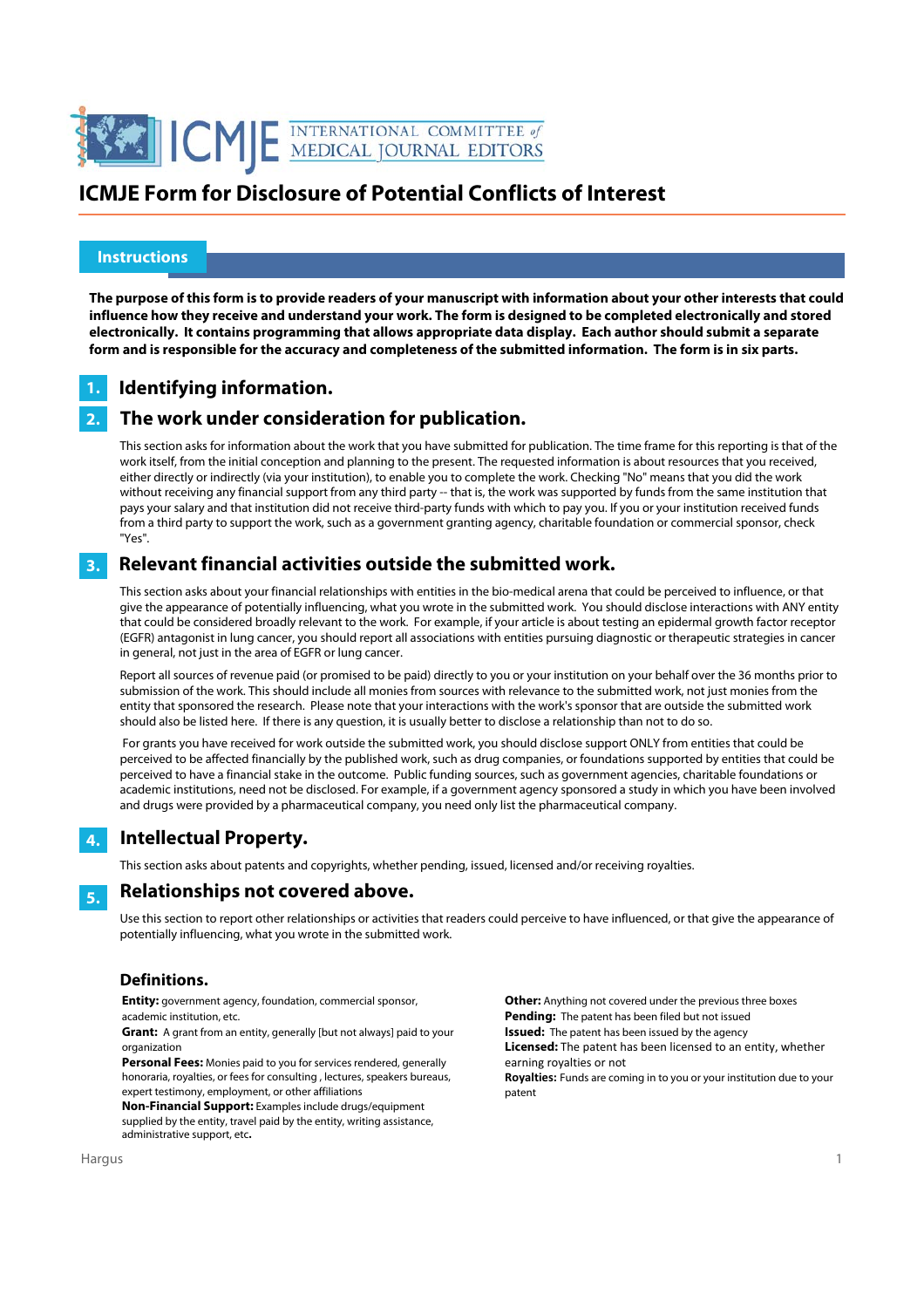

| <b>Section 1.</b>                                                                                                                                                                                                                                                                                                                                                                                                                                                | <b>Identifying Information</b>       |                                                           |                                                                                            |                           |  |  |
|------------------------------------------------------------------------------------------------------------------------------------------------------------------------------------------------------------------------------------------------------------------------------------------------------------------------------------------------------------------------------------------------------------------------------------------------------------------|--------------------------------------|-----------------------------------------------------------|--------------------------------------------------------------------------------------------|---------------------------|--|--|
| 1. Given Name (First Name)<br>Gunnar                                                                                                                                                                                                                                                                                                                                                                                                                             |                                      | 2. Surname (Last Name)<br>Hargus                          |                                                                                            | 3. Date<br>11-August-2014 |  |  |
|                                                                                                                                                                                                                                                                                                                                                                                                                                                                  | 4. Are you the corresponding author? | $\mathbf{v}$ No<br>Yes                                    | Corresponding Author's Name<br><b>Isabel Dorn</b>                                          |                           |  |  |
| 5. Manuscript Title<br>Erythroid differentiation of human induced pluripotent stem cells is independent of donor cell type of origin                                                                                                                                                                                                                                                                                                                             |                                      |                                                           |                                                                                            |                           |  |  |
| 6. Manuscript Identifying Number (if you know it)<br>HAEMATOL/2014/108068                                                                                                                                                                                                                                                                                                                                                                                        |                                      |                                                           |                                                                                            |                           |  |  |
|                                                                                                                                                                                                                                                                                                                                                                                                                                                                  |                                      |                                                           |                                                                                            |                           |  |  |
| <b>Section 2.</b>                                                                                                                                                                                                                                                                                                                                                                                                                                                |                                      | <b>The Work Under Consideration for Publication</b>       |                                                                                            |                           |  |  |
| Did you or your institution at any time receive payment or services from a third party (government, commercial, private foundation, etc.) for<br>any aspect of the submitted work (including but not limited to grants, data monitoring board, study design, manuscript preparation,<br>statistical analysis, etc.)?<br>Are there any relevant conflicts of interest?<br>Yes<br>$\nu$ No                                                                         |                                      |                                                           |                                                                                            |                           |  |  |
|                                                                                                                                                                                                                                                                                                                                                                                                                                                                  |                                      |                                                           |                                                                                            |                           |  |  |
| <b>Section 3.</b>                                                                                                                                                                                                                                                                                                                                                                                                                                                |                                      | Relevant financial activities outside the submitted work. |                                                                                            |                           |  |  |
| Place a check in the appropriate boxes in the table to indicate whether you have financial relationships (regardless of amount<br>of compensation) with entities as described in the instructions. Use one line for each entity; add as many lines as you need by<br>clicking the "Add +" box. You should report relationships that were present during the 36 months prior to publication.<br>Are there any relevant conflicts of interest?<br>l No<br>Yes<br>✓ |                                      |                                                           |                                                                                            |                           |  |  |
|                                                                                                                                                                                                                                                                                                                                                                                                                                                                  |                                      |                                                           |                                                                                            |                           |  |  |
| <b>Section 4.</b>                                                                                                                                                                                                                                                                                                                                                                                                                                                |                                      | <b>Intellectual Property -- Patents &amp; Copyrights</b>  |                                                                                            |                           |  |  |
|                                                                                                                                                                                                                                                                                                                                                                                                                                                                  |                                      |                                                           | Do you have any patents, whether planned, pending or issued, broadly relevant to the work? | Yes<br>$\mathbf{v}$ No    |  |  |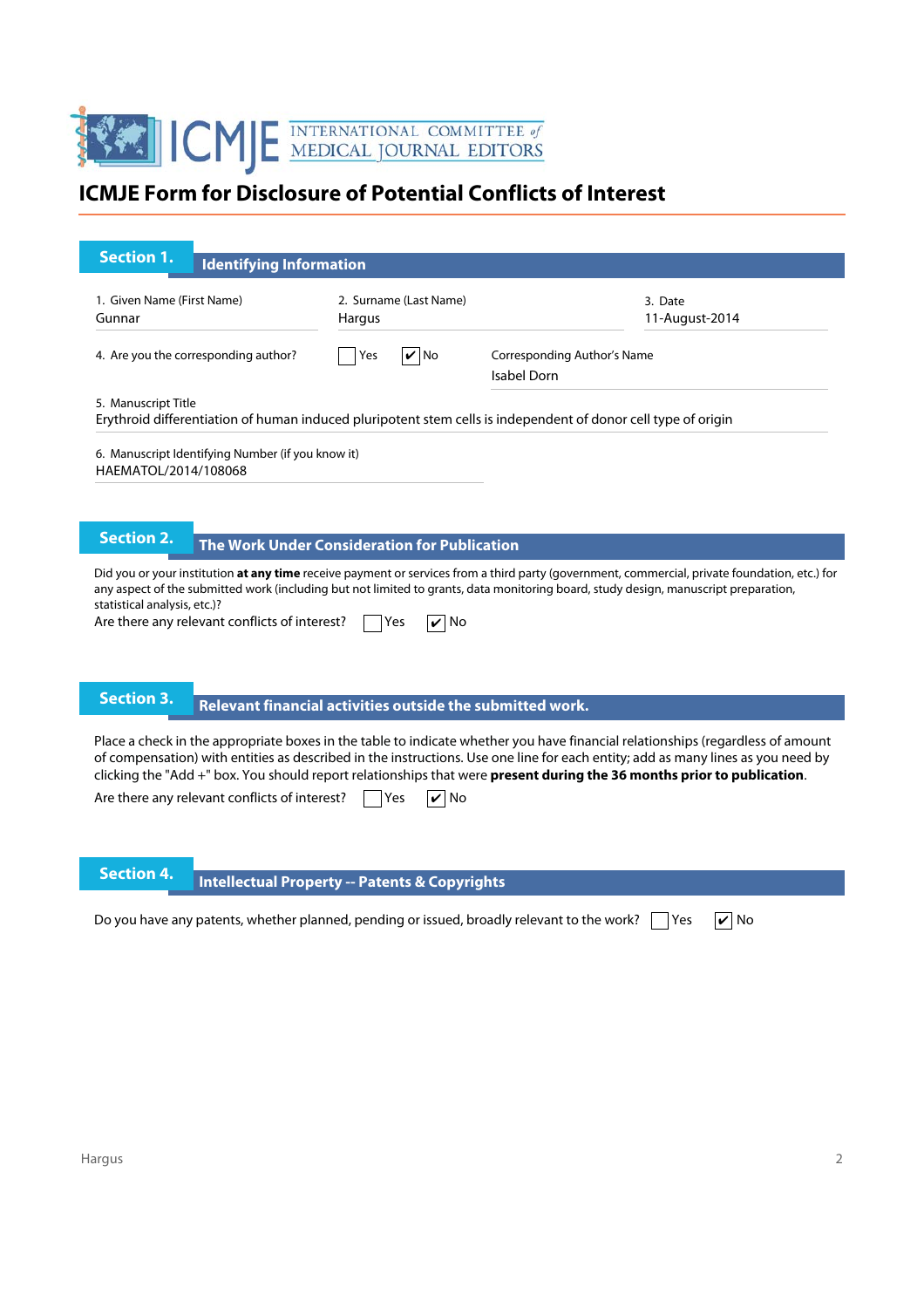

## **Section 5.** Relationships not covered above

Are there other relationships or activities that readers could perceive to have influenced, or that give the appearance of potentially influencing, what you wrote in the submitted work?

 $\Box$  Yes, the following relationships/conditions/circumstances are present (explain below):

 $\boxed{\mathbf{v}}$  No other relationships/conditions/circumstances that present a potential conflict of interest

At the time of manuscript acceptance, journals will ask authors to confirm and, if necessary, update their disclosure statements. On occasion, journals may ask authors to disclose further information about reported relationships.

## **Disclosure Statement Section 6.**

Based on the above disclosures, this form will automatically generate a disclosure statement, which will appear in the box below.

Dr. Hargus has nothing to disclose.

### **Evaluation and Feedback**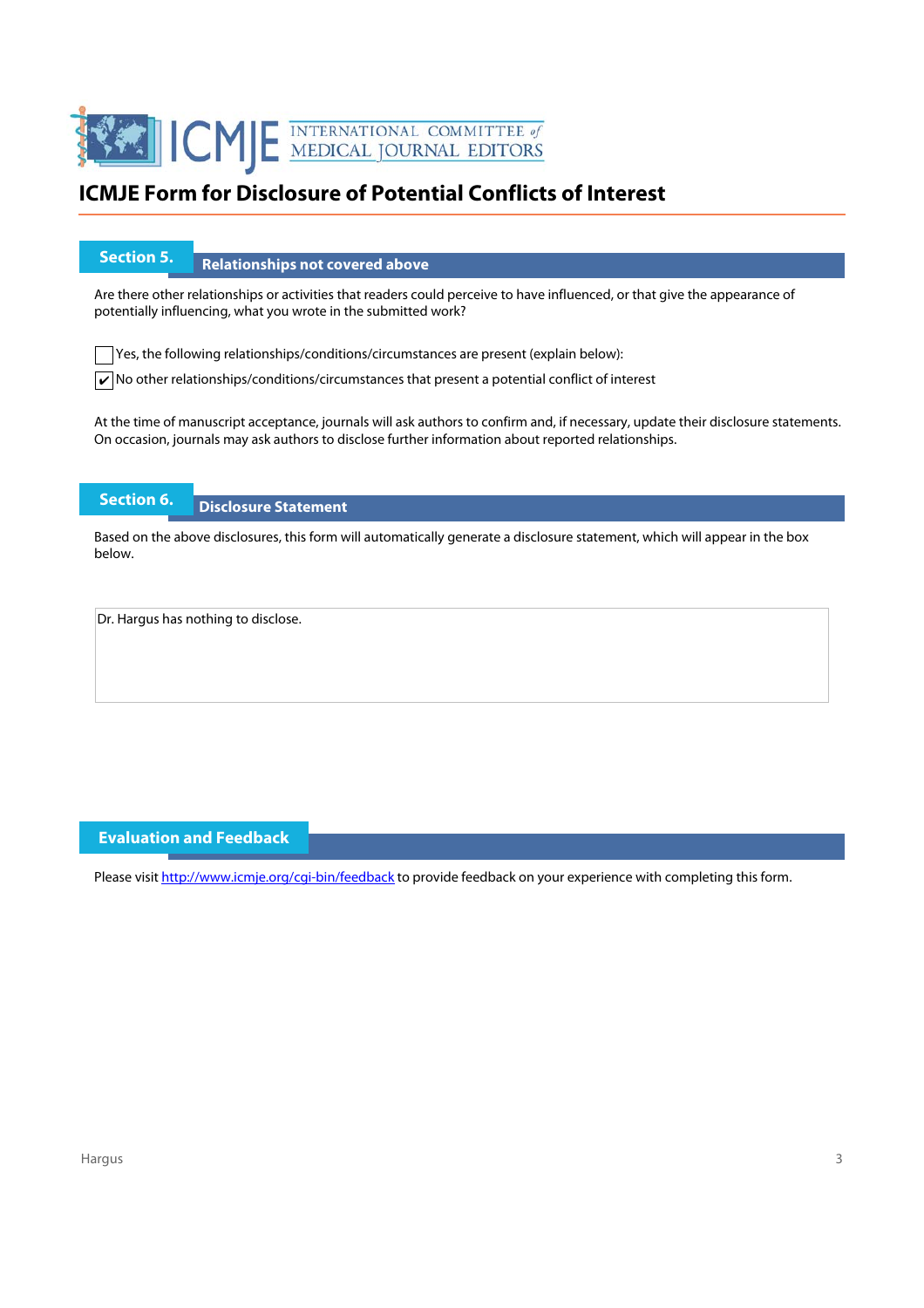

### **Instructions**

**2.**

**The purpose of this form is to provide readers of your manuscript with information about your other interests that could influence how they receive and understand your work. The form is designed to be completed electronically and stored electronically. It contains programming that allows appropriate data display. Each author should submit a separate form and is responsible for the accuracy and completeness of the submitted information. The form is in six parts.** 

#### **Identifying information. 1.**

### **The work under consideration for publication.**

This section asks for information about the work that you have submitted for publication. The time frame for this reporting is that of the work itself, from the initial conception and planning to the present. The requested information is about resources that you received, either directly or indirectly (via your institution), to enable you to complete the work. Checking "No" means that you did the work without receiving any financial support from any third party -- that is, the work was supported by funds from the same institution that pays your salary and that institution did not receive third-party funds with which to pay you. If you or your institution received funds from a third party to support the work, such as a government granting agency, charitable foundation or commercial sponsor, check "Yes".

#### **Relevant financial activities outside the submitted work. 3.**

This section asks about your financial relationships with entities in the bio-medical arena that could be perceived to influence, or that give the appearance of potentially influencing, what you wrote in the submitted work. You should disclose interactions with ANY entity that could be considered broadly relevant to the work. For example, if your article is about testing an epidermal growth factor receptor (EGFR) antagonist in lung cancer, you should report all associations with entities pursuing diagnostic or therapeutic strategies in cancer in general, not just in the area of EGFR or lung cancer.

Report all sources of revenue paid (or promised to be paid) directly to you or your institution on your behalf over the 36 months prior to submission of the work. This should include all monies from sources with relevance to the submitted work, not just monies from the entity that sponsored the research. Please note that your interactions with the work's sponsor that are outside the submitted work should also be listed here. If there is any question, it is usually better to disclose a relationship than not to do so.

 For grants you have received for work outside the submitted work, you should disclose support ONLY from entities that could be perceived to be affected financially by the published work, such as drug companies, or foundations supported by entities that could be perceived to have a financial stake in the outcome. Public funding sources, such as government agencies, charitable foundations or academic institutions, need not be disclosed. For example, if a government agency sponsored a study in which you have been involved and drugs were provided by a pharmaceutical company, you need only list the pharmaceutical company.

### **Intellectual Property.**

This section asks about patents and copyrights, whether pending, issued, licensed and/or receiving royalties.

### **Relationships not covered above.**

Use this section to report other relationships or activities that readers could perceive to have influenced, or that give the appearance of potentially influencing, what you wrote in the submitted work.

### **Definitions.**

**Entity:** government agency, foundation, commercial sponsor, academic institution, etc.

**Grant:** A grant from an entity, generally [but not always] paid to your organization

**Personal Fees:** Monies paid to you for services rendered, generally honoraria, royalties, or fees for consulting , lectures, speakers bureaus, expert testimony, employment, or other affiliations

**Non-Financial Support:** Examples include drugs/equipment supplied by the entity, travel paid by the entity, writing assistance, administrative support, etc**.**

**Other:** Anything not covered under the previous three boxes **Pending:** The patent has been filed but not issued **Issued:** The patent has been issued by the agency **Licensed:** The patent has been licensed to an entity, whether earning royalties or not **Royalties:** Funds are coming in to you or your institution due to your patent

kramer til 1996 og stofningen i 1997 og stofningen i 1997 og stofningen i 1998 og stofningen i 1998 og stofningen

**4.**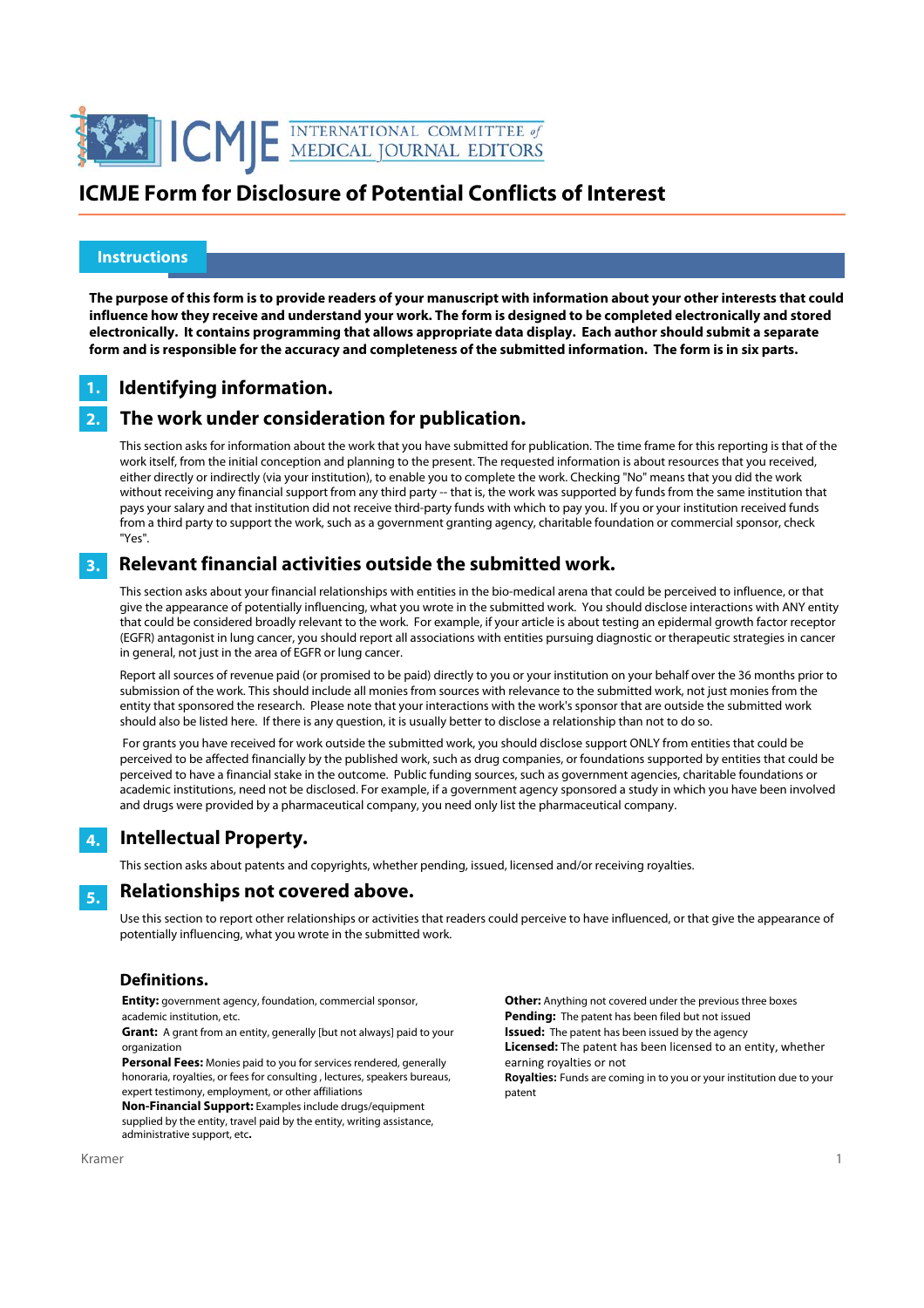

| <b>Section 1.</b>                                                                                                                                                                                                                                                                                                                                                                                                                                                | <b>Identifying Information</b>                |                                                           |                                                                                                                                     |                                                                                                                                               |  |
|------------------------------------------------------------------------------------------------------------------------------------------------------------------------------------------------------------------------------------------------------------------------------------------------------------------------------------------------------------------------------------------------------------------------------------------------------------------|-----------------------------------------------|-----------------------------------------------------------|-------------------------------------------------------------------------------------------------------------------------------------|-----------------------------------------------------------------------------------------------------------------------------------------------|--|
| 1. Given Name (First Name)<br>Jan                                                                                                                                                                                                                                                                                                                                                                                                                                |                                               | 2. Surname (Last Name)<br>Kramer                          |                                                                                                                                     | 3. Date<br>11-August-2014                                                                                                                     |  |
|                                                                                                                                                                                                                                                                                                                                                                                                                                                                  | 4. Are you the corresponding author?          | $ v $ No<br>Yes                                           | Corresponding Author's Name<br>Isabel Dorn                                                                                          |                                                                                                                                               |  |
| 5. Manuscript Title<br>Erythroid differentiation of human induced pluripotent stem cells is independent of donor cell type of origin                                                                                                                                                                                                                                                                                                                             |                                               |                                                           |                                                                                                                                     |                                                                                                                                               |  |
| 6. Manuscript Identifying Number (if you know it)<br>HAEMATOL/2014/108068                                                                                                                                                                                                                                                                                                                                                                                        |                                               |                                                           |                                                                                                                                     |                                                                                                                                               |  |
|                                                                                                                                                                                                                                                                                                                                                                                                                                                                  |                                               |                                                           |                                                                                                                                     |                                                                                                                                               |  |
| <b>Section 2.</b>                                                                                                                                                                                                                                                                                                                                                                                                                                                |                                               | The Work Under Consideration for Publication              |                                                                                                                                     |                                                                                                                                               |  |
| statistical analysis, etc.)?                                                                                                                                                                                                                                                                                                                                                                                                                                     | Are there any relevant conflicts of interest? | No<br>Yes<br>$\boldsymbol{\nu}$                           | any aspect of the submitted work (including but not limited to grants, data monitoring board, study design, manuscript preparation, | Did you or your institution at any time receive payment or services from a third party (government, commercial, private foundation, etc.) for |  |
|                                                                                                                                                                                                                                                                                                                                                                                                                                                                  |                                               |                                                           |                                                                                                                                     |                                                                                                                                               |  |
| <b>Section 3.</b>                                                                                                                                                                                                                                                                                                                                                                                                                                                |                                               | Relevant financial activities outside the submitted work. |                                                                                                                                     |                                                                                                                                               |  |
| Place a check in the appropriate boxes in the table to indicate whether you have financial relationships (regardless of amount<br>of compensation) with entities as described in the instructions. Use one line for each entity; add as many lines as you need by<br>clicking the "Add +" box. You should report relationships that were present during the 36 months prior to publication.<br>Are there any relevant conflicts of interest?<br>l No<br>Yes<br>✓ |                                               |                                                           |                                                                                                                                     |                                                                                                                                               |  |
|                                                                                                                                                                                                                                                                                                                                                                                                                                                                  |                                               |                                                           |                                                                                                                                     |                                                                                                                                               |  |
| <b>Section 4.</b>                                                                                                                                                                                                                                                                                                                                                                                                                                                |                                               | <b>Intellectual Property -- Patents &amp; Copyrights</b>  |                                                                                                                                     |                                                                                                                                               |  |
|                                                                                                                                                                                                                                                                                                                                                                                                                                                                  |                                               |                                                           | Do you have any patents, whether planned, pending or issued, broadly relevant to the work?                                          | $\mathbf{v}$ No<br>Yes                                                                                                                        |  |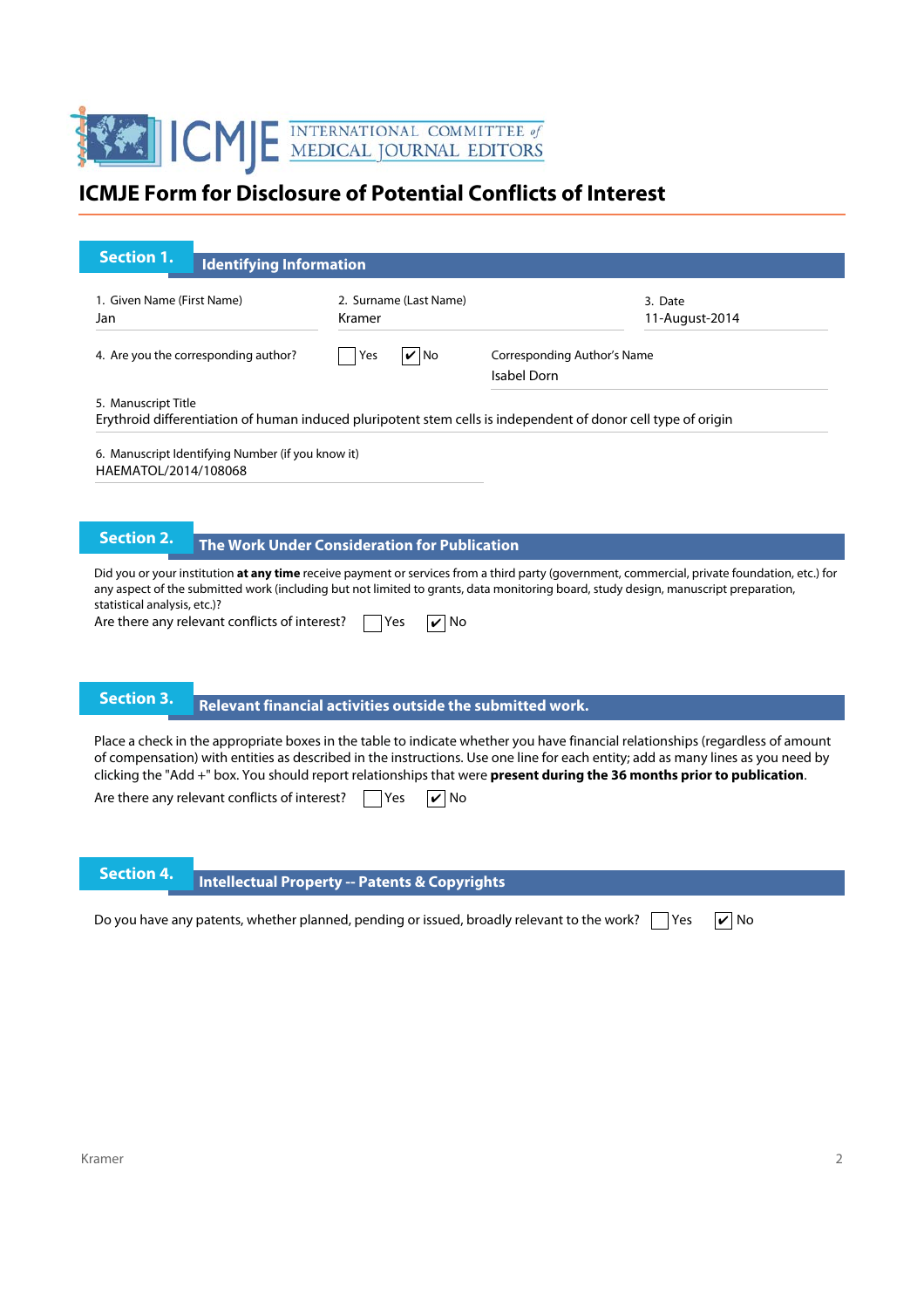

## **Section 5.** Relationships not covered above

Are there other relationships or activities that readers could perceive to have influenced, or that give the appearance of potentially influencing, what you wrote in the submitted work?

 $\Box$  Yes, the following relationships/conditions/circumstances are present (explain below):

 $\boxed{\mathbf{v}}$  No other relationships/conditions/circumstances that present a potential conflict of interest

At the time of manuscript acceptance, journals will ask authors to confirm and, if necessary, update their disclosure statements. On occasion, journals may ask authors to disclose further information about reported relationships.

## **Disclosure Statement Section 6.**

Based on the above disclosures, this form will automatically generate a disclosure statement, which will appear in the box below.

Dr. Kramer has nothing to disclose.

### **Evaluation and Feedback**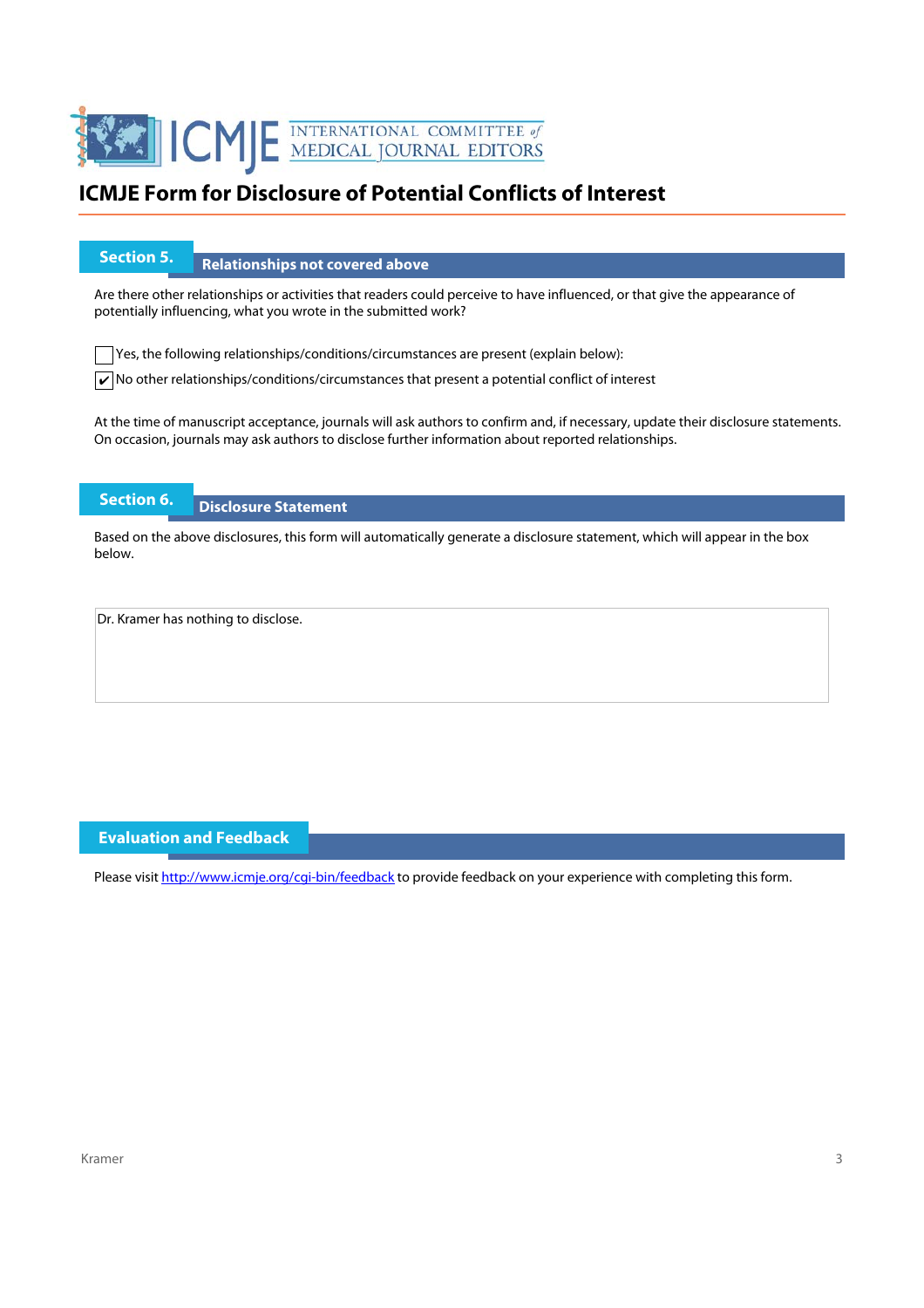

### **Instructions**

**2.**

**The purpose of this form is to provide readers of your manuscript with information about your other interests that could influence how they receive and understand your work. The form is designed to be completed electronically and stored electronically. It contains programming that allows appropriate data display. Each author should submit a separate form and is responsible for the accuracy and completeness of the submitted information. The form is in six parts.** 

#### **Identifying information. 1.**

### **The work under consideration for publication.**

This section asks for information about the work that you have submitted for publication. The time frame for this reporting is that of the work itself, from the initial conception and planning to the present. The requested information is about resources that you received, either directly or indirectly (via your institution), to enable you to complete the work. Checking "No" means that you did the work without receiving any financial support from any third party -- that is, the work was supported by funds from the same institution that pays your salary and that institution did not receive third-party funds with which to pay you. If you or your institution received funds from a third party to support the work, such as a government granting agency, charitable foundation or commercial sponsor, check "Yes".

#### **Relevant financial activities outside the submitted work. 3.**

This section asks about your financial relationships with entities in the bio-medical arena that could be perceived to influence, or that give the appearance of potentially influencing, what you wrote in the submitted work. You should disclose interactions with ANY entity that could be considered broadly relevant to the work. For example, if your article is about testing an epidermal growth factor receptor (EGFR) antagonist in lung cancer, you should report all associations with entities pursuing diagnostic or therapeutic strategies in cancer in general, not just in the area of EGFR or lung cancer.

Report all sources of revenue paid (or promised to be paid) directly to you or your institution on your behalf over the 36 months prior to submission of the work. This should include all monies from sources with relevance to the submitted work, not just monies from the entity that sponsored the research. Please note that your interactions with the work's sponsor that are outside the submitted work should also be listed here. If there is any question, it is usually better to disclose a relationship than not to do so.

 For grants you have received for work outside the submitted work, you should disclose support ONLY from entities that could be perceived to be affected financially by the published work, such as drug companies, or foundations supported by entities that could be perceived to have a financial stake in the outcome. Public funding sources, such as government agencies, charitable foundations or academic institutions, need not be disclosed. For example, if a government agency sponsored a study in which you have been involved and drugs were provided by a pharmaceutical company, you need only list the pharmaceutical company.

### **Intellectual Property.**

This section asks about patents and copyrights, whether pending, issued, licensed and/or receiving royalties.

### **Relationships not covered above.**

Use this section to report other relationships or activities that readers could perceive to have influenced, or that give the appearance of potentially influencing, what you wrote in the submitted work.

### **Definitions.**

**Entity:** government agency, foundation, commercial sponsor, academic institution, etc.

**Grant:** A grant from an entity, generally [but not always] paid to your organization

**Personal Fees:** Monies paid to you for services rendered, generally honoraria, royalties, or fees for consulting , lectures, speakers bureaus, expert testimony, employment, or other affiliations

**Non-Financial Support:** Examples include drugs/equipment supplied by the entity, travel paid by the entity, writing assistance, administrative support, etc**.**

**Other:** Anything not covered under the previous three boxes **Pending:** The patent has been filed but not issued **Issued:** The patent has been issued by the agency **Licensed:** The patent has been licensed to an entity, whether earning royalties or not **Royalties:** Funds are coming in to you or your institution due to your patent

Einhaus 1

**4.**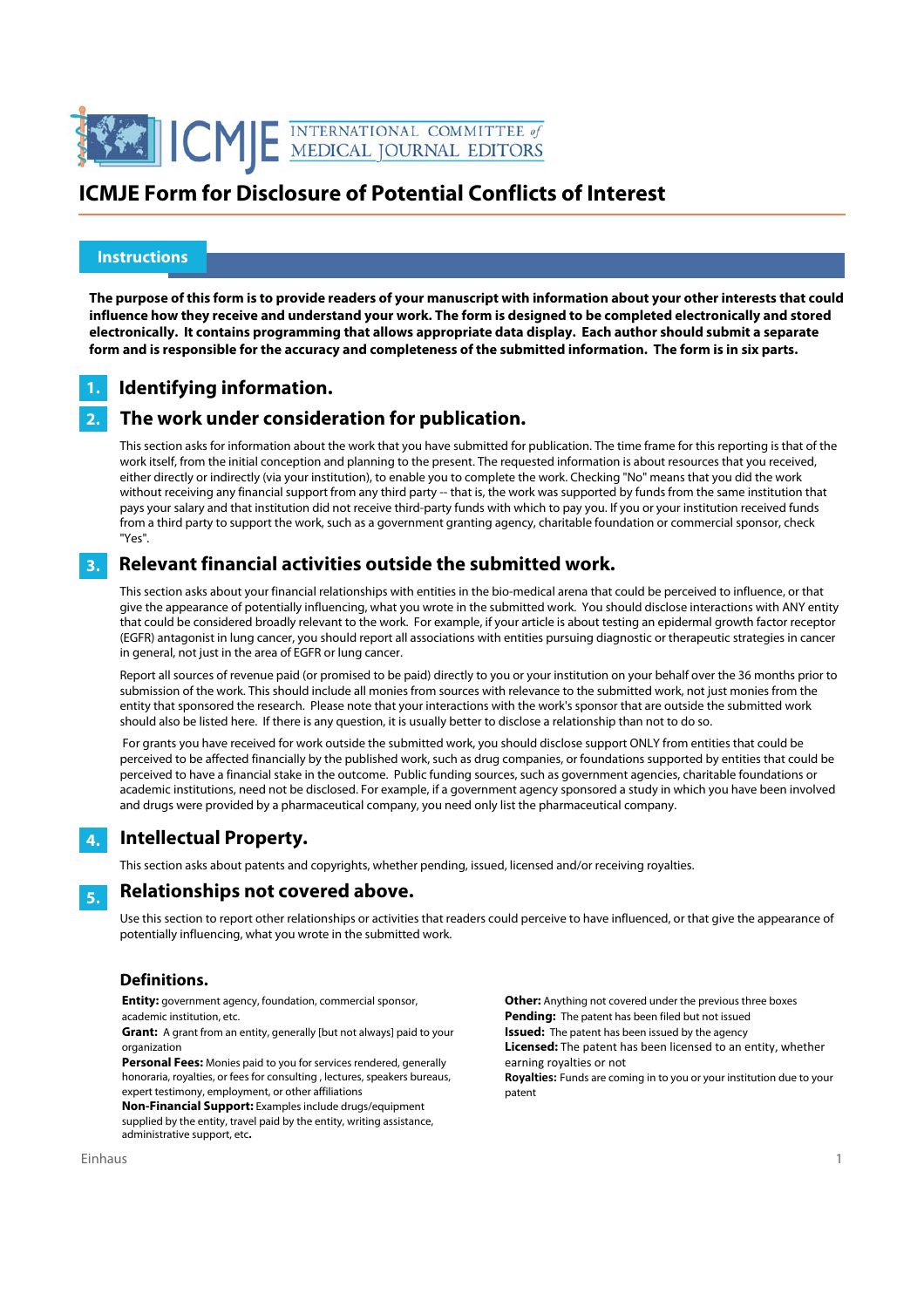

| <b>Section 1.</b>                                                                                                                                                                                                                                                                                                                                                                                                                                                | <b>Identifying Information</b>       |                                                           |                                                                                                                      |  |  |  |
|------------------------------------------------------------------------------------------------------------------------------------------------------------------------------------------------------------------------------------------------------------------------------------------------------------------------------------------------------------------------------------------------------------------------------------------------------------------|--------------------------------------|-----------------------------------------------------------|----------------------------------------------------------------------------------------------------------------------|--|--|--|
|                                                                                                                                                                                                                                                                                                                                                                                                                                                                  |                                      |                                                           |                                                                                                                      |  |  |  |
| 1. Given Name (First Name)<br>Martin                                                                                                                                                                                                                                                                                                                                                                                                                             |                                      | 2. Surname (Last Name)<br>Einhaus                         | 3. Date<br>11-August-2014                                                                                            |  |  |  |
|                                                                                                                                                                                                                                                                                                                                                                                                                                                                  | 4. Are you the corresponding author? | $\nu$  No<br>Yes                                          | Corresponding Author's Name<br><b>Isabel Dorn</b>                                                                    |  |  |  |
| 5. Manuscript Title<br>Erythroid differentiation of human induced pluripotent stem cells is independent of donor cell type of origin                                                                                                                                                                                                                                                                                                                             |                                      |                                                           |                                                                                                                      |  |  |  |
| 6. Manuscript Identifying Number (if you know it)<br>HAEMATOL/2014/108068                                                                                                                                                                                                                                                                                                                                                                                        |                                      |                                                           |                                                                                                                      |  |  |  |
|                                                                                                                                                                                                                                                                                                                                                                                                                                                                  |                                      |                                                           |                                                                                                                      |  |  |  |
| <b>Section 2.</b>                                                                                                                                                                                                                                                                                                                                                                                                                                                |                                      | The Work Under Consideration for Publication              |                                                                                                                      |  |  |  |
| Did you or your institution at any time receive payment or services from a third party (government, commercial, private foundation, etc.) for<br>any aspect of the submitted work (including but not limited to grants, data monitoring board, study design, manuscript preparation,<br>statistical analysis, etc.)?<br>Are there any relevant conflicts of interest?<br>$\mathbf{v}$ No<br>Yes                                                                  |                                      |                                                           |                                                                                                                      |  |  |  |
|                                                                                                                                                                                                                                                                                                                                                                                                                                                                  |                                      |                                                           |                                                                                                                      |  |  |  |
| <b>Section 3.</b>                                                                                                                                                                                                                                                                                                                                                                                                                                                |                                      | Relevant financial activities outside the submitted work. |                                                                                                                      |  |  |  |
| Place a check in the appropriate boxes in the table to indicate whether you have financial relationships (regardless of amount<br>of compensation) with entities as described in the instructions. Use one line for each entity; add as many lines as you need by<br>clicking the "Add +" box. You should report relationships that were present during the 36 months prior to publication.<br>Are there any relevant conflicts of interest?<br>✓<br>  No<br>Yes |                                      |                                                           |                                                                                                                      |  |  |  |
|                                                                                                                                                                                                                                                                                                                                                                                                                                                                  |                                      |                                                           |                                                                                                                      |  |  |  |
| <b>Section 4.</b>                                                                                                                                                                                                                                                                                                                                                                                                                                                |                                      | <b>Intellectual Property -- Patents &amp; Copyrights</b>  |                                                                                                                      |  |  |  |
|                                                                                                                                                                                                                                                                                                                                                                                                                                                                  |                                      |                                                           | Do you have any patents, whether planned, pending or issued, broadly relevant to the work?<br>Yes<br>$\mathbf{v}$ No |  |  |  |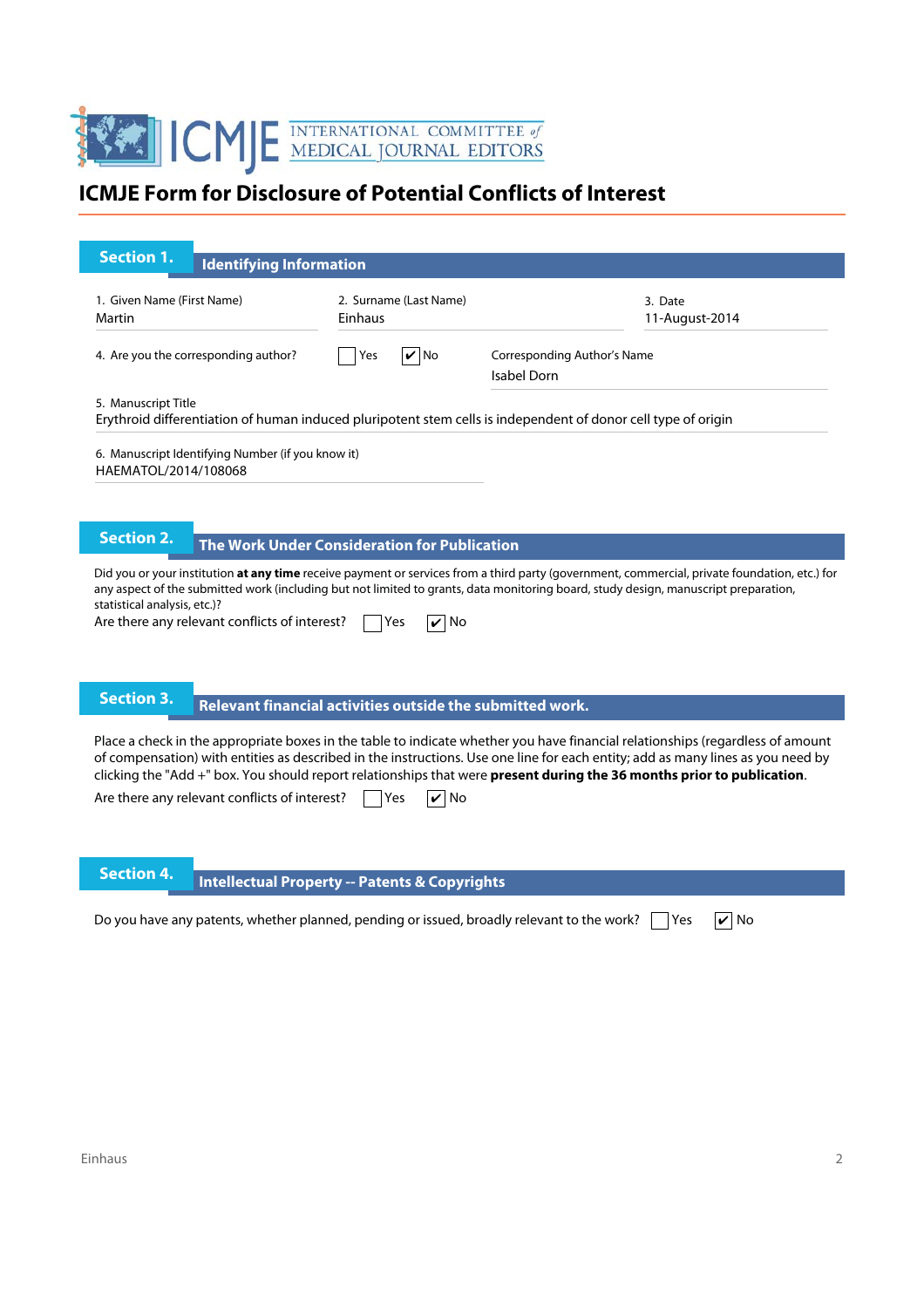

## **Section 5.** Relationships not covered above

Are there other relationships or activities that readers could perceive to have influenced, or that give the appearance of potentially influencing, what you wrote in the submitted work?

 $\Box$  Yes, the following relationships/conditions/circumstances are present (explain below):

 $\boxed{\mathbf{v}}$  No other relationships/conditions/circumstances that present a potential conflict of interest

At the time of manuscript acceptance, journals will ask authors to confirm and, if necessary, update their disclosure statements. On occasion, journals may ask authors to disclose further information about reported relationships.

## **Disclosure Statement Section 6.**

Based on the above disclosures, this form will automatically generate a disclosure statement, which will appear in the box below.

Dr. Einhaus has nothing to disclose.

### **Evaluation and Feedback**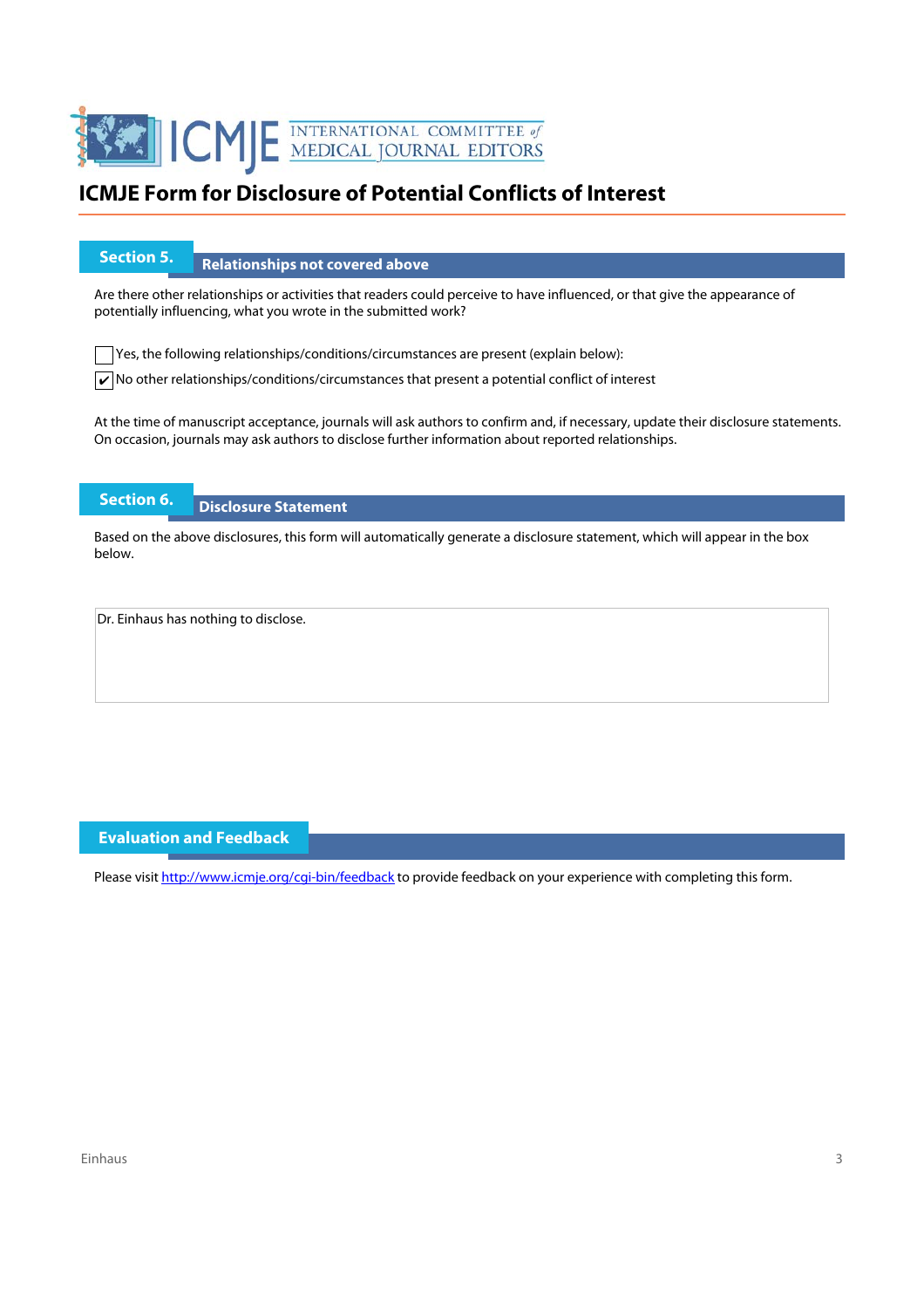

### **Instructions**

**2.**

**The purpose of this form is to provide readers of your manuscript with information about your other interests that could influence how they receive and understand your work. The form is designed to be completed electronically and stored electronically. It contains programming that allows appropriate data display. Each author should submit a separate form and is responsible for the accuracy and completeness of the submitted information. The form is in six parts.** 

#### **Identifying information. 1.**

### **The work under consideration for publication.**

This section asks for information about the work that you have submitted for publication. The time frame for this reporting is that of the work itself, from the initial conception and planning to the present. The requested information is about resources that you received, either directly or indirectly (via your institution), to enable you to complete the work. Checking "No" means that you did the work without receiving any financial support from any third party -- that is, the work was supported by funds from the same institution that pays your salary and that institution did not receive third-party funds with which to pay you. If you or your institution received funds from a third party to support the work, such as a government granting agency, charitable foundation or commercial sponsor, check "Yes".

#### **Relevant financial activities outside the submitted work. 3.**

This section asks about your financial relationships with entities in the bio-medical arena that could be perceived to influence, or that give the appearance of potentially influencing, what you wrote in the submitted work. You should disclose interactions with ANY entity that could be considered broadly relevant to the work. For example, if your article is about testing an epidermal growth factor receptor (EGFR) antagonist in lung cancer, you should report all associations with entities pursuing diagnostic or therapeutic strategies in cancer in general, not just in the area of EGFR or lung cancer.

Report all sources of revenue paid (or promised to be paid) directly to you or your institution on your behalf over the 36 months prior to submission of the work. This should include all monies from sources with relevance to the submitted work, not just monies from the entity that sponsored the research. Please note that your interactions with the work's sponsor that are outside the submitted work should also be listed here. If there is any question, it is usually better to disclose a relationship than not to do so.

 For grants you have received for work outside the submitted work, you should disclose support ONLY from entities that could be perceived to be affected financially by the published work, such as drug companies, or foundations supported by entities that could be perceived to have a financial stake in the outcome. Public funding sources, such as government agencies, charitable foundations or academic institutions, need not be disclosed. For example, if a government agency sponsored a study in which you have been involved and drugs were provided by a pharmaceutical company, you need only list the pharmaceutical company.

### **Intellectual Property.**

This section asks about patents and copyrights, whether pending, issued, licensed and/or receiving royalties.

### **Relationships not covered above.**

Use this section to report other relationships or activities that readers could perceive to have influenced, or that give the appearance of potentially influencing, what you wrote in the submitted work.

### **Definitions.**

**Entity:** government agency, foundation, commercial sponsor, academic institution, etc.

**Grant:** A grant from an entity, generally [but not always] paid to your organization

**Personal Fees:** Monies paid to you for services rendered, generally honoraria, royalties, or fees for consulting , lectures, speakers bureaus, expert testimony, employment, or other affiliations

**Non-Financial Support:** Examples include drugs/equipment supplied by the entity, travel paid by the entity, writing assistance, administrative support, etc**.**

**Other:** Anything not covered under the previous three boxes **Pending:** The patent has been filed but not issued **Issued:** The patent has been issued by the agency **Licensed:** The patent has been licensed to an entity, whether earning royalties or not **Royalties:** Funds are coming in to you or your institution due to your patent

**4.**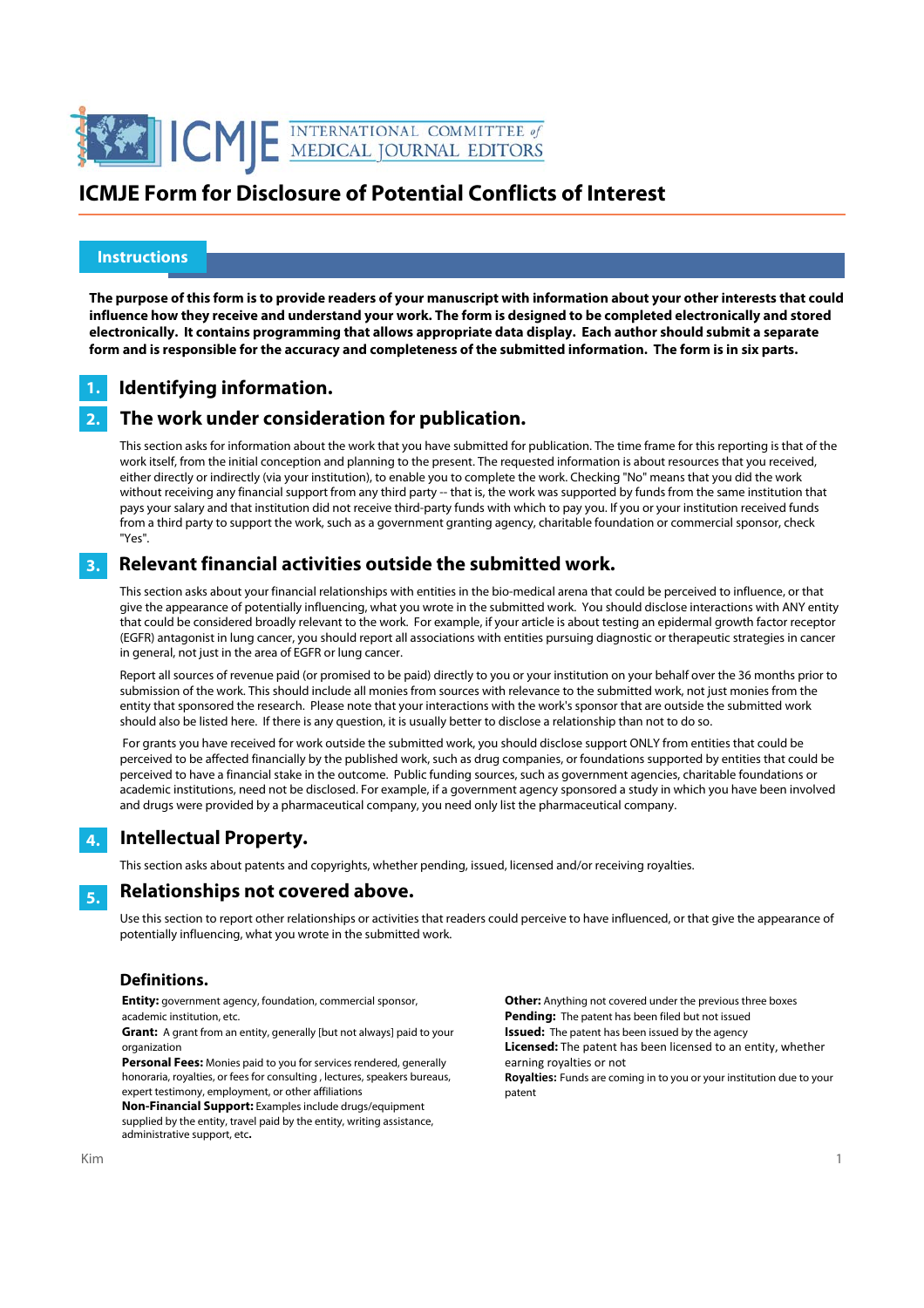

| <b>Section 1.</b>                                                                                                                                                                                                                                                                                                                                                                                                                                                | <b>Identifying Information</b>       |                                                           |                                                                                            |                           |  |  |  |
|------------------------------------------------------------------------------------------------------------------------------------------------------------------------------------------------------------------------------------------------------------------------------------------------------------------------------------------------------------------------------------------------------------------------------------------------------------------|--------------------------------------|-----------------------------------------------------------|--------------------------------------------------------------------------------------------|---------------------------|--|--|--|
| 1. Given Name (First Name)<br>Jeong Beom                                                                                                                                                                                                                                                                                                                                                                                                                         |                                      | 2. Surname (Last Name)<br>Kim                             |                                                                                            | 3. Date<br>11-August-2014 |  |  |  |
|                                                                                                                                                                                                                                                                                                                                                                                                                                                                  | 4. Are you the corresponding author? | $\mathbf{v}$ No<br>Yes                                    | Corresponding Author's Name<br><b>Isabel Dorn</b>                                          |                           |  |  |  |
| 5. Manuscript Title<br>Erythroid differentiation of human induced pluripotent stem cells is independent of donor cell type of origin                                                                                                                                                                                                                                                                                                                             |                                      |                                                           |                                                                                            |                           |  |  |  |
| 6. Manuscript Identifying Number (if you know it)<br>HAEMATOL/2014/108068                                                                                                                                                                                                                                                                                                                                                                                        |                                      |                                                           |                                                                                            |                           |  |  |  |
|                                                                                                                                                                                                                                                                                                                                                                                                                                                                  |                                      |                                                           |                                                                                            |                           |  |  |  |
| <b>Section 2.</b>                                                                                                                                                                                                                                                                                                                                                                                                                                                |                                      | <b>The Work Under Consideration for Publication</b>       |                                                                                            |                           |  |  |  |
| Did you or your institution at any time receive payment or services from a third party (government, commercial, private foundation, etc.) for<br>any aspect of the submitted work (including but not limited to grants, data monitoring board, study design, manuscript preparation,<br>statistical analysis, etc.)?<br>Are there any relevant conflicts of interest?<br>Yes<br>$\nu$ No                                                                         |                                      |                                                           |                                                                                            |                           |  |  |  |
|                                                                                                                                                                                                                                                                                                                                                                                                                                                                  |                                      |                                                           |                                                                                            |                           |  |  |  |
| <b>Section 3.</b>                                                                                                                                                                                                                                                                                                                                                                                                                                                |                                      | Relevant financial activities outside the submitted work. |                                                                                            |                           |  |  |  |
| Place a check in the appropriate boxes in the table to indicate whether you have financial relationships (regardless of amount<br>of compensation) with entities as described in the instructions. Use one line for each entity; add as many lines as you need by<br>clicking the "Add +" box. You should report relationships that were present during the 36 months prior to publication.<br>Are there any relevant conflicts of interest?<br>l No<br>Yes<br>✓ |                                      |                                                           |                                                                                            |                           |  |  |  |
|                                                                                                                                                                                                                                                                                                                                                                                                                                                                  |                                      |                                                           |                                                                                            |                           |  |  |  |
| <b>Section 4.</b>                                                                                                                                                                                                                                                                                                                                                                                                                                                |                                      | <b>Intellectual Property -- Patents &amp; Copyrights</b>  |                                                                                            |                           |  |  |  |
|                                                                                                                                                                                                                                                                                                                                                                                                                                                                  |                                      |                                                           | Do you have any patents, whether planned, pending or issued, broadly relevant to the work? | Yes<br>$\mathbf{v}$ No    |  |  |  |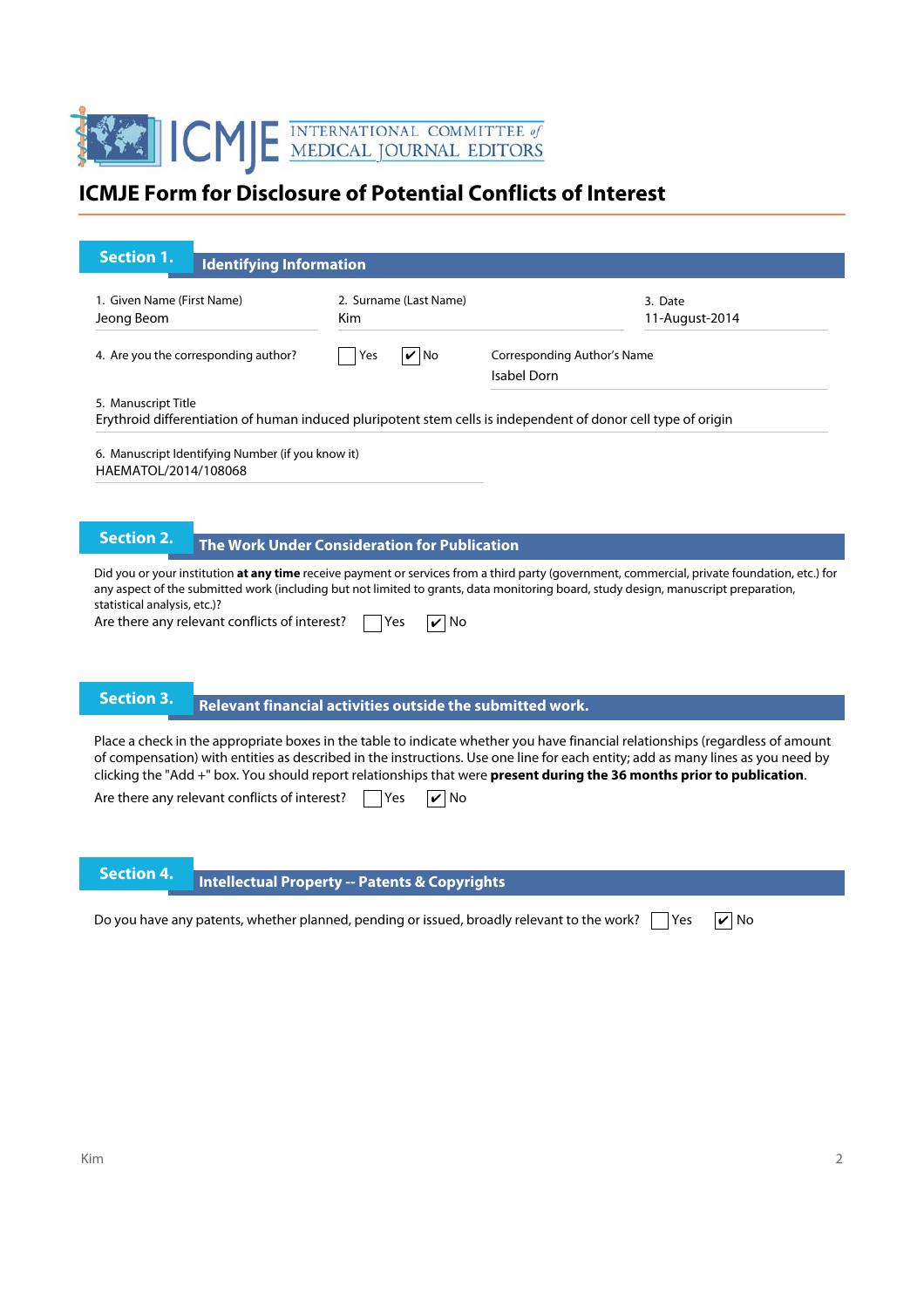

## **Section 5.** Relationships not covered above

Are there other relationships or activities that readers could perceive to have influenced, or that give the appearance of potentially influencing, what you wrote in the submitted work?

 $\Box$  Yes, the following relationships/conditions/circumstances are present (explain below):

 $\boxed{\mathbf{v}}$  No other relationships/conditions/circumstances that present a potential conflict of interest

At the time of manuscript acceptance, journals will ask authors to confirm and, if necessary, update their disclosure statements. On occasion, journals may ask authors to disclose further information about reported relationships.

## **Disclosure Statement Section 6.**

Based on the above disclosures, this form will automatically generate a disclosure statement, which will appear in the box below.

Dr. Kim has nothing to disclose.

### **Evaluation and Feedback**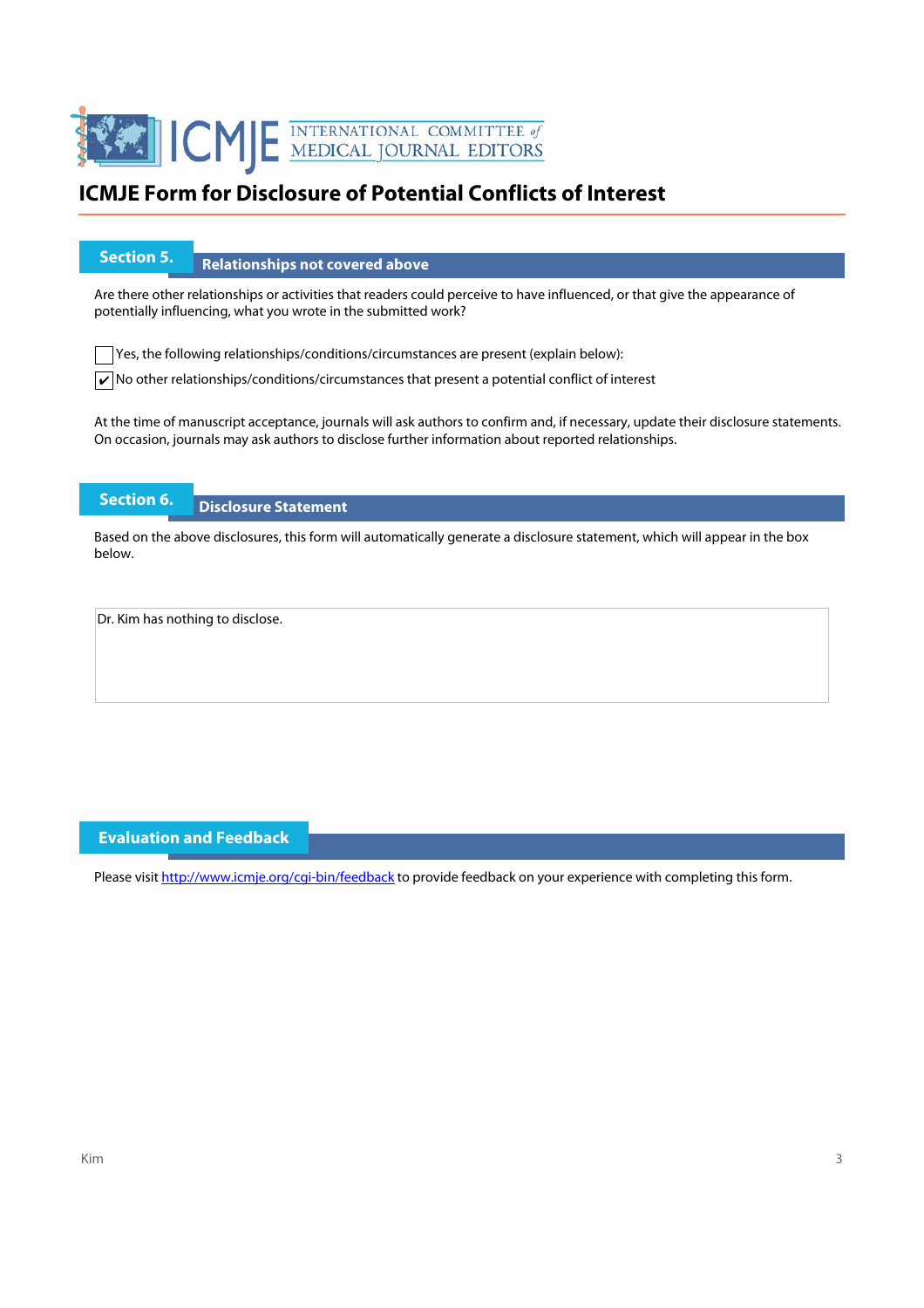

### **Instructions**

**2.**

**The purpose of this form is to provide readers of your manuscript with information about your other interests that could influence how they receive and understand your work. The form is designed to be completed electronically and stored electronically. It contains programming that allows appropriate data display. Each author should submit a separate form and is responsible for the accuracy and completeness of the submitted information. The form is in six parts.** 

#### **Identifying information. 1.**

### **The work under consideration for publication.**

This section asks for information about the work that you have submitted for publication. The time frame for this reporting is that of the work itself, from the initial conception and planning to the present. The requested information is about resources that you received, either directly or indirectly (via your institution), to enable you to complete the work. Checking "No" means that you did the work without receiving any financial support from any third party -- that is, the work was supported by funds from the same institution that pays your salary and that institution did not receive third-party funds with which to pay you. If you or your institution received funds from a third party to support the work, such as a government granting agency, charitable foundation or commercial sponsor, check "Yes".

#### **Relevant financial activities outside the submitted work. 3.**

This section asks about your financial relationships with entities in the bio-medical arena that could be perceived to influence, or that give the appearance of potentially influencing, what you wrote in the submitted work. You should disclose interactions with ANY entity that could be considered broadly relevant to the work. For example, if your article is about testing an epidermal growth factor receptor (EGFR) antagonist in lung cancer, you should report all associations with entities pursuing diagnostic or therapeutic strategies in cancer in general, not just in the area of EGFR or lung cancer.

Report all sources of revenue paid (or promised to be paid) directly to you or your institution on your behalf over the 36 months prior to submission of the work. This should include all monies from sources with relevance to the submitted work, not just monies from the entity that sponsored the research. Please note that your interactions with the work's sponsor that are outside the submitted work should also be listed here. If there is any question, it is usually better to disclose a relationship than not to do so.

 For grants you have received for work outside the submitted work, you should disclose support ONLY from entities that could be perceived to be affected financially by the published work, such as drug companies, or foundations supported by entities that could be perceived to have a financial stake in the outcome. Public funding sources, such as government agencies, charitable foundations or academic institutions, need not be disclosed. For example, if a government agency sponsored a study in which you have been involved and drugs were provided by a pharmaceutical company, you need only list the pharmaceutical company.

### **Intellectual Property.**

This section asks about patents and copyrights, whether pending, issued, licensed and/or receiving royalties.

### **Relationships not covered above.**

Use this section to report other relationships or activities that readers could perceive to have influenced, or that give the appearance of potentially influencing, what you wrote in the submitted work.

### **Definitions.**

**Entity:** government agency, foundation, commercial sponsor, academic institution, etc.

**Grant:** A grant from an entity, generally [but not always] paid to your organization

**Personal Fees:** Monies paid to you for services rendered, generally honoraria, royalties, or fees for consulting , lectures, speakers bureaus, expert testimony, employment, or other affiliations

**Non-Financial Support:** Examples include drugs/equipment supplied by the entity, travel paid by the entity, writing assistance, administrative support, etc**.**

**Other:** Anything not covered under the previous three boxes **Pending:** The patent has been filed but not issued **Issued:** The patent has been issued by the agency **Licensed:** The patent has been licensed to an entity, whether earning royalties or not **Royalties:** Funds are coming in to you or your institution due to your patent

Kögler 1986 besteckt av den statsmannsnamns og stofnade i 1987 besteckt av den statsmannsnamns og stofnade i 1

**4.**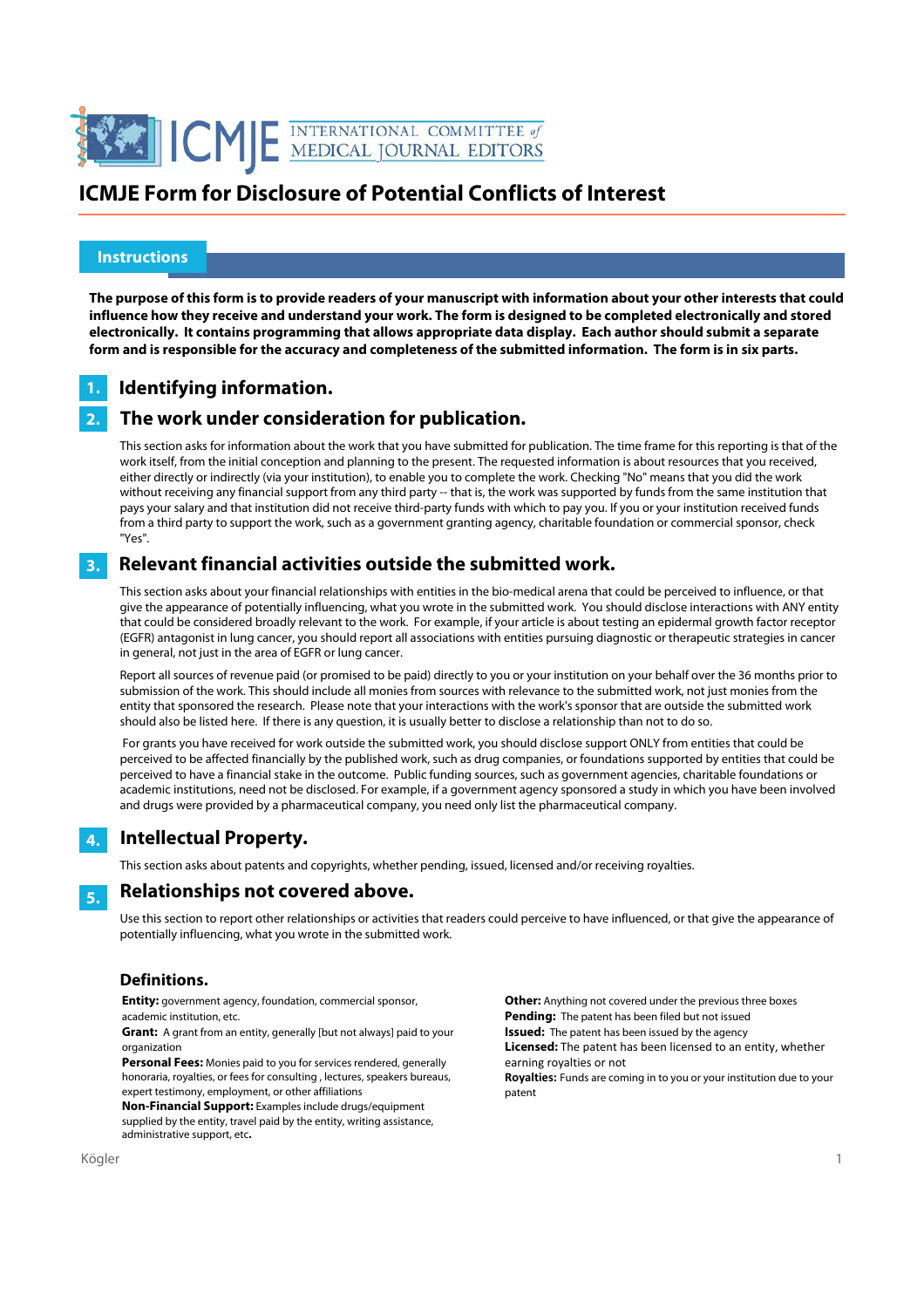

| <b>Section 1.</b>                                                                                                                                                                                                                                                                                                                                                                                                                                                      | <b>Identifying Information</b>                                                                                                       |                                                           |                                                                                            |                           |  |  |  |
|------------------------------------------------------------------------------------------------------------------------------------------------------------------------------------------------------------------------------------------------------------------------------------------------------------------------------------------------------------------------------------------------------------------------------------------------------------------------|--------------------------------------------------------------------------------------------------------------------------------------|-----------------------------------------------------------|--------------------------------------------------------------------------------------------|---------------------------|--|--|--|
| 1. Given Name (First Name)<br>Gesine                                                                                                                                                                                                                                                                                                                                                                                                                                   |                                                                                                                                      | 2. Surname (Last Name)<br>Kögler                          |                                                                                            | 3. Date<br>11-August-2014 |  |  |  |
| 4. Are you the corresponding author?                                                                                                                                                                                                                                                                                                                                                                                                                                   |                                                                                                                                      | $\mathbf{v}$ No<br>Yes                                    | Corresponding Author's Name<br><b>Isabel Dorn</b>                                          |                           |  |  |  |
|                                                                                                                                                                                                                                                                                                                                                                                                                                                                        | 5. Manuscript Title<br>Erythroid differentiation of human induced pluripotent stem cells is independent of donor cell type of origin |                                                           |                                                                                            |                           |  |  |  |
| HAEMATOL/2014/108068                                                                                                                                                                                                                                                                                                                                                                                                                                                   | 6. Manuscript Identifying Number (if you know it)                                                                                    |                                                           |                                                                                            |                           |  |  |  |
|                                                                                                                                                                                                                                                                                                                                                                                                                                                                        |                                                                                                                                      |                                                           |                                                                                            |                           |  |  |  |
| <b>Section 2.</b>                                                                                                                                                                                                                                                                                                                                                                                                                                                      | The Work Under Consideration for Publication                                                                                         |                                                           |                                                                                            |                           |  |  |  |
| Did you or your institution at any time receive payment or services from a third party (government, commercial, private foundation, etc.) for<br>any aspect of the submitted work (including but not limited to grants, data monitoring board, study design, manuscript preparation,<br>statistical analysis, etc.)?<br>Are there any relevant conflicts of interest?<br>  No<br>Yes<br>$\boldsymbol{\nu}$                                                             |                                                                                                                                      |                                                           |                                                                                            |                           |  |  |  |
| <b>Section 3.</b>                                                                                                                                                                                                                                                                                                                                                                                                                                                      |                                                                                                                                      |                                                           |                                                                                            |                           |  |  |  |
|                                                                                                                                                                                                                                                                                                                                                                                                                                                                        |                                                                                                                                      | Relevant financial activities outside the submitted work. |                                                                                            |                           |  |  |  |
| Place a check in the appropriate boxes in the table to indicate whether you have financial relationships (regardless of amount<br>of compensation) with entities as described in the instructions. Use one line for each entity; add as many lines as you need by<br>clicking the "Add +" box. You should report relationships that were present during the 36 months prior to publication.<br>Are there any relevant conflicts of interest?<br>$\mathbf{v}$ No<br>Yes |                                                                                                                                      |                                                           |                                                                                            |                           |  |  |  |
|                                                                                                                                                                                                                                                                                                                                                                                                                                                                        |                                                                                                                                      |                                                           |                                                                                            |                           |  |  |  |
| <b>Section 4.</b>                                                                                                                                                                                                                                                                                                                                                                                                                                                      |                                                                                                                                      | <b>Intellectual Property -- Patents &amp; Copyrights</b>  |                                                                                            |                           |  |  |  |
|                                                                                                                                                                                                                                                                                                                                                                                                                                                                        |                                                                                                                                      |                                                           | Do you have any patents, whether planned, pending or issued, broadly relevant to the work? | $\mathbf{v}$ No<br>Yes    |  |  |  |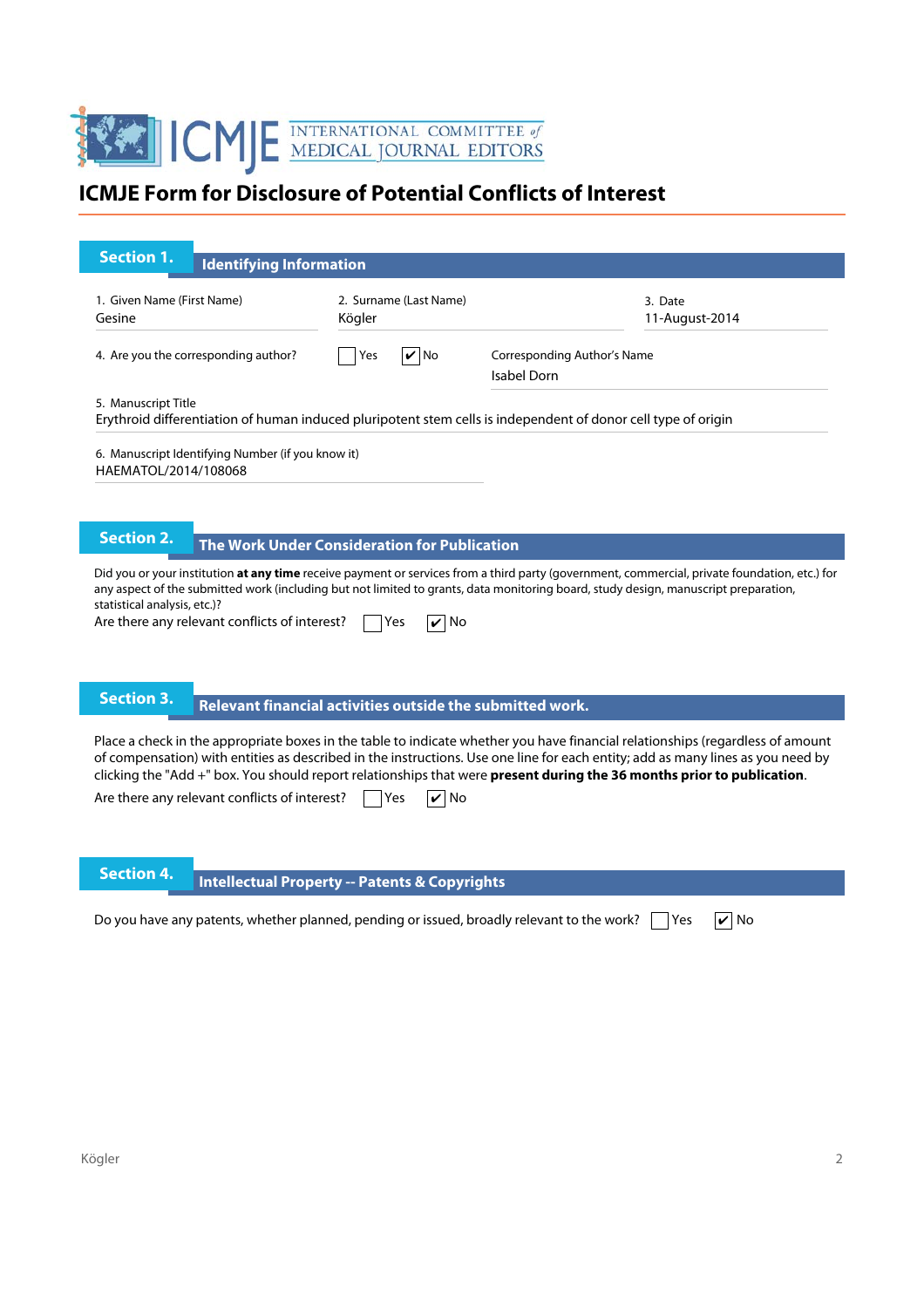

## **Section 5.** Relationships not covered above

Are there other relationships or activities that readers could perceive to have influenced, or that give the appearance of potentially influencing, what you wrote in the submitted work?

 $\Box$  Yes, the following relationships/conditions/circumstances are present (explain below):

 $\boxed{\mathbf{v}}$  No other relationships/conditions/circumstances that present a potential conflict of interest

At the time of manuscript acceptance, journals will ask authors to confirm and, if necessary, update their disclosure statements. On occasion, journals may ask authors to disclose further information about reported relationships.

## **Disclosure Statement Section 6.**

Based on the above disclosures, this form will automatically generate a disclosure statement, which will appear in the box below.

Dr. Kögler has nothing to disclose.

### **Evaluation and Feedback**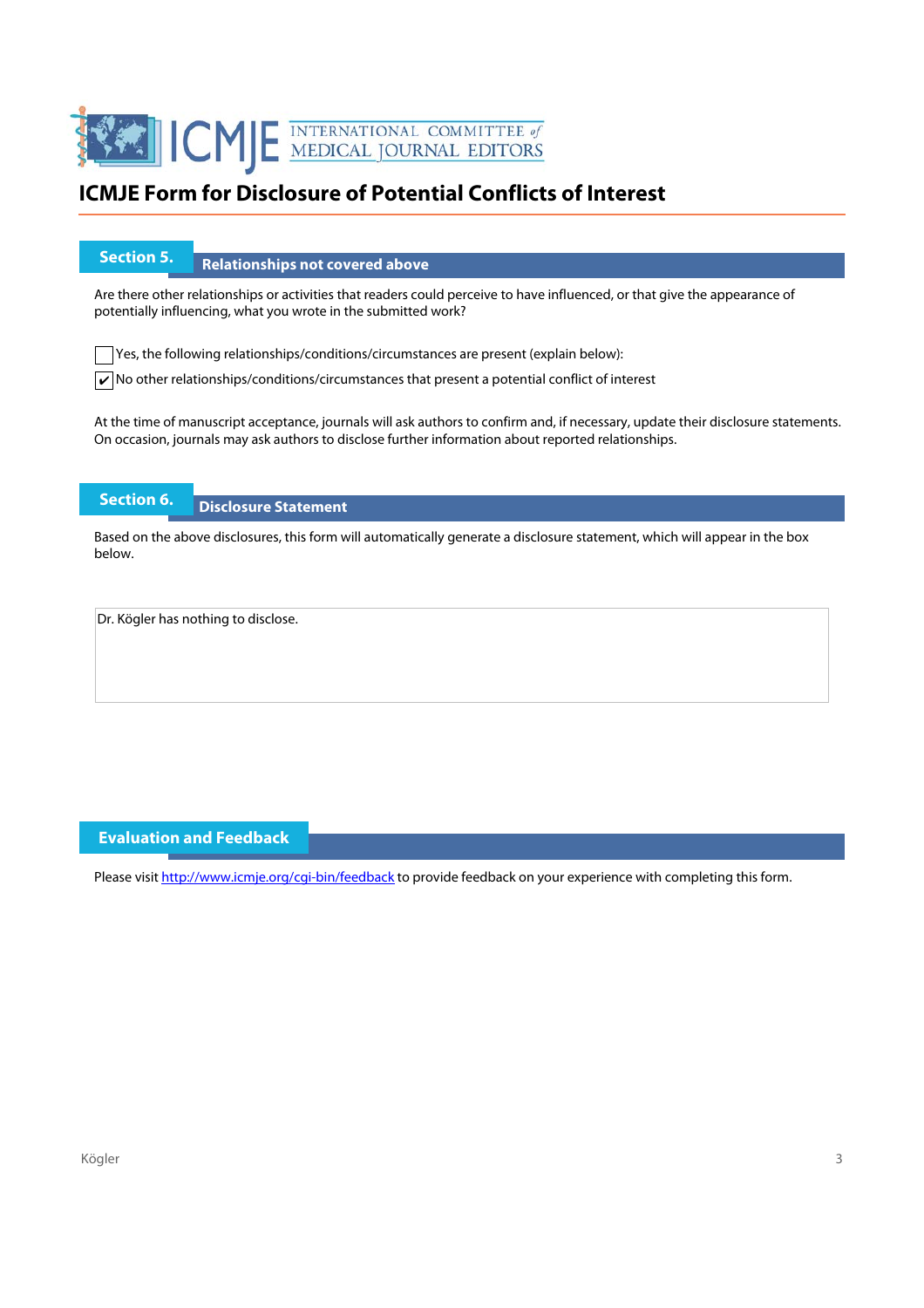

### **Instructions**

**2.**

**The purpose of this form is to provide readers of your manuscript with information about your other interests that could influence how they receive and understand your work. The form is designed to be completed electronically and stored electronically. It contains programming that allows appropriate data display. Each author should submit a separate form and is responsible for the accuracy and completeness of the submitted information. The form is in six parts.** 

#### **Identifying information. 1.**

### **The work under consideration for publication.**

This section asks for information about the work that you have submitted for publication. The time frame for this reporting is that of the work itself, from the initial conception and planning to the present. The requested information is about resources that you received, either directly or indirectly (via your institution), to enable you to complete the work. Checking "No" means that you did the work without receiving any financial support from any third party -- that is, the work was supported by funds from the same institution that pays your salary and that institution did not receive third-party funds with which to pay you. If you or your institution received funds from a third party to support the work, such as a government granting agency, charitable foundation or commercial sponsor, check "Yes".

#### **Relevant financial activities outside the submitted work. 3.**

This section asks about your financial relationships with entities in the bio-medical arena that could be perceived to influence, or that give the appearance of potentially influencing, what you wrote in the submitted work. You should disclose interactions with ANY entity that could be considered broadly relevant to the work. For example, if your article is about testing an epidermal growth factor receptor (EGFR) antagonist in lung cancer, you should report all associations with entities pursuing diagnostic or therapeutic strategies in cancer in general, not just in the area of EGFR or lung cancer.

Report all sources of revenue paid (or promised to be paid) directly to you or your institution on your behalf over the 36 months prior to submission of the work. This should include all monies from sources with relevance to the submitted work, not just monies from the entity that sponsored the research. Please note that your interactions with the work's sponsor that are outside the submitted work should also be listed here. If there is any question, it is usually better to disclose a relationship than not to do so.

 For grants you have received for work outside the submitted work, you should disclose support ONLY from entities that could be perceived to be affected financially by the published work, such as drug companies, or foundations supported by entities that could be perceived to have a financial stake in the outcome. Public funding sources, such as government agencies, charitable foundations or academic institutions, need not be disclosed. For example, if a government agency sponsored a study in which you have been involved and drugs were provided by a pharmaceutical company, you need only list the pharmaceutical company.

### **Intellectual Property.**

This section asks about patents and copyrights, whether pending, issued, licensed and/or receiving royalties.

### **Relationships not covered above.**

Use this section to report other relationships or activities that readers could perceive to have influenced, or that give the appearance of potentially influencing, what you wrote in the submitted work.

### **Definitions.**

**Entity:** government agency, foundation, commercial sponsor, academic institution, etc.

**Grant:** A grant from an entity, generally [but not always] paid to your organization

**Personal Fees:** Monies paid to you for services rendered, generally honoraria, royalties, or fees for consulting , lectures, speakers bureaus, expert testimony, employment, or other affiliations

**Non-Financial Support:** Examples include drugs/equipment supplied by the entity, travel paid by the entity, writing assistance, administrative support, etc**.**

**Other:** Anything not covered under the previous three boxes **Pending:** The patent has been filed but not issued **Issued:** The patent has been issued by the agency **Licensed:** The patent has been licensed to an entity, whether earning royalties or not **Royalties:** Funds are coming in to you or your institution due to your patent

wernet the contract of the contract of the contract of the contract of the contract of the contract of the contract of the contract of the contract of the contract of the contract of the contract of the contract of the con

**4.**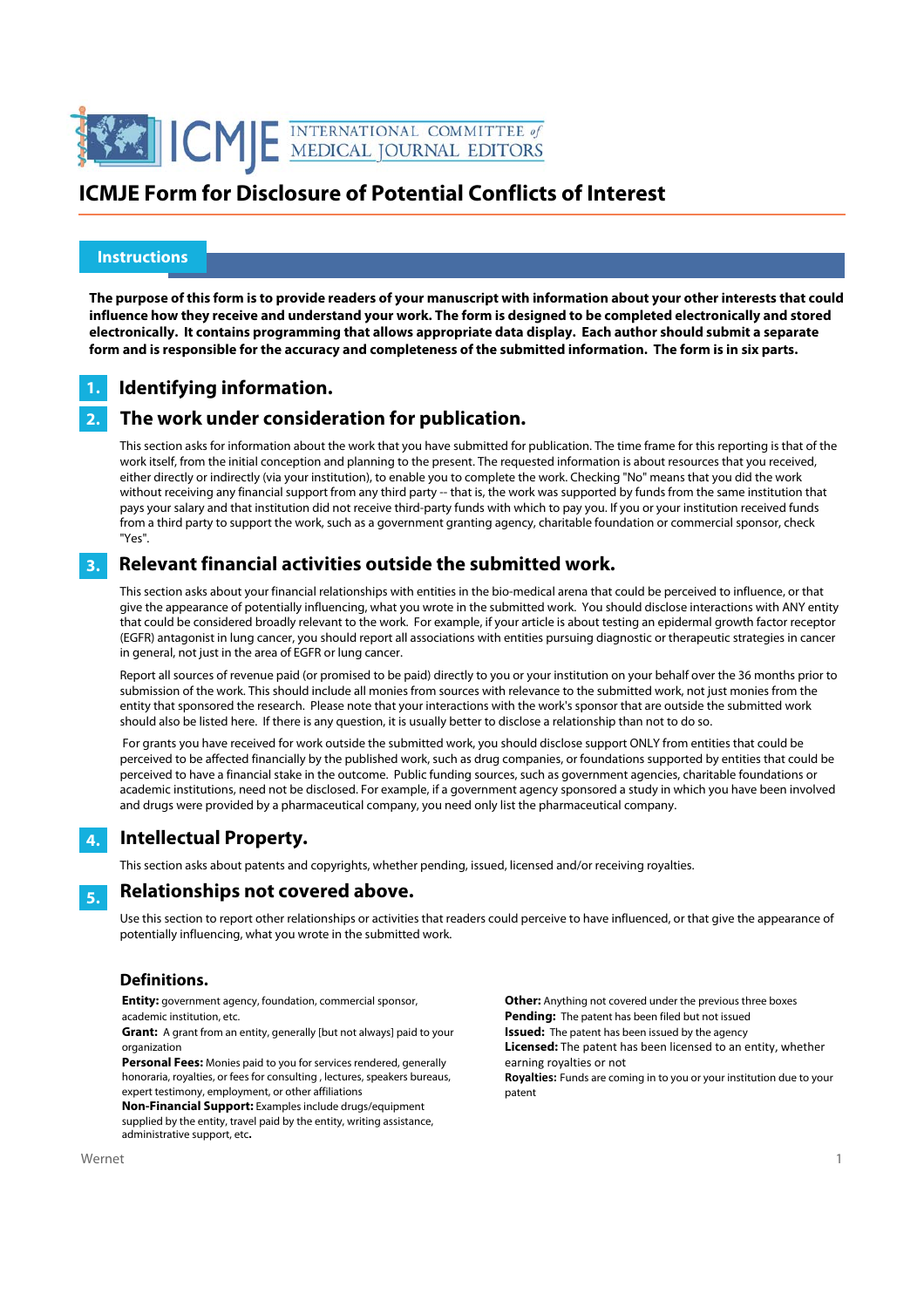

| <b>Section 1.</b>                                                                                                                                                                                                                                                                                                                                                                                                                            | <b>Identifying Information</b>                            |                                  |                                          |                                                                                                               |                           |  |  |
|----------------------------------------------------------------------------------------------------------------------------------------------------------------------------------------------------------------------------------------------------------------------------------------------------------------------------------------------------------------------------------------------------------------------------------------------|-----------------------------------------------------------|----------------------------------|------------------------------------------|---------------------------------------------------------------------------------------------------------------|---------------------------|--|--|
|                                                                                                                                                                                                                                                                                                                                                                                                                                              |                                                           |                                  |                                          |                                                                                                               |                           |  |  |
| 1. Given Name (First Name)<br>Peter                                                                                                                                                                                                                                                                                                                                                                                                          |                                                           | 2. Surname (Last Name)<br>Wernet |                                          |                                                                                                               | 3. Date<br>11-August-2014 |  |  |
|                                                                                                                                                                                                                                                                                                                                                                                                                                              |                                                           | Yes                              | Corresponding Author's Name<br>$\nu$  No |                                                                                                               |                           |  |  |
| 4. Are you the corresponding author?                                                                                                                                                                                                                                                                                                                                                                                                         |                                                           |                                  |                                          | Isabel Dorn                                                                                                   |                           |  |  |
| 5. Manuscript Title                                                                                                                                                                                                                                                                                                                                                                                                                          |                                                           |                                  |                                          | Erythroid differentiation of human induced pluripotent stem cells is independent of donor cell type of origin |                           |  |  |
| 6. Manuscript Identifying Number (if you know it)<br>HAEMATOL/2014/108068                                                                                                                                                                                                                                                                                                                                                                    |                                                           |                                  |                                          |                                                                                                               |                           |  |  |
|                                                                                                                                                                                                                                                                                                                                                                                                                                              |                                                           |                                  |                                          |                                                                                                               |                           |  |  |
| <b>Section 2.</b><br>The Work Under Consideration for Publication                                                                                                                                                                                                                                                                                                                                                                            |                                                           |                                  |                                          |                                                                                                               |                           |  |  |
| Did you or your institution at any time receive payment or services from a third party (government, commercial, private foundation, etc.) for<br>any aspect of the submitted work (including but not limited to grants, data monitoring board, study design, manuscript preparation,<br>statistical analysis, etc.)?                                                                                                                         |                                                           |                                  |                                          |                                                                                                               |                           |  |  |
| Are there any relevant conflicts of interest?<br>$\mathbf{v}$ No<br>Yes                                                                                                                                                                                                                                                                                                                                                                      |                                                           |                                  |                                          |                                                                                                               |                           |  |  |
|                                                                                                                                                                                                                                                                                                                                                                                                                                              |                                                           |                                  |                                          |                                                                                                               |                           |  |  |
| <b>Section 3.</b>                                                                                                                                                                                                                                                                                                                                                                                                                            | Relevant financial activities outside the submitted work. |                                  |                                          |                                                                                                               |                           |  |  |
| Place a check in the appropriate boxes in the table to indicate whether you have financial relationships (regardless of amount<br>of compensation) with entities as described in the instructions. Use one line for each entity; add as many lines as you need by<br>clicking the "Add +" box. You should report relationships that were present during the 36 months prior to publication.<br>Are there any relevant conflicts of interest? |                                                           |                                  |                                          |                                                                                                               |                           |  |  |
|                                                                                                                                                                                                                                                                                                                                                                                                                                              |                                                           | Yes                              | $\boldsymbol{\nu}$<br>l No               |                                                                                                               |                           |  |  |
|                                                                                                                                                                                                                                                                                                                                                                                                                                              |                                                           |                                  |                                          |                                                                                                               |                           |  |  |
| <b>Section 4.</b>                                                                                                                                                                                                                                                                                                                                                                                                                            | <b>Intellectual Property -- Patents &amp; Copyrights</b>  |                                  |                                          |                                                                                                               |                           |  |  |
| Do you have any patents, whether planned, pending or issued, broadly relevant to the work?<br>$\mathbf{v}$ No<br>Yes                                                                                                                                                                                                                                                                                                                         |                                                           |                                  |                                          |                                                                                                               |                           |  |  |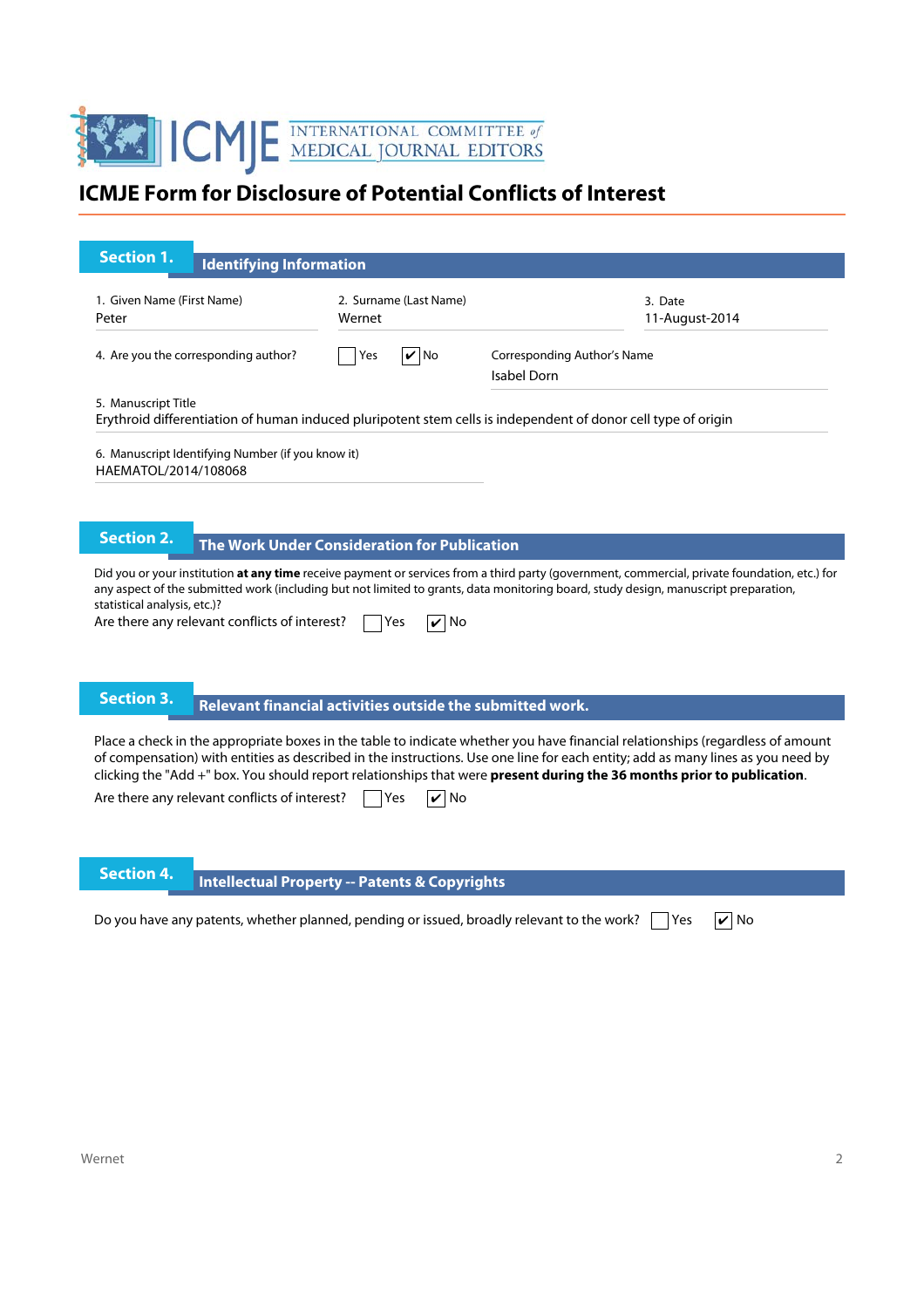

## **Section 5.** Relationships not covered above

Are there other relationships or activities that readers could perceive to have influenced, or that give the appearance of potentially influencing, what you wrote in the submitted work?

 $\Box$  Yes, the following relationships/conditions/circumstances are present (explain below):

 $\boxed{\mathbf{v}}$  No other relationships/conditions/circumstances that present a potential conflict of interest

At the time of manuscript acceptance, journals will ask authors to confirm and, if necessary, update their disclosure statements. On occasion, journals may ask authors to disclose further information about reported relationships.

## **Disclosure Statement Section 6.**

Based on the above disclosures, this form will automatically generate a disclosure statement, which will appear in the box below.

Dr. Wernet has nothing to disclose.

### **Evaluation and Feedback**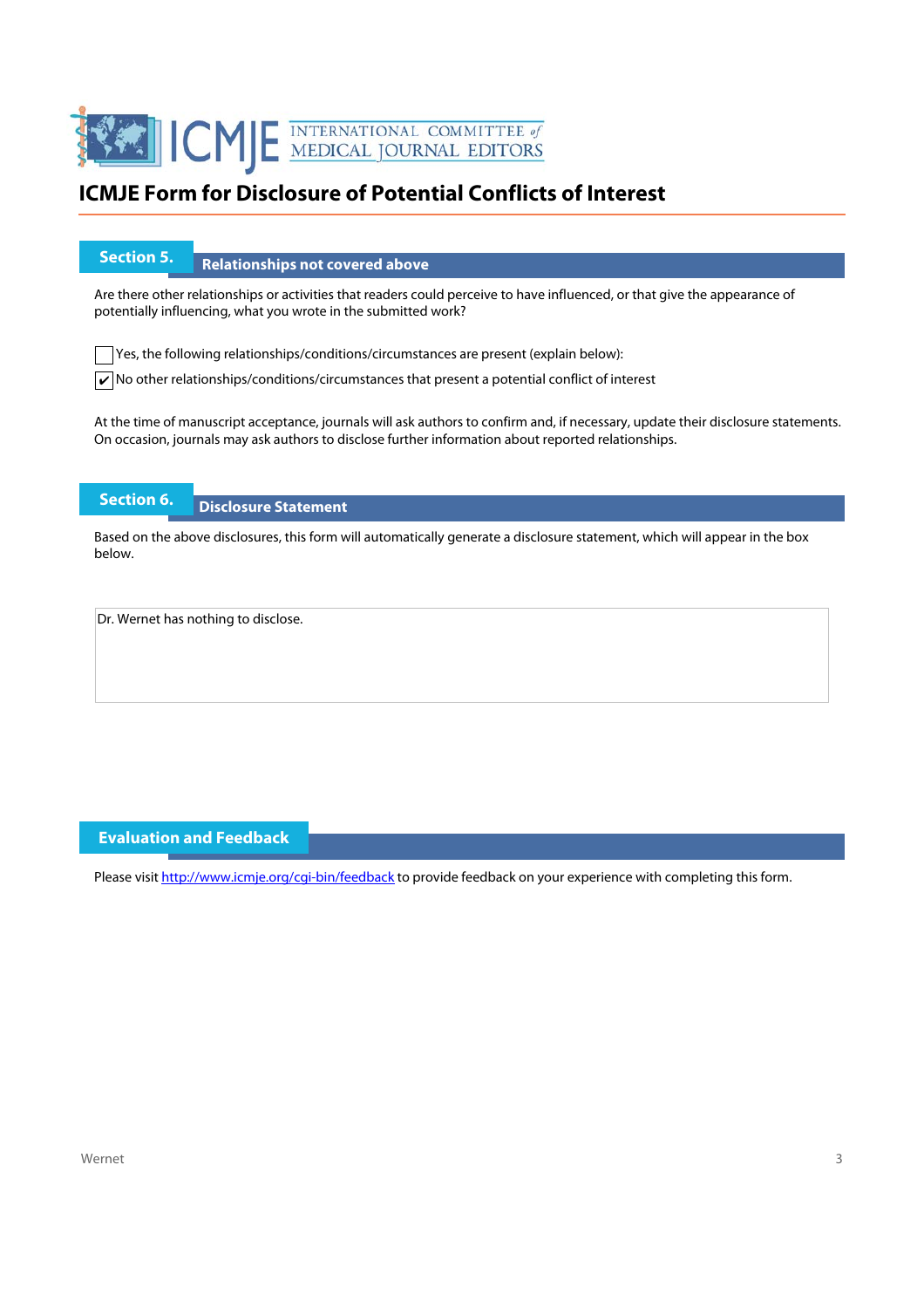

### **Instructions**

**2.**

**The purpose of this form is to provide readers of your manuscript with information about your other interests that could influence how they receive and understand your work. The form is designed to be completed electronically and stored electronically. It contains programming that allows appropriate data display. Each author should submit a separate form and is responsible for the accuracy and completeness of the submitted information. The form is in six parts.** 

#### **Identifying information. 1.**

### **The work under consideration for publication.**

This section asks for information about the work that you have submitted for publication. The time frame for this reporting is that of the work itself, from the initial conception and planning to the present. The requested information is about resources that you received, either directly or indirectly (via your institution), to enable you to complete the work. Checking "No" means that you did the work without receiving any financial support from any third party -- that is, the work was supported by funds from the same institution that pays your salary and that institution did not receive third-party funds with which to pay you. If you or your institution received funds from a third party to support the work, such as a government granting agency, charitable foundation or commercial sponsor, check "Yes".

#### **Relevant financial activities outside the submitted work. 3.**

This section asks about your financial relationships with entities in the bio-medical arena that could be perceived to influence, or that give the appearance of potentially influencing, what you wrote in the submitted work. You should disclose interactions with ANY entity that could be considered broadly relevant to the work. For example, if your article is about testing an epidermal growth factor receptor (EGFR) antagonist in lung cancer, you should report all associations with entities pursuing diagnostic or therapeutic strategies in cancer in general, not just in the area of EGFR or lung cancer.

Report all sources of revenue paid (or promised to be paid) directly to you or your institution on your behalf over the 36 months prior to submission of the work. This should include all monies from sources with relevance to the submitted work, not just monies from the entity that sponsored the research. Please note that your interactions with the work's sponsor that are outside the submitted work should also be listed here. If there is any question, it is usually better to disclose a relationship than not to do so.

 For grants you have received for work outside the submitted work, you should disclose support ONLY from entities that could be perceived to be affected financially by the published work, such as drug companies, or foundations supported by entities that could be perceived to have a financial stake in the outcome. Public funding sources, such as government agencies, charitable foundations or academic institutions, need not be disclosed. For example, if a government agency sponsored a study in which you have been involved and drugs were provided by a pharmaceutical company, you need only list the pharmaceutical company.

### **Intellectual Property.**

This section asks about patents and copyrights, whether pending, issued, licensed and/or receiving royalties.

### **Relationships not covered above.**

Use this section to report other relationships or activities that readers could perceive to have influenced, or that give the appearance of potentially influencing, what you wrote in the submitted work.

### **Definitions.**

**Entity:** government agency, foundation, commercial sponsor, academic institution, etc.

**Grant:** A grant from an entity, generally [but not always] paid to your organization

**Personal Fees:** Monies paid to you for services rendered, generally honoraria, royalties, or fees for consulting , lectures, speakers bureaus, expert testimony, employment, or other affiliations

**Non-Financial Support:** Examples include drugs/equipment supplied by the entity, travel paid by the entity, writing assistance, administrative support, etc**.**

**Other:** Anything not covered under the previous three boxes **Pending:** The patent has been filed but not issued **Issued:** The patent has been issued by the agency **Licensed:** The patent has been licensed to an entity, whether earning royalties or not **Royalties:** Funds are coming in to you or your institution due to your patent

Schöler 1986 – Solomon i Schöler 1986 – Schöler 1986 – Schöler 1986 – Schöler 1986 – 1987 – 1988 – 1988 – 1988

**4.**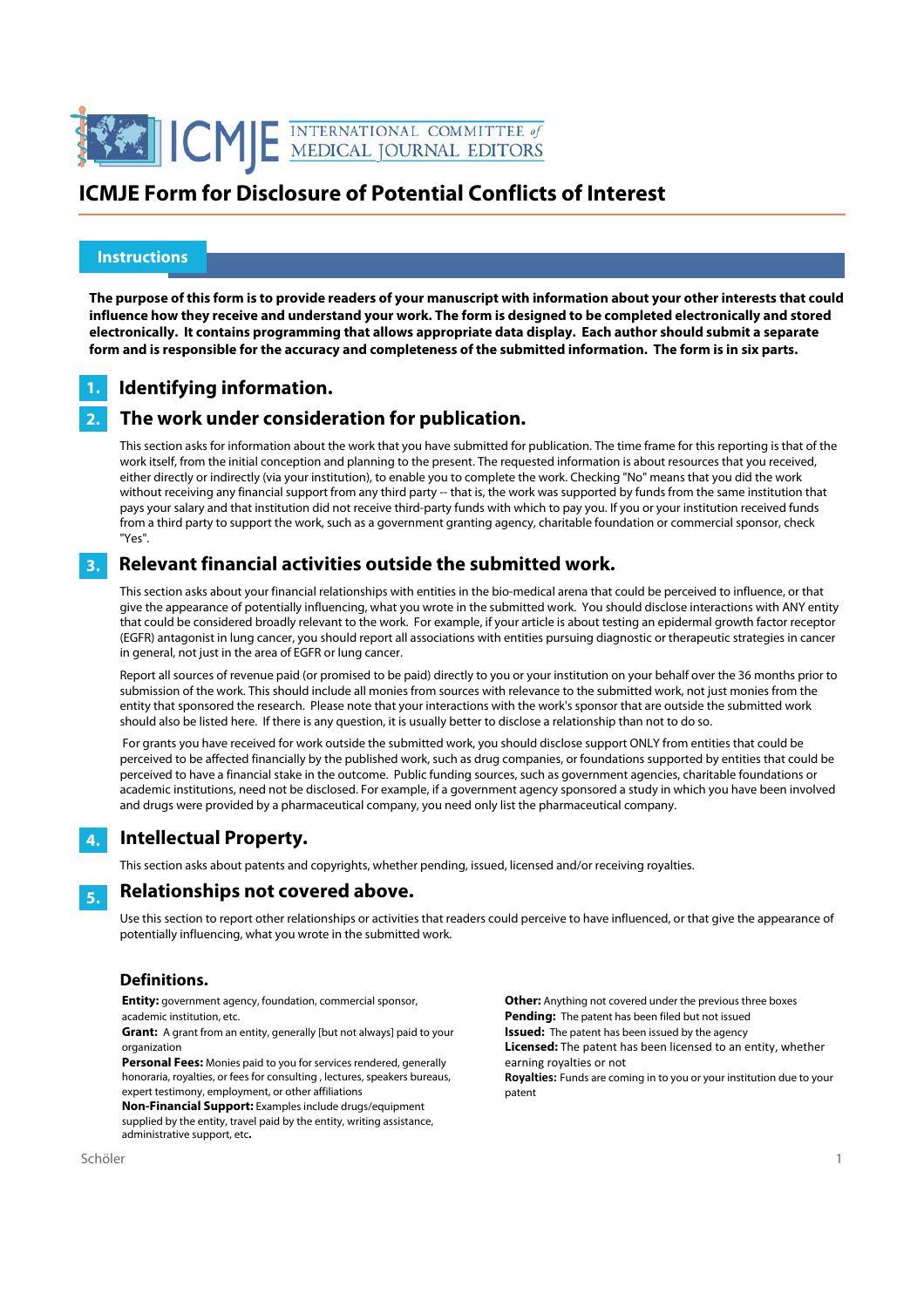

| <b>Section 1.</b>                                                                                                                                                                                                                                                                                                                                                                                                                                                                 | <b>Identifying Information</b>                            |                                   |  |                                                                                                               |                           |  |  |
|-----------------------------------------------------------------------------------------------------------------------------------------------------------------------------------------------------------------------------------------------------------------------------------------------------------------------------------------------------------------------------------------------------------------------------------------------------------------------------------|-----------------------------------------------------------|-----------------------------------|--|---------------------------------------------------------------------------------------------------------------|---------------------------|--|--|
|                                                                                                                                                                                                                                                                                                                                                                                                                                                                                   |                                                           |                                   |  |                                                                                                               |                           |  |  |
| 1. Given Name (First Name)<br>Hans                                                                                                                                                                                                                                                                                                                                                                                                                                                |                                                           | 2. Surname (Last Name)<br>Schöler |  |                                                                                                               | 3. Date<br>11-August-2014 |  |  |
| 4. Are you the corresponding author?                                                                                                                                                                                                                                                                                                                                                                                                                                              |                                                           | Yes<br>$\nu$  No<br>Isabel Dorn   |  | Corresponding Author's Name                                                                                   |                           |  |  |
| 5. Manuscript Title                                                                                                                                                                                                                                                                                                                                                                                                                                                               |                                                           |                                   |  | Erythroid differentiation of human induced pluripotent stem cells is independent of donor cell type of origin |                           |  |  |
| HAEMATOL/2014/108068                                                                                                                                                                                                                                                                                                                                                                                                                                                              | 6. Manuscript Identifying Number (if you know it)         |                                   |  |                                                                                                               |                           |  |  |
|                                                                                                                                                                                                                                                                                                                                                                                                                                                                                   |                                                           |                                   |  |                                                                                                               |                           |  |  |
| <b>Section 2.</b><br>The Work Under Consideration for Publication                                                                                                                                                                                                                                                                                                                                                                                                                 |                                                           |                                   |  |                                                                                                               |                           |  |  |
| Did you or your institution at any time receive payment or services from a third party (government, commercial, private foundation, etc.) for<br>any aspect of the submitted work (including but not limited to grants, data monitoring board, study design, manuscript preparation,<br>statistical analysis, etc.)?<br>Are there any relevant conflicts of interest?<br>$\mathbf{v}$ No<br>Yes                                                                                   |                                                           |                                   |  |                                                                                                               |                           |  |  |
|                                                                                                                                                                                                                                                                                                                                                                                                                                                                                   |                                                           |                                   |  |                                                                                                               |                           |  |  |
| <b>Section 3.</b>                                                                                                                                                                                                                                                                                                                                                                                                                                                                 | Relevant financial activities outside the submitted work. |                                   |  |                                                                                                               |                           |  |  |
| Place a check in the appropriate boxes in the table to indicate whether you have financial relationships (regardless of amount<br>of compensation) with entities as described in the instructions. Use one line for each entity; add as many lines as you need by<br>clicking the "Add +" box. You should report relationships that were present during the 36 months prior to publication.<br>Are there any relevant conflicts of interest?<br>Yes<br>$\boldsymbol{\nu}$<br>l No |                                                           |                                   |  |                                                                                                               |                           |  |  |
| <b>Section 4.</b>                                                                                                                                                                                                                                                                                                                                                                                                                                                                 | <b>Intellectual Property -- Patents &amp; Copyrights</b>  |                                   |  |                                                                                                               |                           |  |  |
| Do you have any patents, whether planned, pending or issued, broadly relevant to the work?<br>$\mathbf{v}$ No<br>Yes                                                                                                                                                                                                                                                                                                                                                              |                                                           |                                   |  |                                                                                                               |                           |  |  |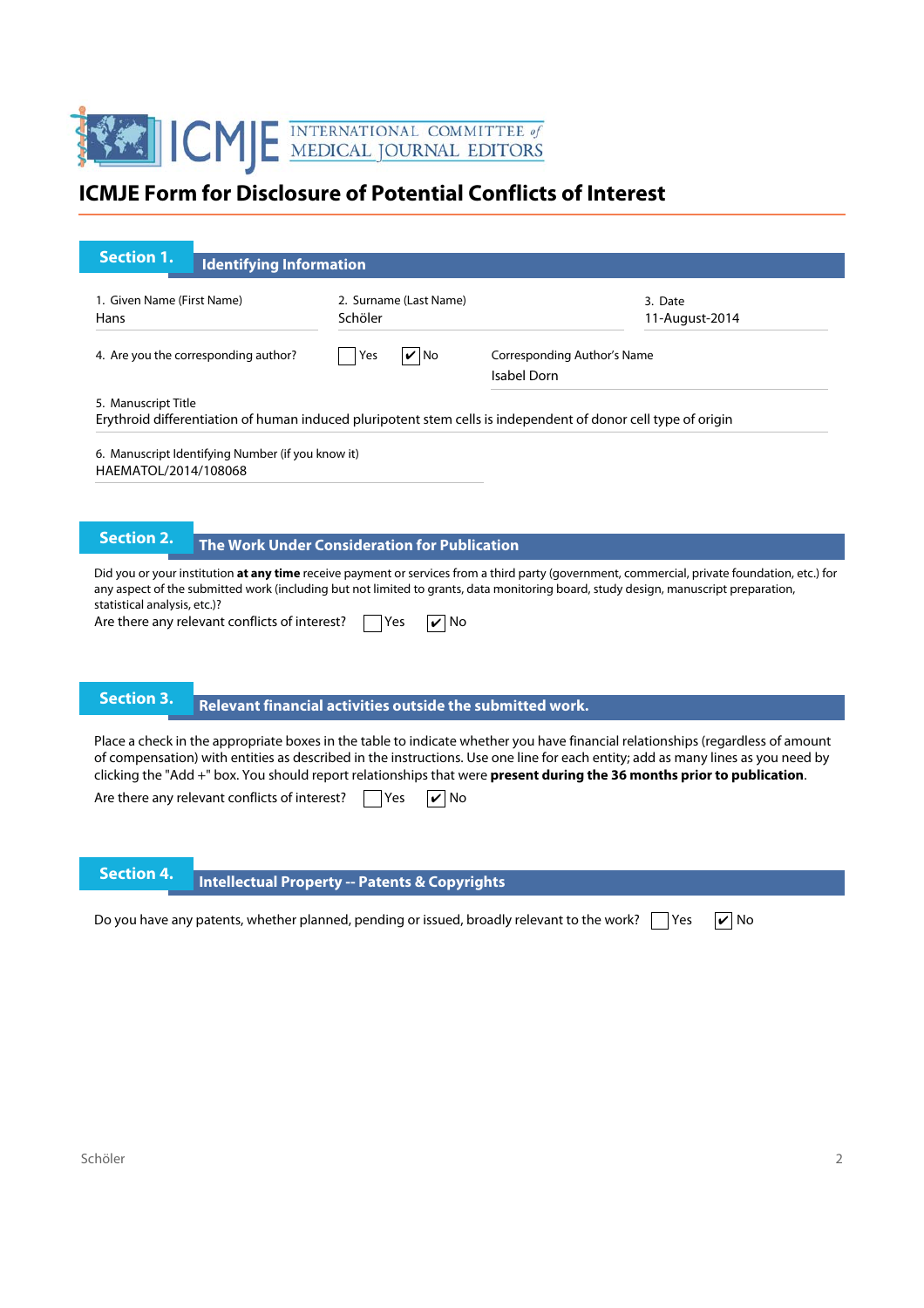

## **Section 5.** Relationships not covered above

Are there other relationships or activities that readers could perceive to have influenced, or that give the appearance of potentially influencing, what you wrote in the submitted work?

 $\Box$  Yes, the following relationships/conditions/circumstances are present (explain below):

 $\boxed{\mathbf{v}}$  No other relationships/conditions/circumstances that present a potential conflict of interest

At the time of manuscript acceptance, journals will ask authors to confirm and, if necessary, update their disclosure statements. On occasion, journals may ask authors to disclose further information about reported relationships.

## **Disclosure Statement Section 6.**

Based on the above disclosures, this form will automatically generate a disclosure statement, which will appear in the box below.

Dr. Schöler has nothing to disclose.

### **Evaluation and Feedback**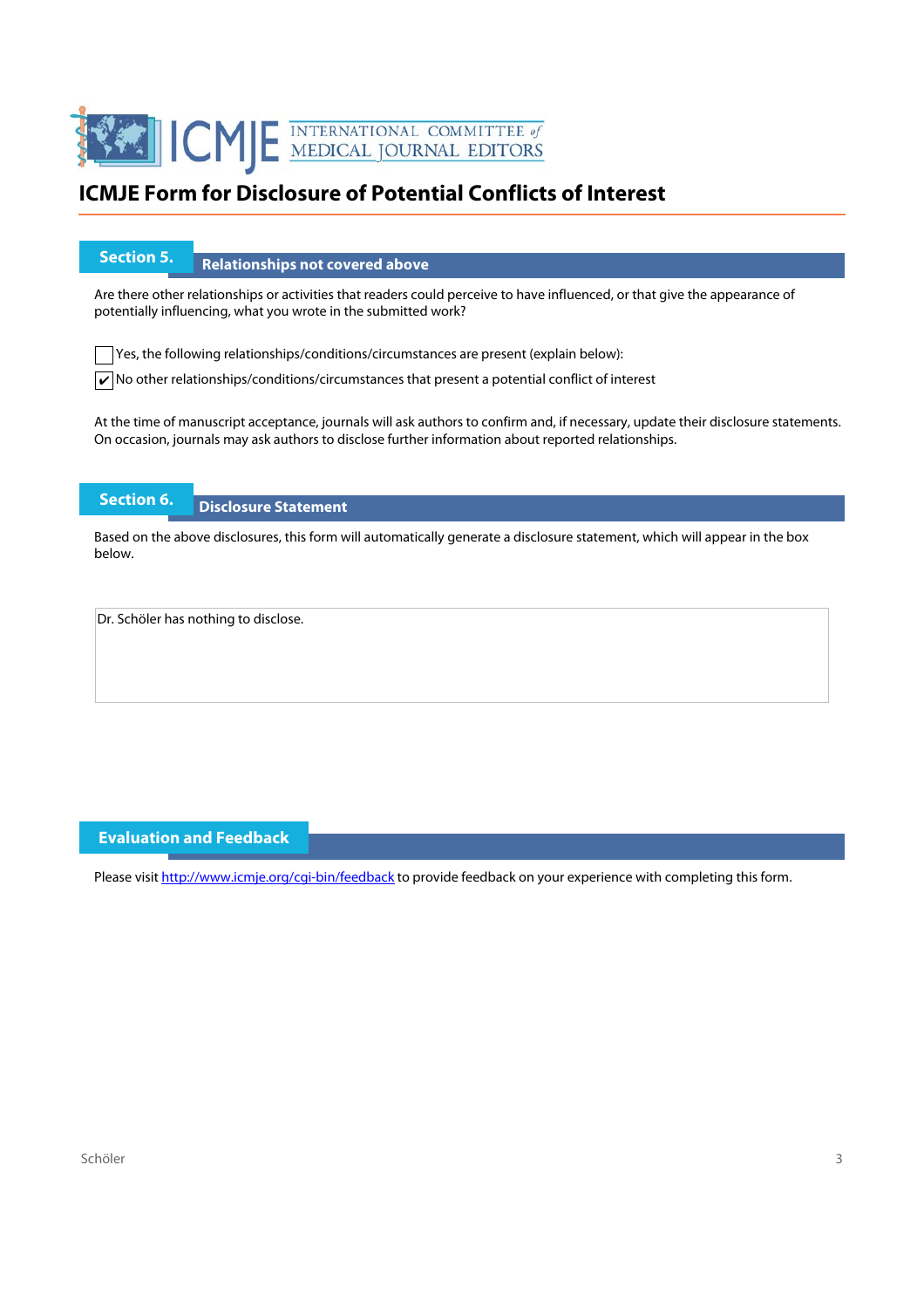

### **Instructions**

**2.**

**The purpose of this form is to provide readers of your manuscript with information about your other interests that could influence how they receive and understand your work. The form is designed to be completed electronically and stored electronically. It contains programming that allows appropriate data display. Each author should submit a separate form and is responsible for the accuracy and completeness of the submitted information. The form is in six parts.** 

#### **Identifying information. 1.**

### **The work under consideration for publication.**

This section asks for information about the work that you have submitted for publication. The time frame for this reporting is that of the work itself, from the initial conception and planning to the present. The requested information is about resources that you received, either directly or indirectly (via your institution), to enable you to complete the work. Checking "No" means that you did the work without receiving any financial support from any third party -- that is, the work was supported by funds from the same institution that pays your salary and that institution did not receive third-party funds with which to pay you. If you or your institution received funds from a third party to support the work, such as a government granting agency, charitable foundation or commercial sponsor, check "Yes".

#### **Relevant financial activities outside the submitted work. 3.**

This section asks about your financial relationships with entities in the bio-medical arena that could be perceived to influence, or that give the appearance of potentially influencing, what you wrote in the submitted work. You should disclose interactions with ANY entity that could be considered broadly relevant to the work. For example, if your article is about testing an epidermal growth factor receptor (EGFR) antagonist in lung cancer, you should report all associations with entities pursuing diagnostic or therapeutic strategies in cancer in general, not just in the area of EGFR or lung cancer.

Report all sources of revenue paid (or promised to be paid) directly to you or your institution on your behalf over the 36 months prior to submission of the work. This should include all monies from sources with relevance to the submitted work, not just monies from the entity that sponsored the research. Please note that your interactions with the work's sponsor that are outside the submitted work should also be listed here. If there is any question, it is usually better to disclose a relationship than not to do so.

 For grants you have received for work outside the submitted work, you should disclose support ONLY from entities that could be perceived to be affected financially by the published work, such as drug companies, or foundations supported by entities that could be perceived to have a financial stake in the outcome. Public funding sources, such as government agencies, charitable foundations or academic institutions, need not be disclosed. For example, if a government agency sponsored a study in which you have been involved and drugs were provided by a pharmaceutical company, you need only list the pharmaceutical company.

### **Intellectual Property.**

This section asks about patents and copyrights, whether pending, issued, licensed and/or receiving royalties.

### **Relationships not covered above.**

Use this section to report other relationships or activities that readers could perceive to have influenced, or that give the appearance of potentially influencing, what you wrote in the submitted work.

### **Definitions.**

**Entity:** government agency, foundation, commercial sponsor, academic institution, etc.

**Grant:** A grant from an entity, generally [but not always] paid to your organization

**Personal Fees:** Monies paid to you for services rendered, generally honoraria, royalties, or fees for consulting , lectures, speakers bureaus, expert testimony, employment, or other affiliations

**Non-Financial Support:** Examples include drugs/equipment supplied by the entity, travel paid by the entity, writing assistance, administrative support, etc**.**

**Other:** Anything not covered under the previous three boxes **Pending:** The patent has been filed but not issued **Issued:** The patent has been issued by the agency **Licensed:** The patent has been licensed to an entity, whether earning royalties or not **Royalties:** Funds are coming in to you or your institution due to your patent

Schlenke 1

**4.**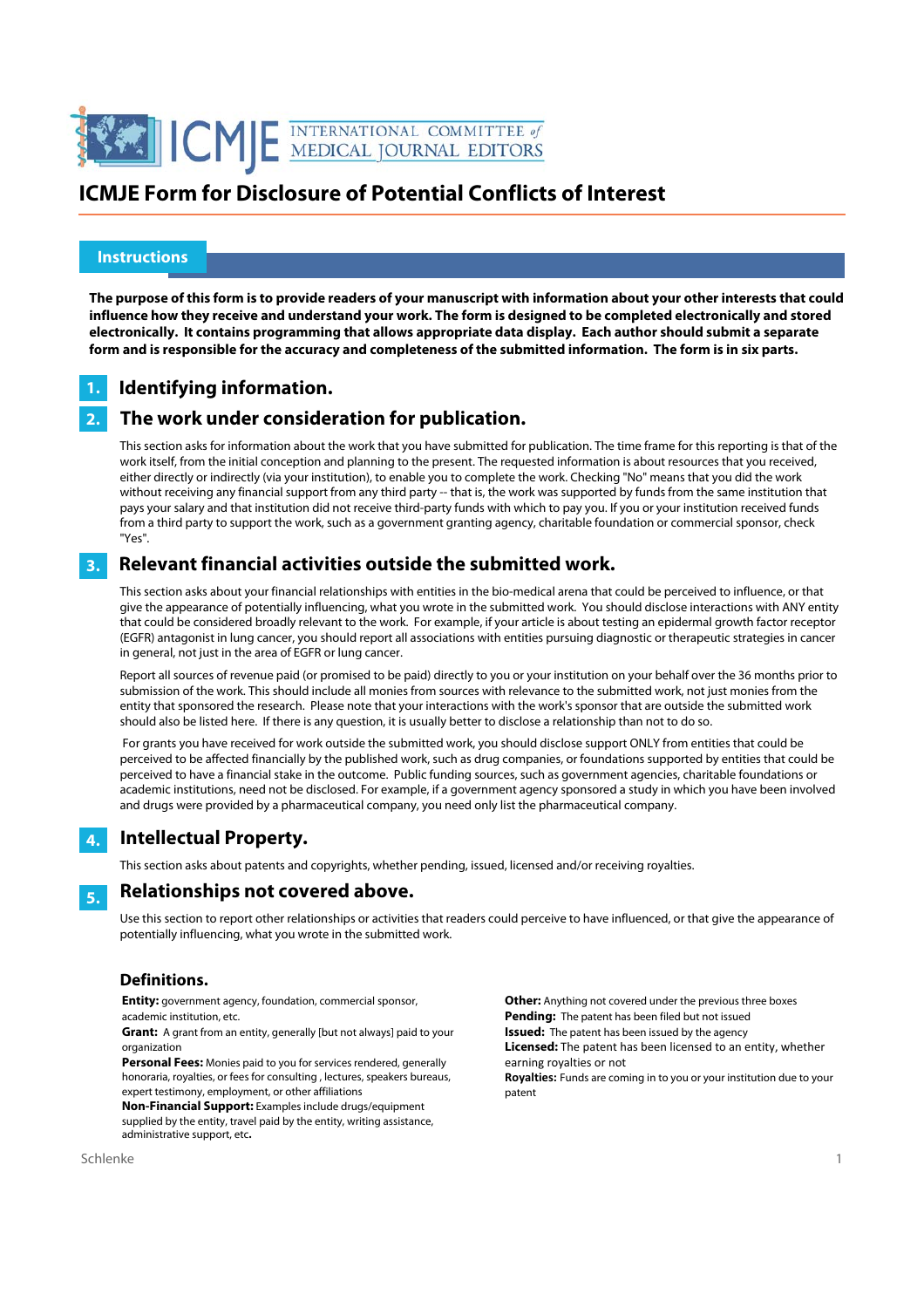

| <b>Section 1.</b>                                                                                                                                                                                                                                                                                                                                                                                                                                                                 | <b>Identifying Information</b>                                                                                                       |                                                                             |  |                           |  |  |  |
|-----------------------------------------------------------------------------------------------------------------------------------------------------------------------------------------------------------------------------------------------------------------------------------------------------------------------------------------------------------------------------------------------------------------------------------------------------------------------------------|--------------------------------------------------------------------------------------------------------------------------------------|-----------------------------------------------------------------------------|--|---------------------------|--|--|--|
| 1. Given Name (First Name)<br>Peter                                                                                                                                                                                                                                                                                                                                                                                                                                               |                                                                                                                                      | 2. Surname (Last Name)<br>Schlenke                                          |  | 3. Date<br>11-August-2014 |  |  |  |
| 4. Are you the corresponding author?                                                                                                                                                                                                                                                                                                                                                                                                                                              |                                                                                                                                      | Corresponding Author's Name<br>Yes<br>$\mathbf{v}$ No<br><b>Isabel Dorn</b> |  |                           |  |  |  |
|                                                                                                                                                                                                                                                                                                                                                                                                                                                                                   | 5. Manuscript Title<br>Erythroid differentiation of human induced pluripotent stem cells is independent of donor cell type of origin |                                                                             |  |                           |  |  |  |
|                                                                                                                                                                                                                                                                                                                                                                                                                                                                                   | 6. Manuscript Identifying Number (if you know it)<br>HAEMATOL/2014/108068                                                            |                                                                             |  |                           |  |  |  |
|                                                                                                                                                                                                                                                                                                                                                                                                                                                                                   |                                                                                                                                      |                                                                             |  |                           |  |  |  |
| <b>Section 2.</b><br>The Work Under Consideration for Publication                                                                                                                                                                                                                                                                                                                                                                                                                 |                                                                                                                                      |                                                                             |  |                           |  |  |  |
| Did you or your institution at any time receive payment or services from a third party (government, commercial, private foundation, etc.) for<br>any aspect of the submitted work (including but not limited to grants, data monitoring board, study design, manuscript preparation,<br>statistical analysis, etc.)?<br>Are there any relevant conflicts of interest?<br>Yes<br>$\boldsymbol{\nu}$<br>  No                                                                        |                                                                                                                                      |                                                                             |  |                           |  |  |  |
|                                                                                                                                                                                                                                                                                                                                                                                                                                                                                   |                                                                                                                                      |                                                                             |  |                           |  |  |  |
| <b>Section 3.</b>                                                                                                                                                                                                                                                                                                                                                                                                                                                                 |                                                                                                                                      | Relevant financial activities outside the submitted work.                   |  |                           |  |  |  |
| Place a check in the appropriate boxes in the table to indicate whether you have financial relationships (regardless of amount<br>of compensation) with entities as described in the instructions. Use one line for each entity; add as many lines as you need by<br>clicking the "Add +" box. You should report relationships that were present during the 36 months prior to publication.<br>Are there any relevant conflicts of interest?<br>  No<br>$\boldsymbol{\nu}$<br>Yes |                                                                                                                                      |                                                                             |  |                           |  |  |  |
|                                                                                                                                                                                                                                                                                                                                                                                                                                                                                   |                                                                                                                                      |                                                                             |  |                           |  |  |  |
| <b>Section 4.</b>                                                                                                                                                                                                                                                                                                                                                                                                                                                                 |                                                                                                                                      | <b>Intellectual Property -- Patents &amp; Copyrights</b>                    |  |                           |  |  |  |
| Do you have any patents, whether planned, pending or issued, broadly relevant to the work?<br>Yes<br>$\mathbf{v}$ No                                                                                                                                                                                                                                                                                                                                                              |                                                                                                                                      |                                                                             |  |                           |  |  |  |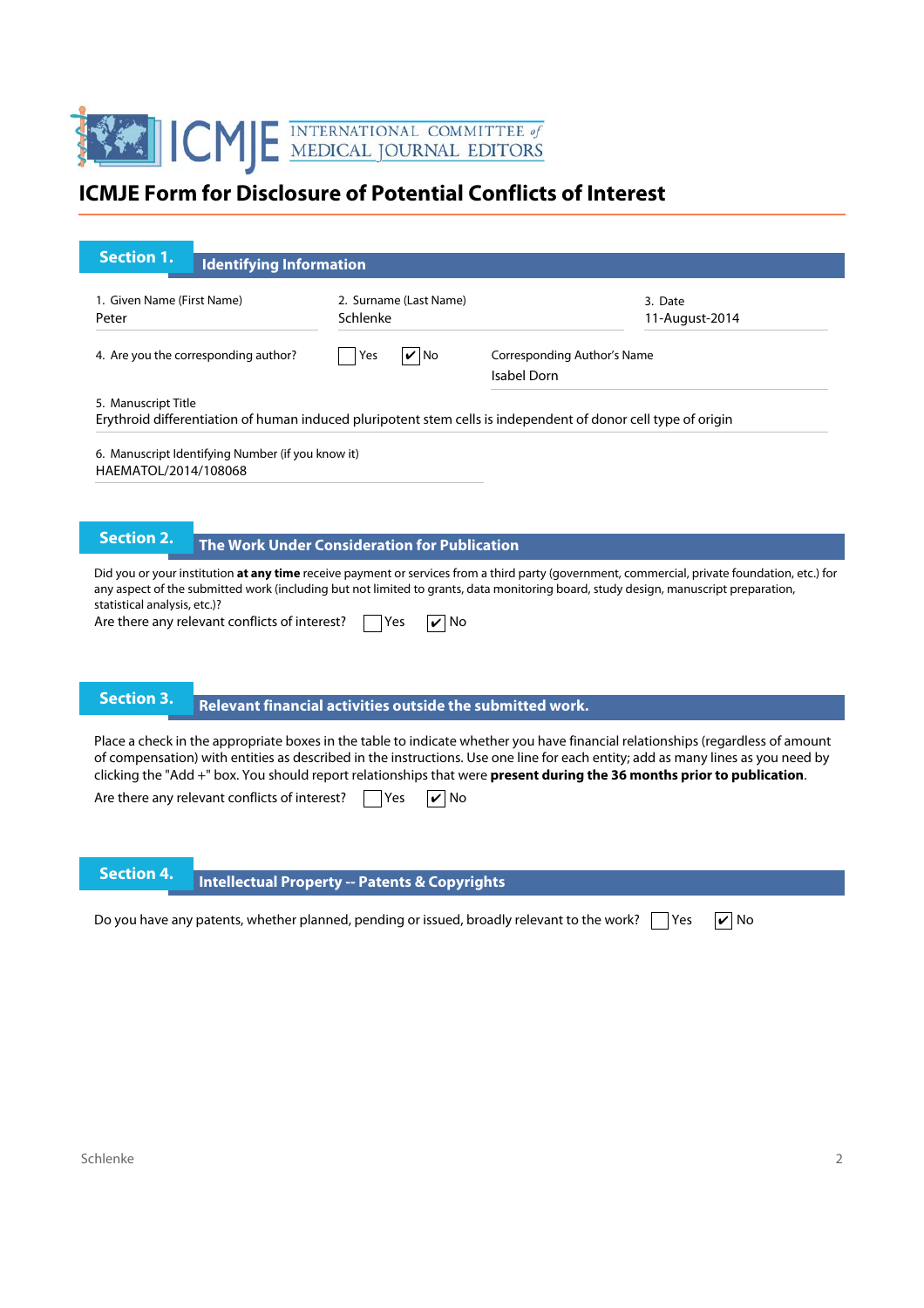

## **Section 5.** Relationships not covered above

Are there other relationships or activities that readers could perceive to have influenced, or that give the appearance of potentially influencing, what you wrote in the submitted work?

 $\Box$  Yes, the following relationships/conditions/circumstances are present (explain below):

 $\boxed{\mathbf{v}}$  No other relationships/conditions/circumstances that present a potential conflict of interest

At the time of manuscript acceptance, journals will ask authors to confirm and, if necessary, update their disclosure statements. On occasion, journals may ask authors to disclose further information about reported relationships.

## **Disclosure Statement Section 6.**

Based on the above disclosures, this form will automatically generate a disclosure statement, which will appear in the box below.

Dr. Schlenke has nothing to disclose.

### **Evaluation and Feedback**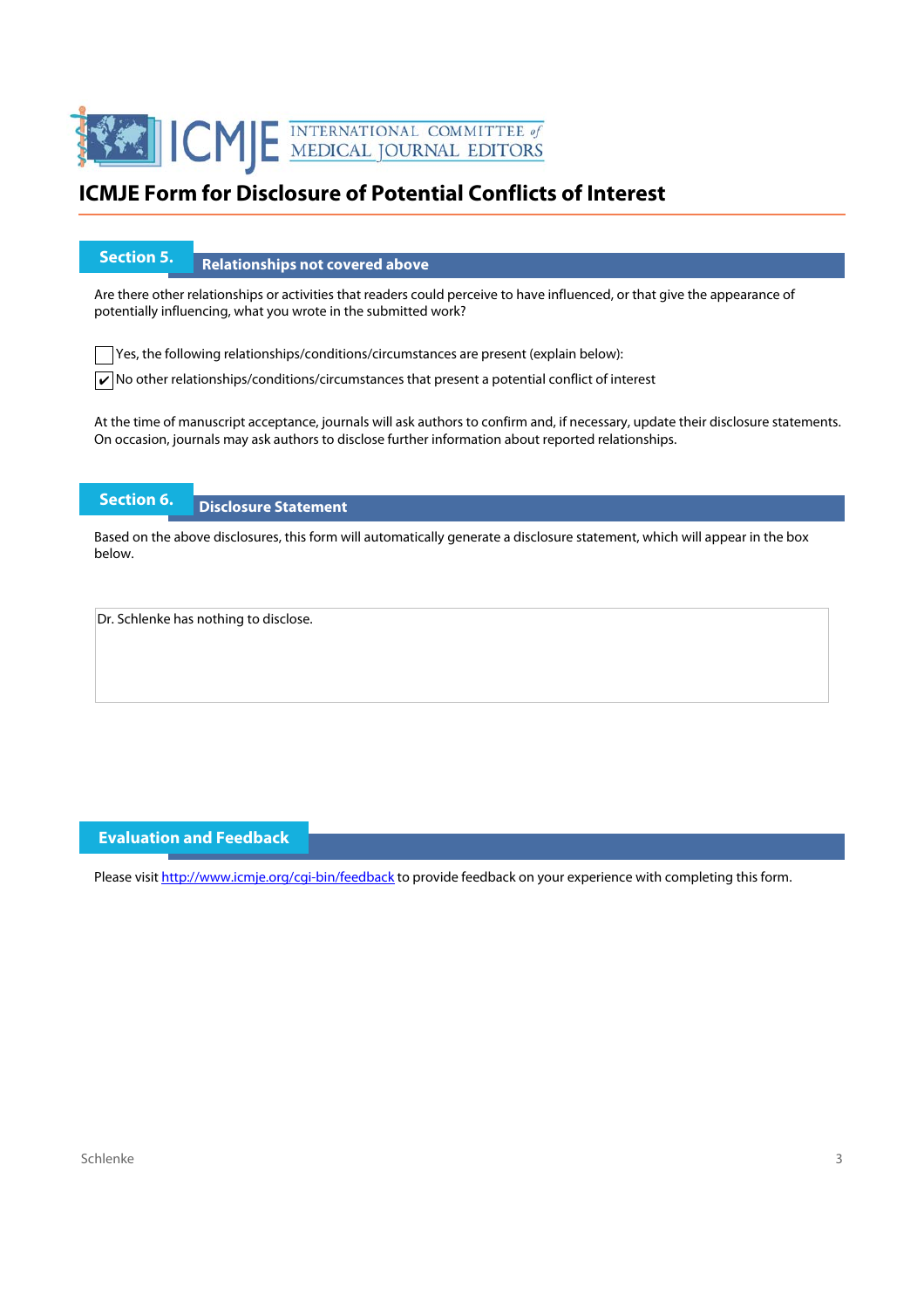

### **Instructions**

**2.**

**The purpose of this form is to provide readers of your manuscript with information about your other interests that could influence how they receive and understand your work. The form is designed to be completed electronically and stored electronically. It contains programming that allows appropriate data display. Each author should submit a separate form and is responsible for the accuracy and completeness of the submitted information. The form is in six parts.** 

#### **Identifying information. 1.**

### **The work under consideration for publication.**

This section asks for information about the work that you have submitted for publication. The time frame for this reporting is that of the work itself, from the initial conception and planning to the present. The requested information is about resources that you received, either directly or indirectly (via your institution), to enable you to complete the work. Checking "No" means that you did the work without receiving any financial support from any third party -- that is, the work was supported by funds from the same institution that pays your salary and that institution did not receive third-party funds with which to pay you. If you or your institution received funds from a third party to support the work, such as a government granting agency, charitable foundation or commercial sponsor, check "Yes".

#### **Relevant financial activities outside the submitted work. 3.**

This section asks about your financial relationships with entities in the bio-medical arena that could be perceived to influence, or that give the appearance of potentially influencing, what you wrote in the submitted work. You should disclose interactions with ANY entity that could be considered broadly relevant to the work. For example, if your article is about testing an epidermal growth factor receptor (EGFR) antagonist in lung cancer, you should report all associations with entities pursuing diagnostic or therapeutic strategies in cancer in general, not just in the area of EGFR or lung cancer.

Report all sources of revenue paid (or promised to be paid) directly to you or your institution on your behalf over the 36 months prior to submission of the work. This should include all monies from sources with relevance to the submitted work, not just monies from the entity that sponsored the research. Please note that your interactions with the work's sponsor that are outside the submitted work should also be listed here. If there is any question, it is usually better to disclose a relationship than not to do so.

 For grants you have received for work outside the submitted work, you should disclose support ONLY from entities that could be perceived to be affected financially by the published work, such as drug companies, or foundations supported by entities that could be perceived to have a financial stake in the outcome. Public funding sources, such as government agencies, charitable foundations or academic institutions, need not be disclosed. For example, if a government agency sponsored a study in which you have been involved and drugs were provided by a pharmaceutical company, you need only list the pharmaceutical company.

### **Intellectual Property.**

This section asks about patents and copyrights, whether pending, issued, licensed and/or receiving royalties.

### **Relationships not covered above.**

Use this section to report other relationships or activities that readers could perceive to have influenced, or that give the appearance of potentially influencing, what you wrote in the submitted work.

### **Definitions.**

**Entity:** government agency, foundation, commercial sponsor, academic institution, etc.

**Grant:** A grant from an entity, generally [but not always] paid to your organization

**Personal Fees:** Monies paid to you for services rendered, generally honoraria, royalties, or fees for consulting , lectures, speakers bureaus, expert testimony, employment, or other affiliations

**Non-Financial Support:** Examples include drugs/equipment supplied by the entity, travel paid by the entity, writing assistance, administrative support, etc**.**

**Other:** Anything not covered under the previous three boxes **Pending:** The patent has been filed but not issued **Issued:** The patent has been issued by the agency **Licensed:** The patent has been licensed to an entity, whether earning royalties or not **Royalties:** Funds are coming in to you or your institution due to your patent

Zaehres 1

**4.**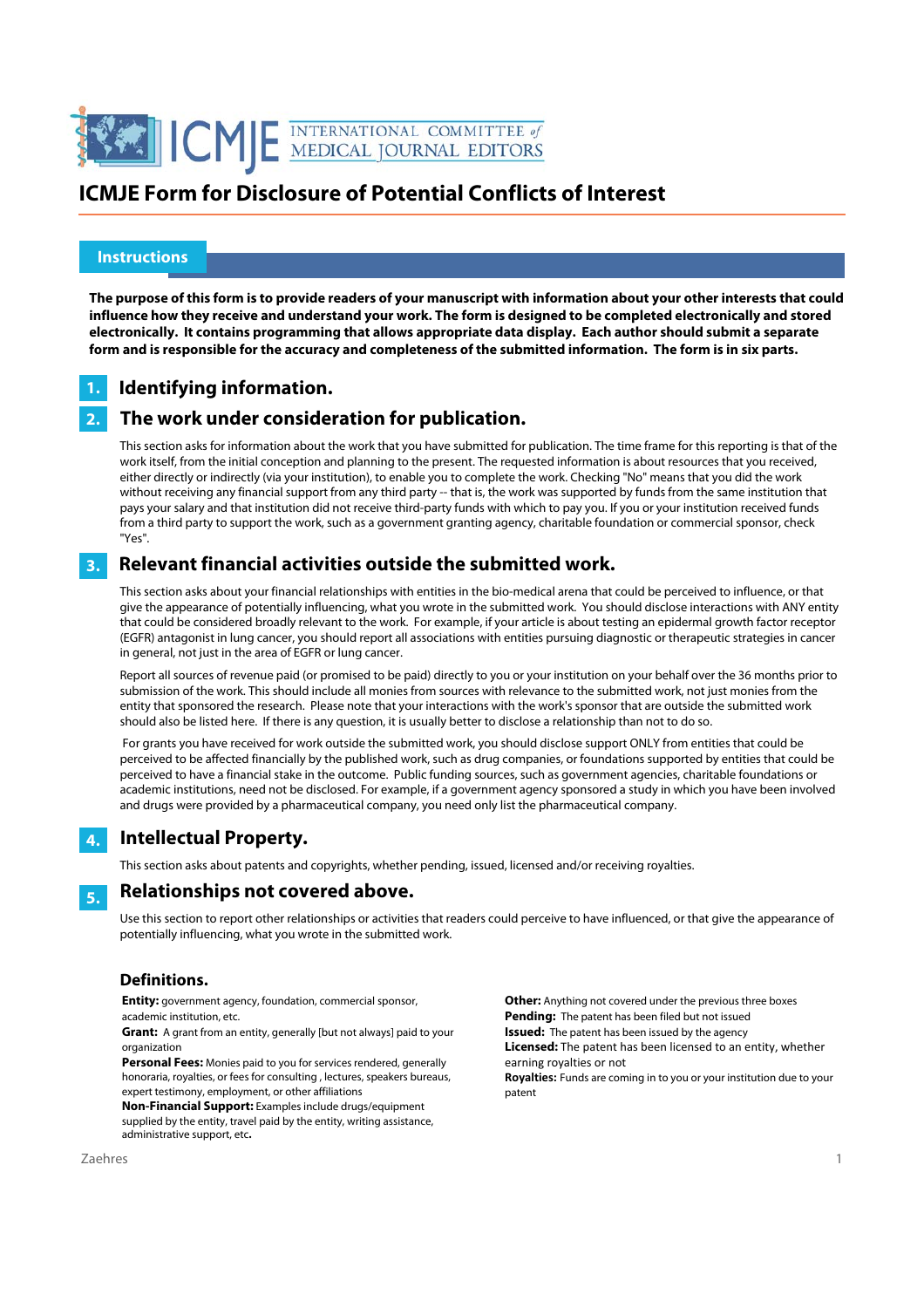

| <b>Section 1.</b>                                                                                                                                                                                                                                                                                                                                                                                                                                                                 | <b>Identifying Information</b>                            |                                   |           |                                                                                                               |                           |  |  |
|-----------------------------------------------------------------------------------------------------------------------------------------------------------------------------------------------------------------------------------------------------------------------------------------------------------------------------------------------------------------------------------------------------------------------------------------------------------------------------------|-----------------------------------------------------------|-----------------------------------|-----------|---------------------------------------------------------------------------------------------------------------|---------------------------|--|--|
|                                                                                                                                                                                                                                                                                                                                                                                                                                                                                   |                                                           |                                   |           |                                                                                                               |                           |  |  |
| 1. Given Name (First Name)<br>Holm                                                                                                                                                                                                                                                                                                                                                                                                                                                |                                                           | 2. Surname (Last Name)<br>Zaehres |           |                                                                                                               | 3. Date<br>11-August-2014 |  |  |
| 4. Are you the corresponding author?                                                                                                                                                                                                                                                                                                                                                                                                                                              |                                                           | Yes                               | $\nu$  No | Corresponding Author's Name<br>Isabel Dorn                                                                    |                           |  |  |
| 5. Manuscript Title                                                                                                                                                                                                                                                                                                                                                                                                                                                               |                                                           |                                   |           | Erythroid differentiation of human induced pluripotent stem cells is independent of donor cell type of origin |                           |  |  |
| 6. Manuscript Identifying Number (if you know it)<br>HAEMATOL/2014/108068                                                                                                                                                                                                                                                                                                                                                                                                         |                                                           |                                   |           |                                                                                                               |                           |  |  |
|                                                                                                                                                                                                                                                                                                                                                                                                                                                                                   |                                                           |                                   |           |                                                                                                               |                           |  |  |
| <b>Section 2.</b><br>The Work Under Consideration for Publication                                                                                                                                                                                                                                                                                                                                                                                                                 |                                                           |                                   |           |                                                                                                               |                           |  |  |
| Did you or your institution at any time receive payment or services from a third party (government, commercial, private foundation, etc.) for<br>any aspect of the submitted work (including but not limited to grants, data monitoring board, study design, manuscript preparation,<br>statistical analysis, etc.)?<br>Are there any relevant conflicts of interest?<br>$\mathbf{v}$ No<br>Yes                                                                                   |                                                           |                                   |           |                                                                                                               |                           |  |  |
| <b>Section 3.</b>                                                                                                                                                                                                                                                                                                                                                                                                                                                                 |                                                           |                                   |           |                                                                                                               |                           |  |  |
|                                                                                                                                                                                                                                                                                                                                                                                                                                                                                   | Relevant financial activities outside the submitted work. |                                   |           |                                                                                                               |                           |  |  |
| Place a check in the appropriate boxes in the table to indicate whether you have financial relationships (regardless of amount<br>of compensation) with entities as described in the instructions. Use one line for each entity; add as many lines as you need by<br>clicking the "Add +" box. You should report relationships that were present during the 36 months prior to publication.<br>Are there any relevant conflicts of interest?<br>Yes<br>$\boldsymbol{\nu}$<br>l No |                                                           |                                   |           |                                                                                                               |                           |  |  |
|                                                                                                                                                                                                                                                                                                                                                                                                                                                                                   |                                                           |                                   |           |                                                                                                               |                           |  |  |
| <b>Section 4.</b>                                                                                                                                                                                                                                                                                                                                                                                                                                                                 | <b>Intellectual Property -- Patents &amp; Copyrights</b>  |                                   |           |                                                                                                               |                           |  |  |
| Do you have any patents, whether planned, pending or issued, broadly relevant to the work?<br>$\mathbf{v}$ No<br>Yes                                                                                                                                                                                                                                                                                                                                                              |                                                           |                                   |           |                                                                                                               |                           |  |  |